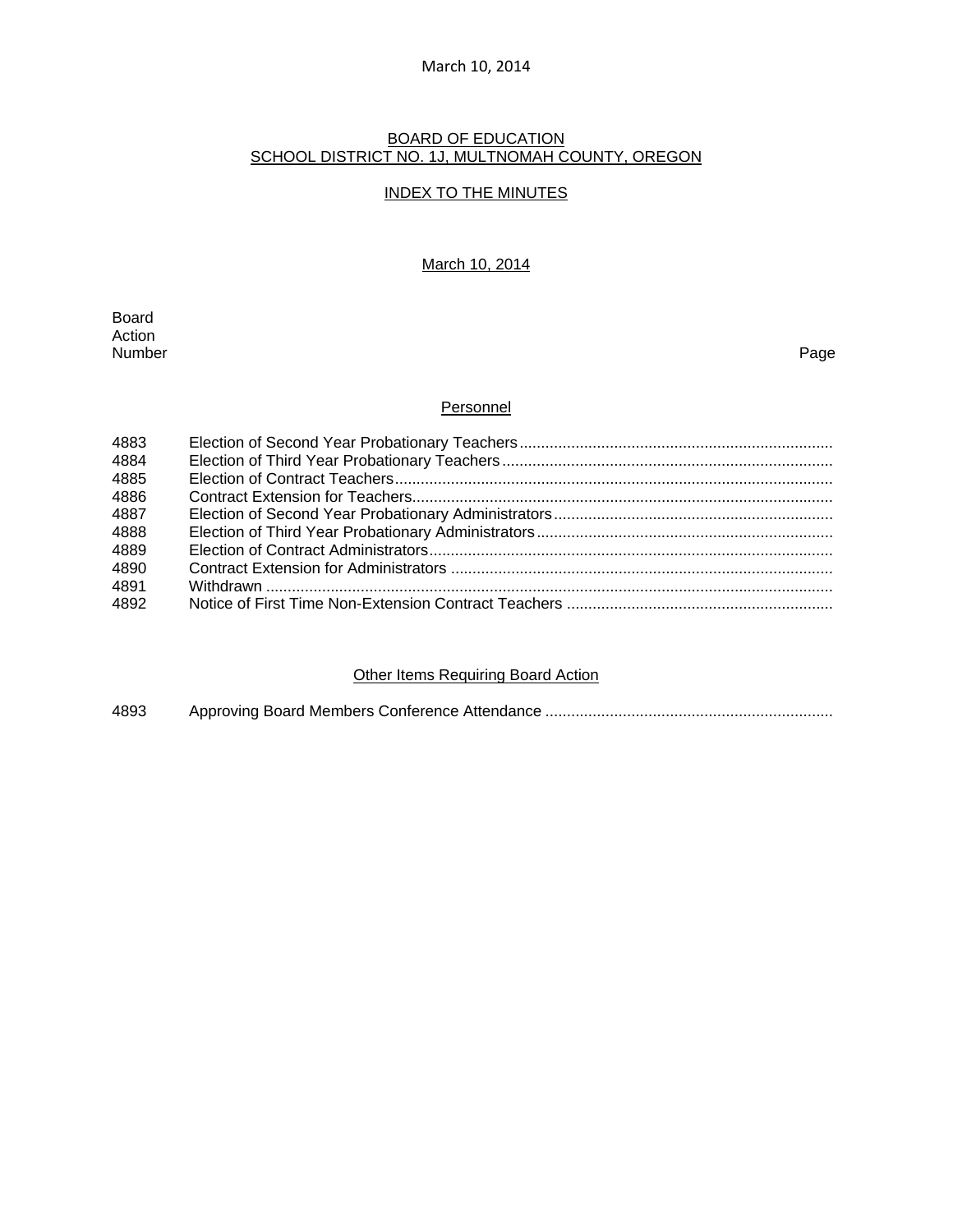### OFFICE OF THE BOARD OF EDUCATION SCHOOL DISTRICT NO. 1J, MULTNOMAH COUNTY, OREGON BLANCHARD EDUCATION SERVICE CENTER PORTLAND, OREGON

The Study Session of the Board of Education came to order at 6:05pm at the call of Co-Chair Pam Knowles in the Board Auditorium of the Blanchard Education Service Center, 501 N. Dixon St, Portland, Oregon.

There were present: Pam Knowles, Co-Chair Ruth Adkins Bobbie Regan Tom Koehler Steve Buel Matt Morton Greg Belisle, Co-Chair

Andrew Davidson, Student Representative

Staff Carole Smith, Superintendent Caren Huson, Board Clerk

#### **PUBLIC COMMENT**

Greg Burrill commented that it seemed as though PPS was trying to prevent the Board from receiving adequate information on the high school redesigns. He mentioned that substitutes were receiving no discipline support in the classrooms. Some teachers are so frustrated that they were thinking of quitting in the middle of the school year. Mr. Burrill stated that he has substituted at Cesar Chavez for nine years, but has had some very difficult days there recently; he did not want to go back.

# **DISCUSSION: TEN GREAT FIELDS PROJECT PLAN AND FINANCING PROGRAM**

Julia Brim-Edwards, NIKE partner, provided a history of the Ten Great Fields project. She spoke of the community involvement and the \$700,000 that NIKE has donated to the project to finish the remaining fields. Tony Magliano, Deputy Chief Operations Officer, reported on completing PPS athletic fields using the construction excise tax, adding that we have many partners working with us. The projects to be completed include: Jefferson track and field, Madison field, Marshall field, and Wilson field. The District has reached as far deep with our partners as we can with our partners having contributed 46% of the costs of the fields. Marshall Haskins, PPS Athletic Director, commented that students are choosing to go to private schools for their turfs. Our facilities have been less than competitive and a commitment is needed to have fields across the District. David Wynde, Deputy Chief Financial Officer, stated that it would take \$7 million to finish the fields. \$5.2 million was needed to complete the work and we are proposing to take that from the construction excise tax; there was enough money in that fund to do the work.

Director Regan acknowledged Ms. Brim-Edwards and former Board member Trudy Sargent for their work with the Ten Great Fields. The proposal will allow us to program the fields year round. Sports help keep kids in school, and the fields help the District attract students and keep alumni engaged.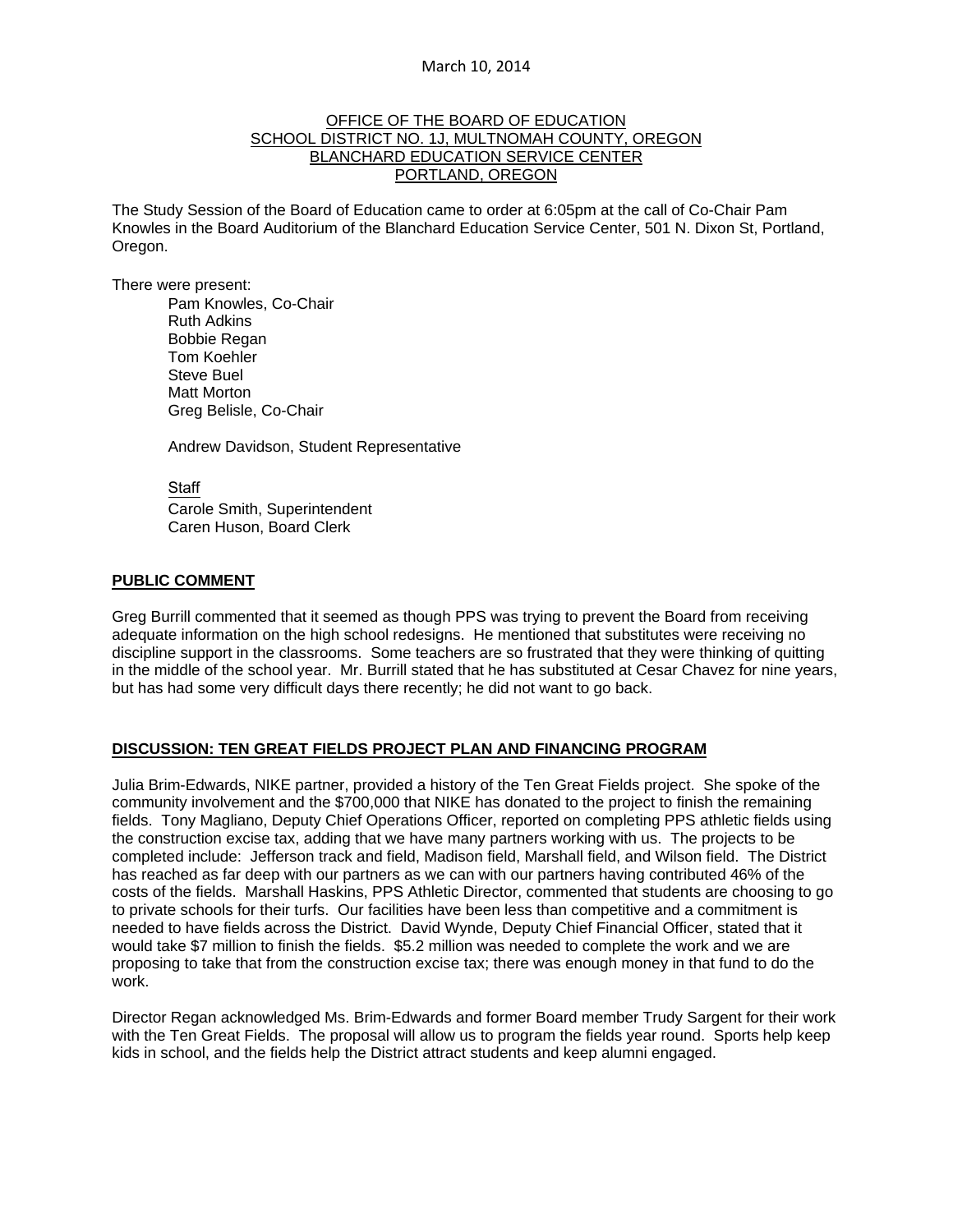Director Koehler asked if the City of Portland will contribute to the fields. Mr. Magliano responded no. Student Representative Davidson questioned if the proposal includes bleachers and lights. Mr. Magliano responded no.

Director Adkins commented that she was supportive of the proposal but concerned about other potential routine replacements or a crisis in facilities. Mr. Wynde responded that staff has had those discussions; there will be some additional CET money available, and we have a modest level of funds for facilities in the budget each year.

Director Regan suggested that the resolution should state "safe places year round".

# **2014-15 BUDGET: ATHLETICS**

Trip Goodall, Director of High Schools, reported that the Athletic Department was in the process of creating a football schedule for Benson; no other decisions have been made on the other sports at Benson. A series of meetings will be held with the community.

Marshall Haskins, PPS Athletic Director, shared his vision for athletics with the Board. He wants equitable opportunities for all students. His athletic vision was one that builds character for the students and includes the community in academic programming. Mr. Haskins provided his PIL athletic strategic plan.

Director Koehler asked for an explanation of bringing girls basketball together with boy's basketball. Mr. Haskins responded that they would not play against each other, but would play at the same site on one night.

Mr. Haskins commented that he would like athletics to be 1% of the General Fund.

Director Buel stated that he would like to schedule some time with Mr. Goodall and Mr. Haskins to discuss his list of questions.

#### **2014-15 BUDGET: EARLY LEARNING**

Harriet Adair, Executive Director of Schools and Operations, provided a video on President Obama's Early Learning Program and stated that moving to early learning regional centers would promote language skills. We will begin the process with the Clarendon Early Learning Center.

Director Regan stated that she was very excited about this and asked if we provided transportation to the students. Ms. Adair responded no. Director Regan questioned what the proposal will cost the general fund. Superintendent Smith responded that the Board will receive more information on that with her proposed budget message next week. Ms. Adair added that Early Learner Multnomah will be a state hub that funnels monetary assistance to the early learner centers.

Director Morton indicated that early learning was one area where he has a sense of urgency.

Director Buel asked how the District was vetting the common core for Kindergarten. Sue Ann Higgens, Chief Academic Officer, responded that the common core standards were predicated on the outcomes we need at the end of high school. The standards in the common core will help us shape what we do with our curriculum. Ms. Higgens stated that she would have to perform more research to determine how we looked at the Kindergarten common core.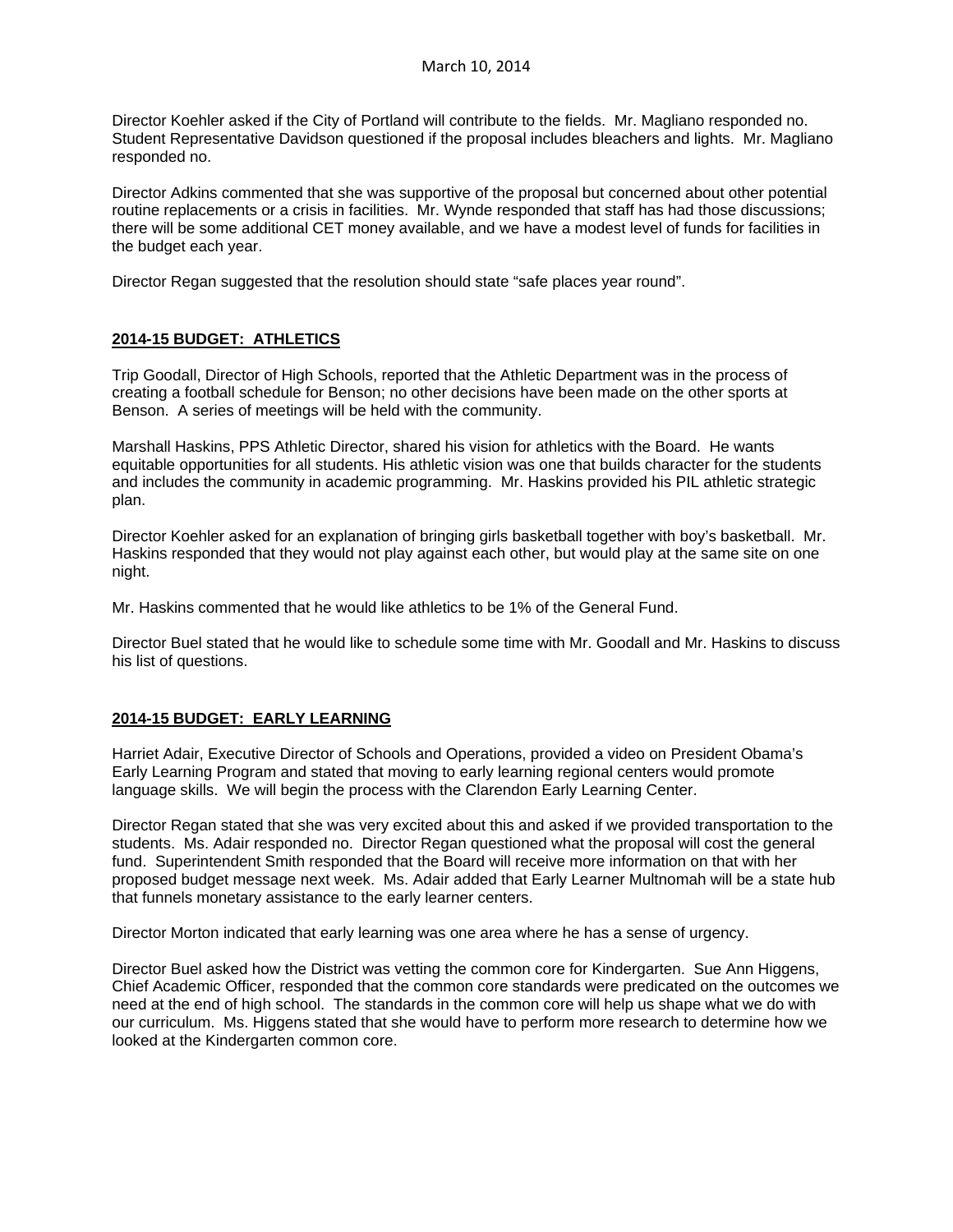Co-Chair Belisle asked what the plan was for the transitional support from Pre-K to Kindergarten. Ms. Adair responded that they plan to have family support staff that would help with the transition for the family and teacher-to-teacher in the early learning centers.

Director Regan stated that she wants to make sure that we track student success for a baseline and hopes that is embedded in this proposal.

## **BUSINESS AGENDA**

Resolution 4891 was withdrawn.

Director Buel stated that the District was hiring teachers and simultaneously approving non-extensions of teachers. We need to take a harder look at our template for a good teacher. We are missing things that are critical for teachers, such as creating joy in the classroom. It concerned him as we need a balance and not just base teacher success on assessments and best practices. Director Morton mentioned that a good school district will continually look at the evaluation process for teachers.

# **ADJOURN**

Co-Chair Knowles adjourned the meeting at 8:55pm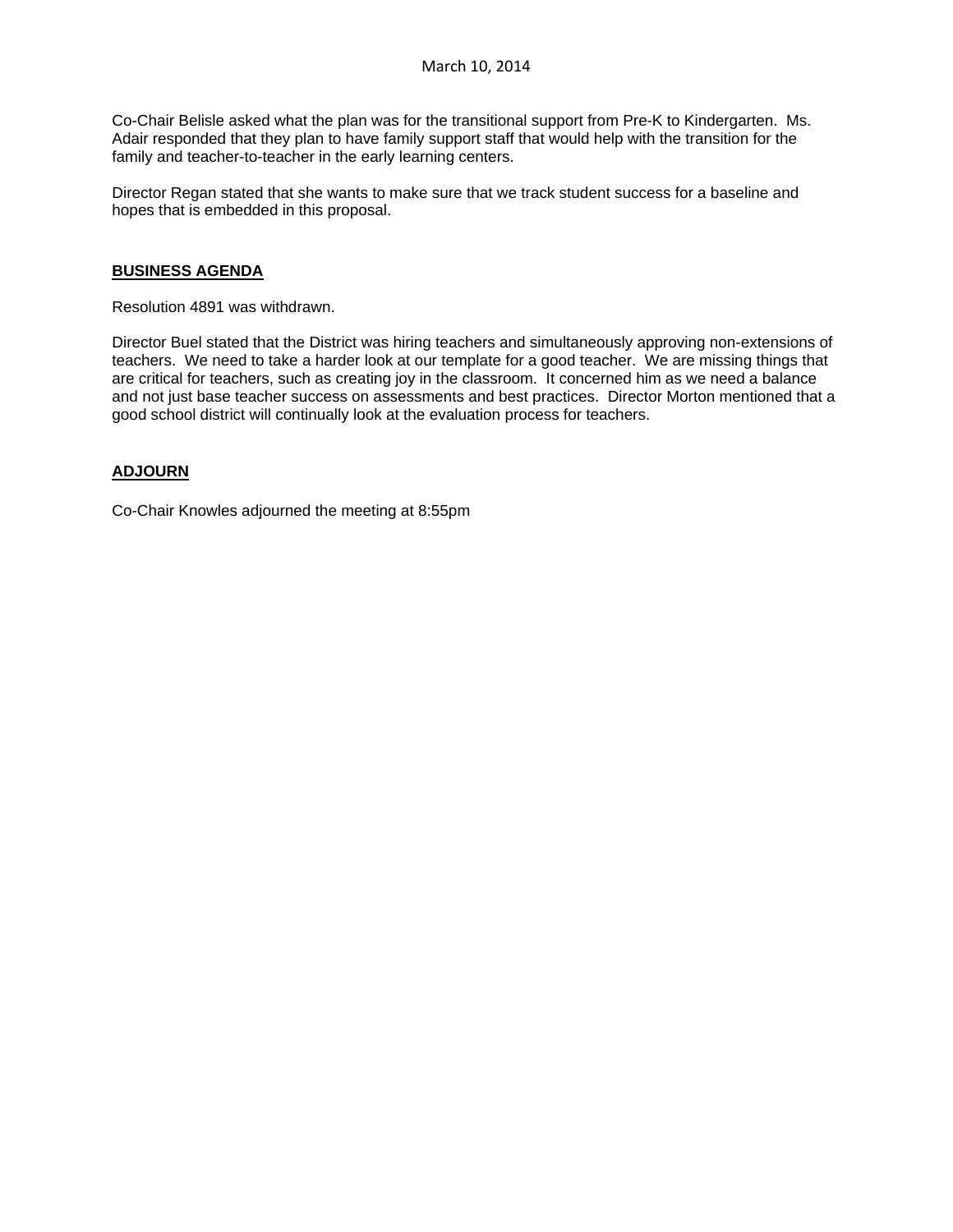# **Personnel**

# The Superintendent RECOMMENDED adoption of the following items:

# Numbers 4883 through 4890, and Number 4892 (Number 4891 withdrawn)

Director Adkins moved and Director Regan seconded the motion to adopt Resolution 4883 through 4890 and Resolution 4892. The motion was put to a voice vote and passed unanimously (yes-7, no-0; with Student Representative Davidson voting yes, unofficial).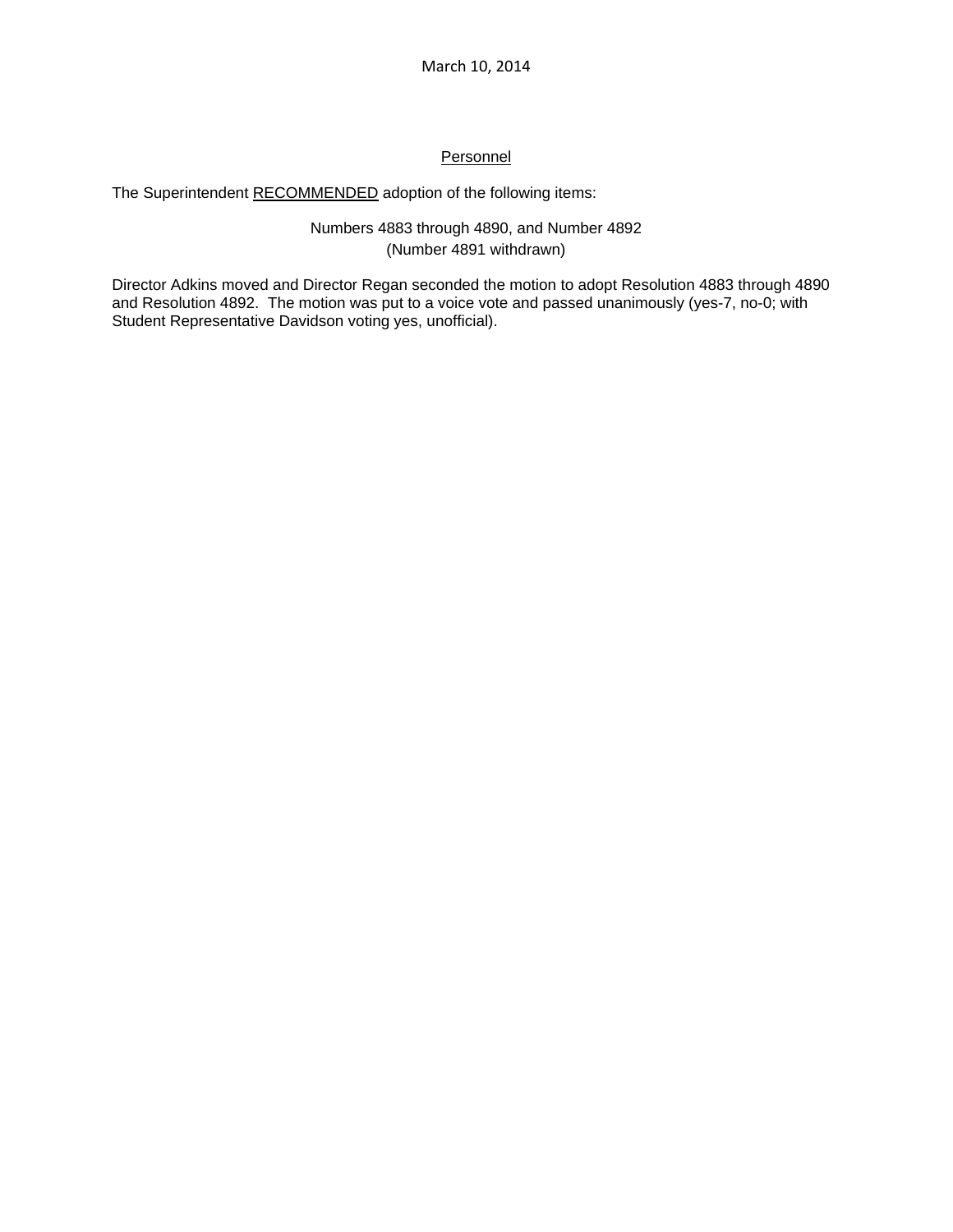# Election of Second Year Probationary Teachers

# **RECITAL**

On the advice of the Chief Human Resources Officer, the Superintendent recommends that the teachers listed below be elected as Second Year Probationary Teachers.

### **RESOLUTION**

The Board of Education accepts the Superintendent's recommendation and by this resolution hereby elects as Second Year Probationary teachers for the school year 2014-2015 the following persons, subject to the employment terms and conditions contained in the standard form contract approved by the legal counsel for the District.

| <b>Last Name</b> | <b>First Name</b> | ID     |
|------------------|-------------------|--------|
| Accuardi         | Nicole            | 020543 |
| Ackerman-Harvie  | Adrian            | 021798 |
| Alonso           | Gloria            | 021772 |
| Anderson         | Jeffrey           | 021951 |
| Aquino           | Emmanuel          | 021811 |
| Arnold           | Alexa             | 021877 |
| <b>Baker</b>     | Kimberly          | 019177 |
| <b>Baley</b>     | <b>Tatiana</b>    | 021773 |
| Ball             | Joseph            | 010790 |
| <b>Barnett</b>   | Lisa              | 020013 |
| <b>Barten</b>    | Sarah             | 021979 |
| <b>Bennett</b>   | Remy              | 021826 |
| <b>Berry</b>     | Rebecca           | 021890 |
| Bidney           | Jacqueline        | 009106 |
| <b>Bish</b>      | Maranda           | 018829 |
| <b>Black</b>     | Ashley            | 021878 |
| Blackman         | Adriane           | 015371 |
| <b>Borgelt</b>   | Megan             | 021913 |
| <b>Bowe</b>      | Elizabeth         | 021814 |
| <b>Brachman</b>  | Srule             | 021846 |
| Brougham         | Kerensa           | 021898 |
| <b>Brown</b>     | Christina         | 021895 |
| <b>Bryson</b>    | Ronette           | 019447 |
| <b>Bundy</b>     | Elizabeth         | 019174 |
| Caldwell         | Michaela          | 021452 |
| Campbell         | Gwen              | 018480 |
| Caniglia         | <b>Matthew</b>    | 021838 |
| Cartagena        | Max               | 017052 |

| <b>Last Name</b>   | <b>First Name</b> | ID     |
|--------------------|-------------------|--------|
| Castillo           | <b>April Rose</b> | 021902 |
| Castillo           | Martin            | 021440 |
| Catabay            | Monty             | 017685 |
| Clute              | Daniel            | 021927 |
| Cocchiarella       | Cara              | 021818 |
| Cohen              | William           | 022014 |
| Cowden             | Karen             | 021942 |
| Crawford           | Debra             | 021821 |
| Cunningham         | Kevin             | 011418 |
| <b>Davis</b>       | <b>Moses</b>      | 008268 |
| <b>DeGroot</b>     | Cheryl            | 021774 |
| <b>DeVille</b>     | Anna              | 021840 |
| Dejanvier          | <b>Nine</b>       | 021461 |
| Dipascuale         | Pablo             | 021879 |
| $\overline{Do}$    | Janet             | 021815 |
| Dove               | Cecilia           | 019073 |
| Dugan              | Christine         | 021800 |
| <b>Dyste</b>       | Sarah             | 021346 |
| Eisen              | Leslie            | 021231 |
| Ellis              | Elizabeth         | 020915 |
| Elwood             | <b>Stacey</b>     | 021875 |
| Falkenstern        | Jody              | 021884 |
| Ferber             | Jonah             | 018462 |
| Ferro              | <b>Matthew</b>    | 021801 |
| <b>Fifth-Lince</b> | Amy               | 015673 |
| Flores             | Moises            | 021885 |
| Flye               | Travis            | 021455 |
| Foster             | Daniel            | 007799 |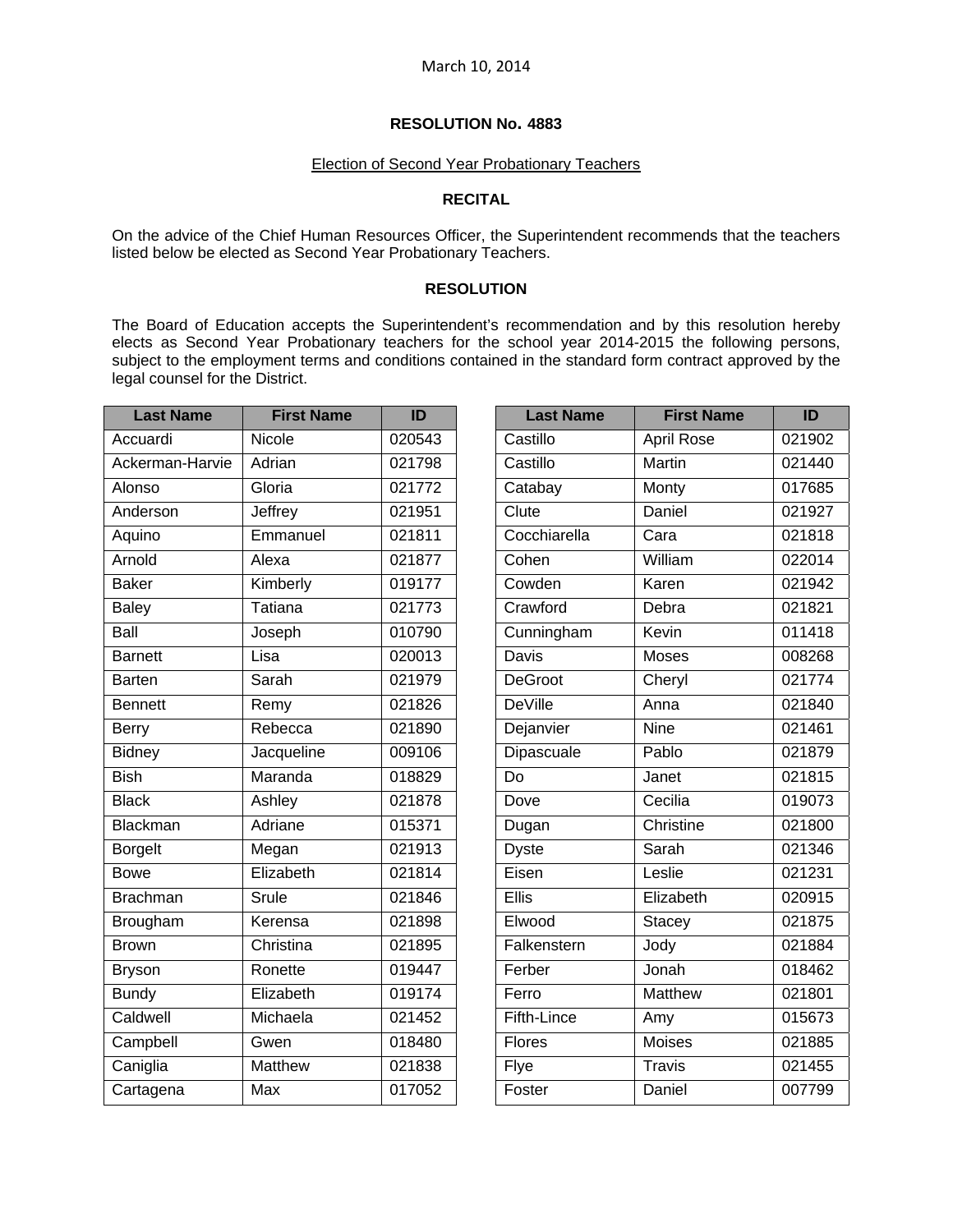| <b>Last Name</b>      | <b>First Name</b> | ID                  |
|-----------------------|-------------------|---------------------|
| Freeman               | <b>Stacey</b>     | 016558              |
| Frisby                | Barry             | 021371              |
| <b>Fulks</b>          | Alyssa            | 021858              |
| Fuller                | Chelsea           | 021825              |
| Gereau                | Caroline          | 021803              |
| Gilson                | Kirey             | 003922              |
| Glaze                 | Cody              | 020840              |
| Good                  | Melinda           | 021753              |
| Green                 | Amber             | 021451              |
| Gregerson             | Elena             | 020083              |
| Hamilton              | Chadwick          | 015861              |
| <b>Hardin Mercado</b> | Yessica           | $\overline{021847}$ |
| Hartel                | Nicholas          | 019350              |
| <b>Hawkins</b>        | Andre             | 012846              |
| Held                  | Laureen           | 021896              |
| Helmsworth            | Nancy             | 021793              |
| Hernandez             | Cesar             | 011864              |
| Herron                | Alison            | 021499              |
| <b>Hewitt</b>         | Thomas            | 005699              |
| Hillenberg            | Jamie             | 021820              |
| Hollingshed           | Odie              | 021435              |
| Houdek                | Robin             | 017309              |
| Huaripata             | Pamela            | 016943              |
| Huerta                | David             | 021775              |
| Huizinga              | Katharine         | 021874              |
| <b>Israel-Davis</b>   | Elizabeth         | 010932              |
| Jordan                | Amanda            | 021836              |
| Juaniza               | Elizabeth         | 019696              |
| Kaller                | Susan             | 021699              |
| Kapka                 | Steven            | 021889              |
| Kelley                | Robert            | 021439              |
| Kelley                | Stephanie         | 020228              |
| Kincaid               | Diana             | 021907              |
| Kirkpatrick           | Melissa           | 020568              |
| Kirschmann Jr         | Richard           | 008780              |
| Klee                  | Tim               | 007909              |
| Kugel                 | Corinne           | 002435              |
| Kyler                 | Amy               | 021832              |
| Kyriss                | Rachel            | 014966              |
| LaMontagne            | Gail              | 006011              |

| <b>Last Name</b>   | <b>First Name</b>  | ID     |
|--------------------|--------------------|--------|
| Laguardia          | Carlos             | 020595 |
| Lawhon             | Kevin              | 016327 |
| Leech              | Andrea             | 021863 |
| Lethlean           | Emily              | 016962 |
| Lindsay            | Pamela             | 018595 |
| Liu                | $\overline{H}$ ong | 015156 |
| Maddy              | Courtney           | 014472 |
| Mandell            | Doug               | 021480 |
| Marvit             | Sam                | 021776 |
| Masunaga           | Heidi              | 005454 |
| Matano             | Sara               | 021810 |
| McAleer            | <b>Brittney</b>    | 021997 |
| <b>McClure</b>     | Shannon            | 021794 |
| <b>McCollister</b> | Wakana             | 021778 |
| <b>McDowell</b>    | Elizabeth          | 021911 |
| <b>McKenzie</b>    | Sharitha           | 021881 |
| McKie              | Jessica            | 021839 |
| <b>McNeal</b>      | Jeffrey            | 021797 |
| McQueen            | Adam               | 021928 |
| <b>McSherry</b>    | Danielle           | 021236 |
| Merideth           | Chris              | 019882 |
| Miller             | Paige              | 021647 |
| Munoz              | Mercedes           | 022007 |
| Murr               | Gillian            | 021894 |
| Murray             | Jessica            | 021864 |
| Newton             | Allison            | 021805 |
| Nguyen             | Donna              | 021860 |
| Norton             | Gina               | 018324 |
| O'Brien            | Nicole             | 016931 |
| O'Leary            | Alicia             | 021650 |
| Parker             | Trevor             | 021806 |
| Penoncello         | Nicole             | 021824 |
| Perez Vargas       | Celene             | 021799 |
| Peterson           | Gabrielle          | 021888 |
| Phillips           | Leslie             | 021707 |
| Pickett            | Russell            | 021361 |
| Pierce             | David              | 019939 |
| Pilgrim            | Keri               | 021866 |
| Plies              | Robin              | 021920 |
| Porterfield        | Molly              | 018827 |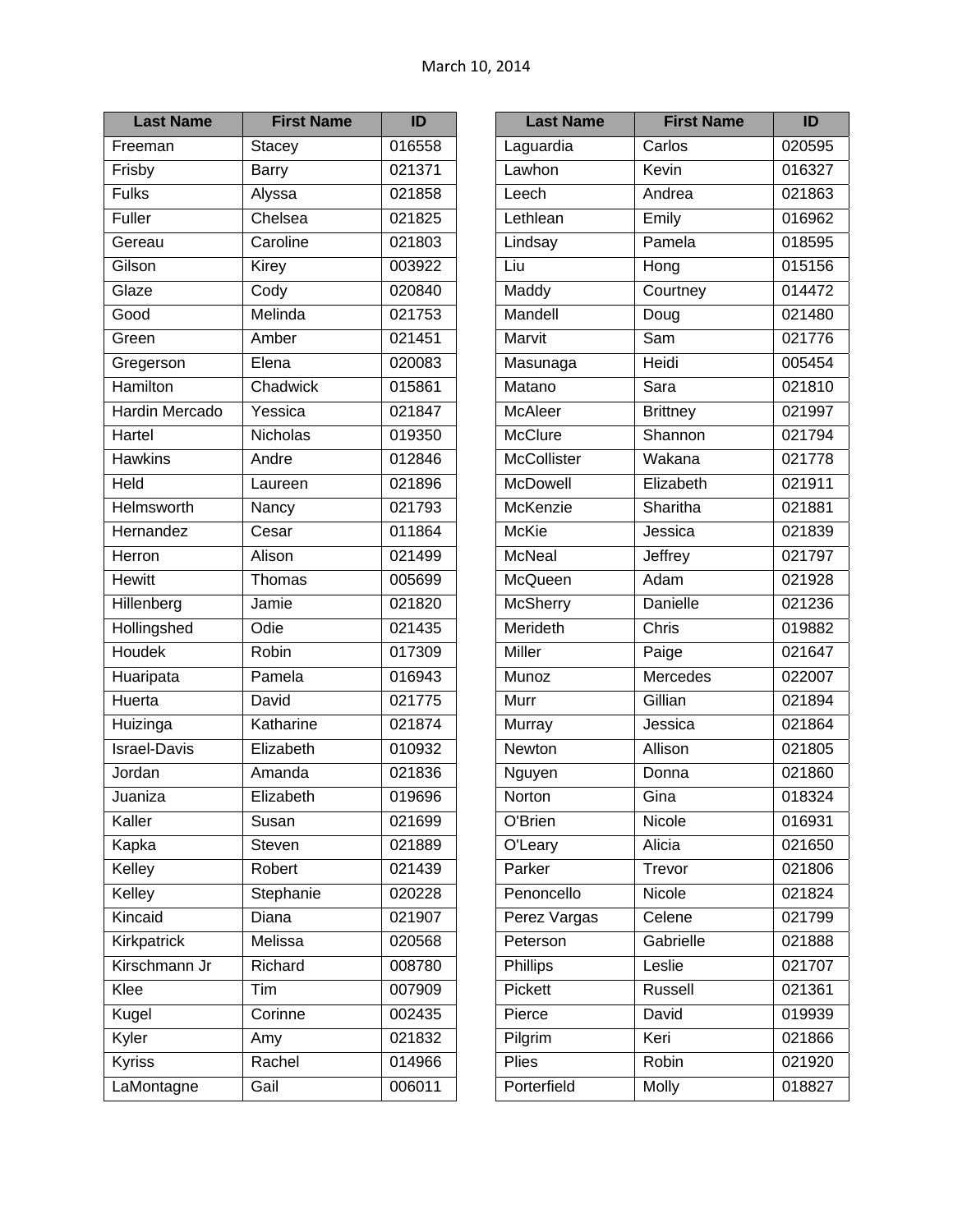| <b>Last Name</b>      | <b>First Name</b> | ID     |
|-----------------------|-------------------|--------|
| Price                 | Evan              | 021904 |
| Quinn                 | Caitlin           | 018970 |
| Rae                   | Laela             | 021827 |
| Ramirez               | Daniel            | 021784 |
| Raspone               | Sara              | 021912 |
| Recker                | Laura             | 021796 |
| Redding               | Tawnya            | 021985 |
| Rege                  | Stephanie         | 021900 |
| $\overline{Ren}$      | Chang             | 021619 |
| Reynolds              | Koll              | 020646 |
| Reynolds              | Ordella           | 008389 |
| Riser                 | Christopher       | 020309 |
| Roddis                | JoAnna            | 020218 |
| Rodgers               | Cicely            | 021873 |
| Rodriguez             | Marcos            | 021795 |
| Routon-<br>Michelinie | Kyra              | 021855 |
| Rumann                | Meredith          | 021906 |
| Sandmann              | Matthew           | 019247 |
| Schmidt               | Jayson            | 014463 |
| Schneider             | Katie             | 016101 |
| Scott                 | Josephine         | 021872 |
| Scull                 | Marie             | 019099 |
| Setiadi               | Yulia             | 020688 |
| Shelton               | Sarah             | 021964 |
| Sheridan              | <b>Brenna</b>     | 021802 |
| Shippy                | Lori              | 021822 |
| Siegel                | Douglas           | 021899 |
| Silvernail            | Daniel            | 021982 |
|                       |                   |        |

| <b>Last Name</b> | <b>First Name</b> | ID     |
|------------------|-------------------|--------|
| Speer            | <b>Matthew</b>    | 021886 |
| <b>Steeves</b>   | Amy               | 021857 |
| <b>Stolte</b>    | Kayla             | 021713 |
| Stroup           | David             | 021947 |
| Surits           | Zoya              | 021484 |
| Swerdlik         | Anthony           | 017808 |
| Tabshy           | Joshua            | 018796 |
| Thatcher         | <b>Brieana</b>    | 021891 |
| Thomas           | Jennifer          | 015657 |
| Timmerman        | Christian         | 021893 |
| Torain           | Heather           | 013804 |
| Tyler            | Sid               | 016059 |
| Vargas           | Gerardo           | 021926 |
| Walker           | <b>Britta</b>     | 015623 |
| Warner           | <b>Mark</b>       | 021833 |
| Webb             | Natalie           | 021804 |
| Weber            | Kathryn           | 021897 |
| Weiner           | Adam              | 017113 |
| Wenner           | Martha            | 014014 |
| West             | S                 | 013820 |
| Whisler          | Casey             | 018411 |
| Whitaker         | Meghan            | 021915 |
| Wiencke          | Susan             | 019329 |
| Wierth           | Dorothy           | 019859 |
| Wiles            | <b>Matthew</b>    | 021856 |
| Wilson           | Kimberly          | 021853 |
| Yao              | Kendra            | 021869 |
| York             | Tyler             | 021245 |
| Zeller-Williams  | Lavonna           | 021909 |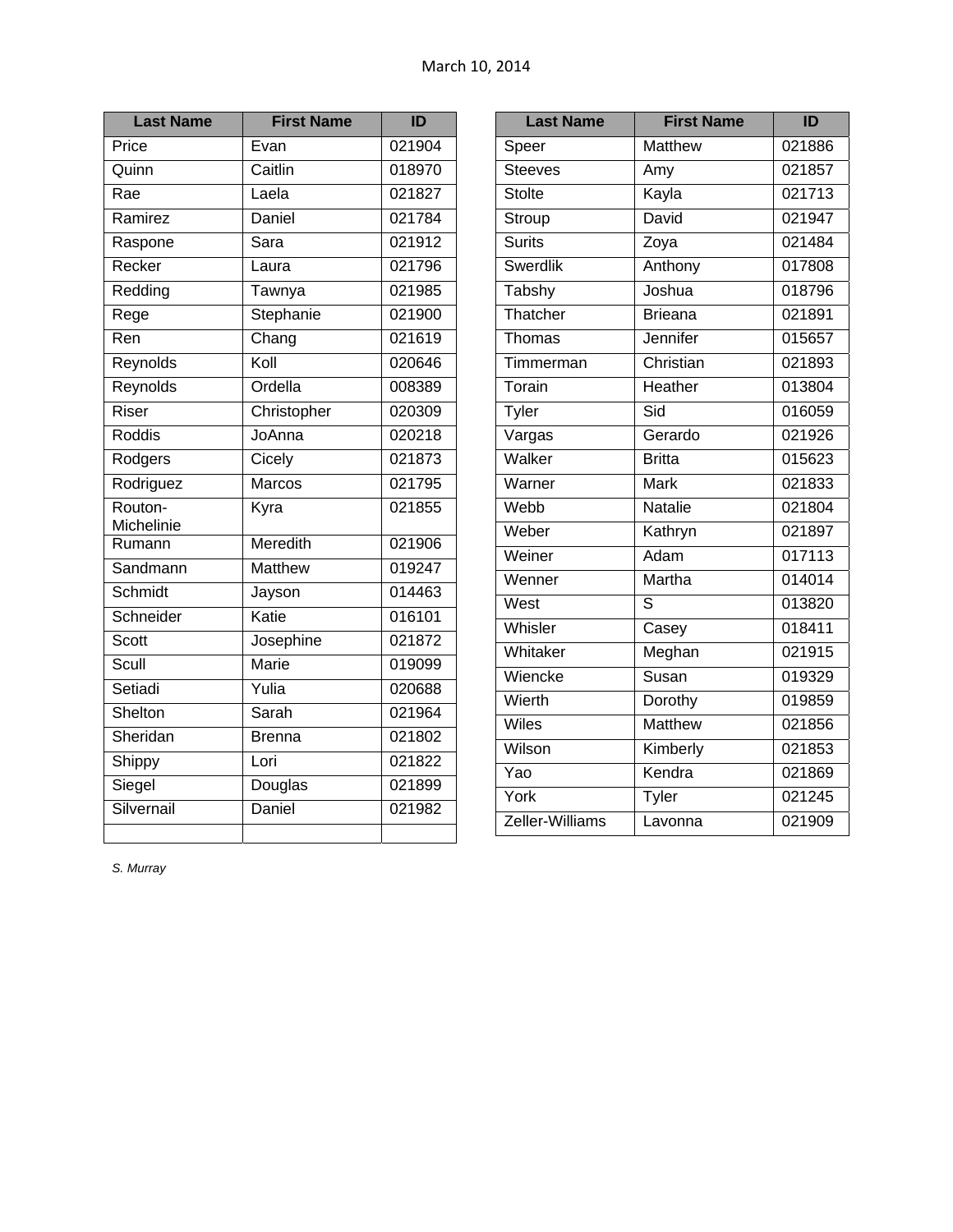# Election of Third Year Probationary Teachers

# **RECITAL**

On the advice of the Chief Human Resources Officer, the Superintendent recommends that the teachers listed below be elected as Third Year Probationary Teachers.

### **RESOLUTION**

The Board of Education accepts the Superintendent's recommendation and by this resolution hereby elects as Third Year Probationary teachers for the school year 2014-2015 the following persons, subject to the employment terms and conditions contained in the standard form contract approved by the legal counsel for the District.

| Last            | <b>First</b>   | ID     |
|-----------------|----------------|--------|
| Acevedo         | Harold         | 021196 |
| Adams           | Sadie          | 021195 |
| Allen           | Lauraine       | 019881 |
| Archer          | Keri           | 021098 |
| <b>Barreto</b>  | Amparo         | 021152 |
| Beadle          | <b>Brian</b>   | 019942 |
| Beckman         | Laura          | 021199 |
| Benson          | Olufunmilola   | 021357 |
| Berchier        | Emily          | 020578 |
| <b>Best</b>     | May            | 021159 |
| Bolgioni        | Dawn           | 019956 |
| Borosky         | Alison         | 020850 |
| <b>Braia</b>    | Anne           | 021114 |
| <b>Brand</b>    | Melynda        | 007335 |
| <b>Brandy</b>   | Katherine      | 018047 |
| <b>Brantley</b> | Michael        | 013010 |
| <b>Brislin</b>  | Alicia         | 021171 |
| <b>Brislin</b>  | Jeffrey        | 021122 |
| Brockmann       | Jennifer       | 021107 |
| <b>Brown</b>    | Alicia         | 021180 |
| <b>Bubl</b>     | Paul           | 020608 |
| <b>Buehler</b>  | Christopher    | 020623 |
| <b>Buker</b>    | Francine       | 021244 |
| <b>Bush</b>     | Elsa           | 021105 |
| Caputo          | Lily           | 021130 |
| Carlson         | <b>Matthew</b> | 020603 |
| Carpenter       | Jonah          | 021332 |
| Cassell         | Santha         | 007115 |

| Last             | <b>First</b> | ID     |
|------------------|--------------|--------|
| Christensen      | Tracy        | 015633 |
| Christian        | Mishaun      | 020681 |
| Clegg            | Chastity     | 019252 |
| Clingan          | David        | 015576 |
| Crosman          | Nathaniel    | 018950 |
| Cupp             | Julia        | 020627 |
| <b>Davis</b>     | Keri         | 021174 |
| Delaney          | Hannah       | 021349 |
| <b>Dickstein</b> | Galen        | 019907 |
| Dillingham       | Angela       | 019443 |
| <b>Dippell</b>   | Margaret     | 018152 |
| Doehne           | Jessica      | 019935 |
| Doherty          | Christopher  | 020551 |
| Dougherty        | Paula        | 000961 |
| <b>Drew</b>      | Amy          | 021091 |
| Duncan           | Hannelore    | 021172 |
| Duncan           | Nicole       | 019106 |
| Durant           | Erika        | 021101 |
| Earle            | Heidi        | 016688 |
| Edgar            | Mehera-Rosa  | 018505 |
| Eisemann         | John         | 021268 |
| Elder            | Heather      | 021315 |
| English          | Kelly        | 019191 |
| Etzel            | Kristina     | 018933 |
| Fale             | Kelly        | 019999 |
| Farrell          | Miki         | 018101 |
| Fedorenko        | Anna         | 021028 |
| Fisher           | Carolyn      | 007622 |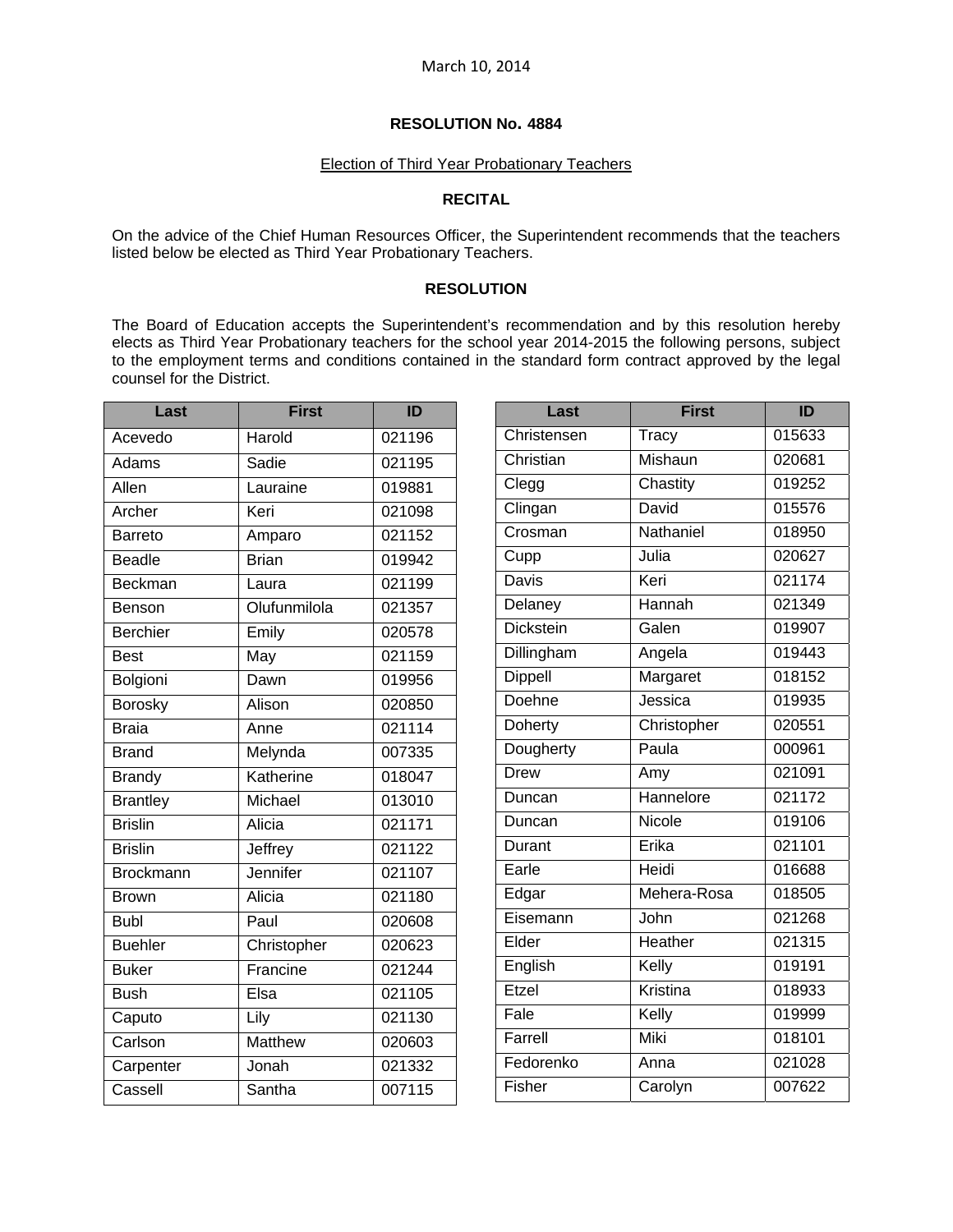| Last           | <b>First</b>                | ID     |
|----------------|-----------------------------|--------|
| Fraser         | Eva                         | 019323 |
| Freeman        | Westin                      | 021303 |
| Garcia-        | Amparo                      | 021036 |
| Yurchenco      |                             |        |
| Gaynor         | Sarah                       | 015028 |
| Gianotti       | Maria                       | 008808 |
| Gifford        | Christopher                 | 021169 |
| Gold           | Jacob                       | 021170 |
| Gonzalez       | Sarah                       | 021030 |
| Gordon         | John                        | 019210 |
| Grass          | Alyssa                      | 019466 |
| Grone          | Kathryn                     | 020693 |
| Groves         | Frederick                   | 021129 |
| Haight         | Allison                     | 021238 |
| <b>Helmers</b> | Amanda                      | 020669 |
| Hensley        | Emily                       | 021202 |
| Hightower      | Klarissa                    | 021359 |
| <b>Hintz</b>   | Carolyn                     | 011817 |
| Hirata         | <b>Marisa</b>               | 000311 |
| Ingraham       | Jessica                     | 020639 |
| Iwersen        | Deidre                      | 018957 |
| Johnson        | Kara                        | 000901 |
| Jones          | Tawanda                     | 021136 |
| Karpenko       | Oksana                      | 021164 |
| Keeler         | $\overline{\mathsf{T}}$ ara | 018125 |
| Kendig         | Elspeth                     | 021138 |
| Kennedy        | Monica                      | 021078 |
| Kim            | ReCher                      | 021106 |
| Kirkelie       | Greg                        | 021230 |
| Klosterman     | Tracy                       | 015335 |
| Kondylis       | Katherine                   | 001827 |
| Kowalski       | Amy                         | 021225 |
| Kruger         | Renee                       | 017464 |
| Lampi          | Yomaira                     | 002894 |
| Lannom         | Samantha                    | 021127 |
| LeDoux         | Sheree                      | 016237 |
| Lee            | Sitti                       | 019087 |
| Leivant        | Natalie                     | 021126 |
| Lind           | Patrick                     | 021102 |
| Lisensky       | Laura                       | 019995 |
| Lloyd          | Mary                        | 019957 |
|                |                             |        |

| Last             | <b>First</b>  | ID                  |
|------------------|---------------|---------------------|
| Lloyd            | Michelle      | 020283              |
| Lozano           | Mehira        | 020680              |
| Mann             | Kathrine      | 021163              |
| Markovich        | Elizabeth     | 017875              |
| Marron           | Deanna        | 016728              |
| <b>Martin</b>    | Elizabeth     | 021132              |
| Martinez         | Daisy         | 021103              |
| Martuza          | Kathleen      | 021109              |
| May              | Kellie        | 018052              |
| <b>McCarthy</b>  | Nicholas      | 015509              |
| McCracken        | Megan         | 019569              |
| <b>McFadden</b>  | Morgan        | 019580              |
| <b>McGlotten</b> | James         | 020643              |
| McKelvey         | Da'Anyel      | 014152              |
| Melcher          | Katie         | 021185              |
| Mendels          | Sharon        | 019085              |
| Miller           | Jason         | 021128              |
| Mitchell McVay   | Angela        | 021139              |
| Moayyad          | Virginia      | $\overline{02079}4$ |
| Moore            | Michael       | 021201              |
| Moore            | Michelle      | 021079              |
| Morgan           | Ronald        | 015966              |
| Mountain         | Catherine     | 021034              |
| Mummert          | Lauren        | 015233              |
| Munana           | Anabel        | 018540              |
| Mussio           | Sarah         | 019096              |
| <b>Myers</b>     | Carolyn       | 018966              |
| <b>Ness</b>      | Diane         | 018102              |
| Nguyen           | Thai Van      | 020641              |
| Nicola           | Jill          | 021097              |
| O'Hagan          | <b>Brigid</b> | 021125              |
| Onnis            | Nicola        | 021250              |
| Oster            | Cameron       | 020618              |
| Parker-Guizar    | Sarah         | 016161              |
| Perez            | Marty         | 021157              |
| Perez-Rodriguez  | Francisco     | 021243              |
| Pernice          | Anthony       | 019212              |
| Pokorny          | Christopher   | 021273              |
| Poujade          | Grant         | 021182              |
| Rangel           | Gregorio      | 020592              |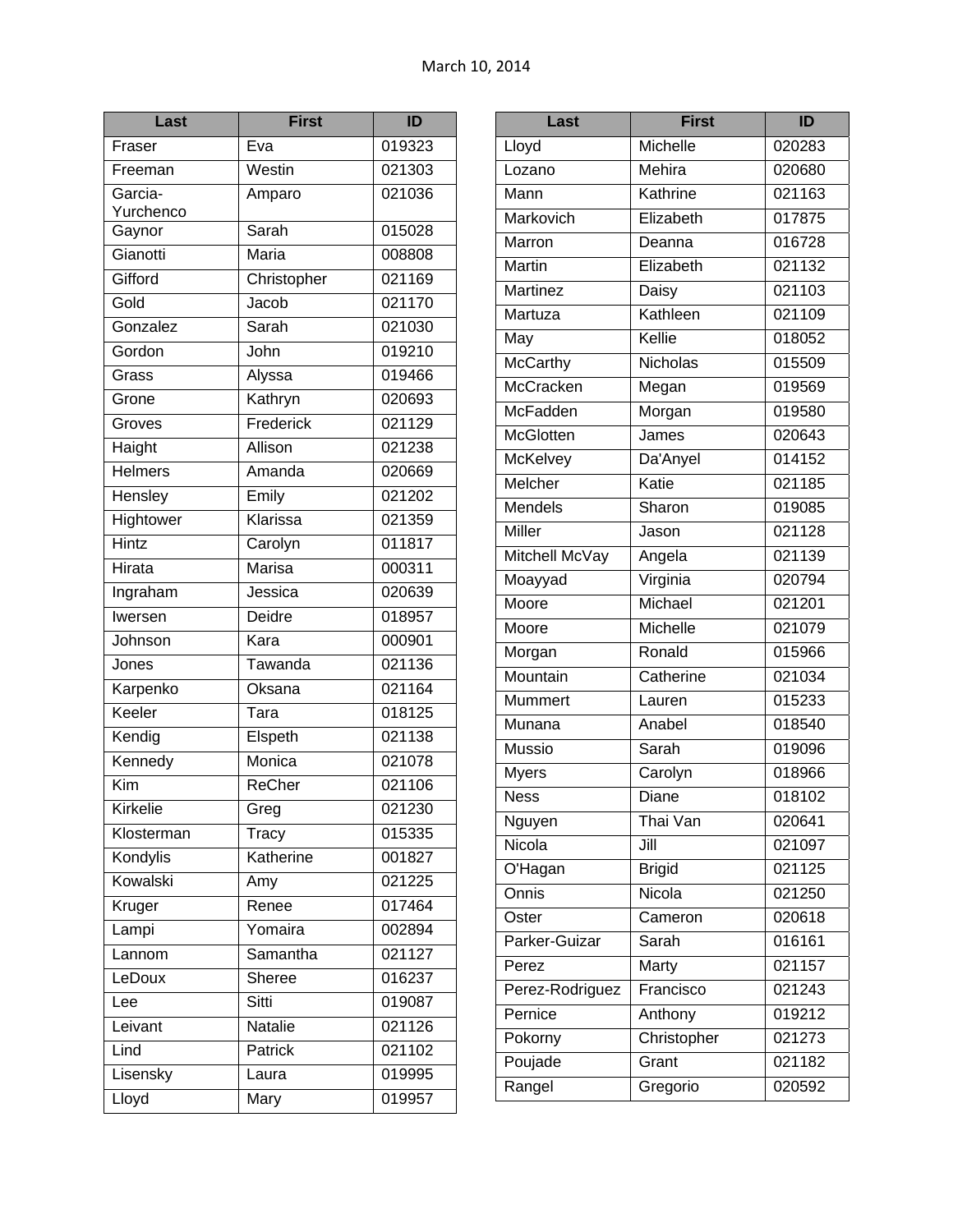| Last           | <b>First</b>                   | ID     |
|----------------|--------------------------------|--------|
| Rivera         | Toshiko                        | 021108 |
| Rodgers        | Grace                          | 021124 |
| Rodgers        | Victoria                       | 020960 |
| Rotwein        | Abigail                        | 021082 |
| Rudolph        | Benjamin                       | 020689 |
| Ruffner        | $\overline{\mathsf{L}^2}$ aura | 021095 |
| <b>Russell</b> | Shannon                        | 018021 |
| <b>Russell</b> | Susan                          | 017432 |
| Ryan           | Lori                           | 021160 |
| Sandoval       | April                          | 014895 |
| Scofield       | Alexis                         | 015640 |
| Selivanova     | Anna                           | 021027 |
| Smith          | Allison                        | 020980 |
| Smith          | Calvin                         | 016085 |
| Smith          | Heather                        | 017961 |
| Smith          | <b>Steven</b>                  | 021137 |
| Stabler        | Laramie                        | 017578 |
| <b>Stark</b>   | Julia                          | 021203 |
| Steranko       | James                          | 021354 |
| <b>Stewart</b> | Matt                           | 019649 |
| Stone          | Jillian                        | 014821 |
| Sudermann      | Richard                        | 021158 |
| Thomas         | Paige                          | 019958 |
| Thompson       | Arelys                         | 020579 |
| Toribio        | Jessica                        | 021198 |

| Last          | <b>First</b> | ID     |
|---------------|--------------|--------|
| Turner        | Ramman       | 021100 |
| Wahl-Stephens | Jeremy       | 021131 |
| Ward          | James        | 005082 |
| Warren        | Erica        | 021168 |
| Waters        | Jeffrey      | 021111 |
| Watson        | Wendi        | 019053 |
| Wells         | Keenan       | 021382 |
| Weston        | Mago         | 021120 |
| White         | Laura        | 021099 |
| Wich          | Katherine    | 021014 |
| WilderTack    | Elenoir      | 018959 |
| Wilkins       | Jayme        | 021134 |
| Williams      | Kelsey       | 020462 |
| Winkler       | Amanda       | 021167 |
| Winn          | Susan        | 021112 |
| Wisher        | Tracy        | 019701 |
| Yonamine      | Moe          | 020837 |
| Yovu          | Christine    | 020953 |
| Zibelman      | Michael      | 021121 |
| Zimmerman     | Janie        | 021446 |
| Zwissler      | Karen        | 021080 |
| de Boer       | Katrina      | 021151 |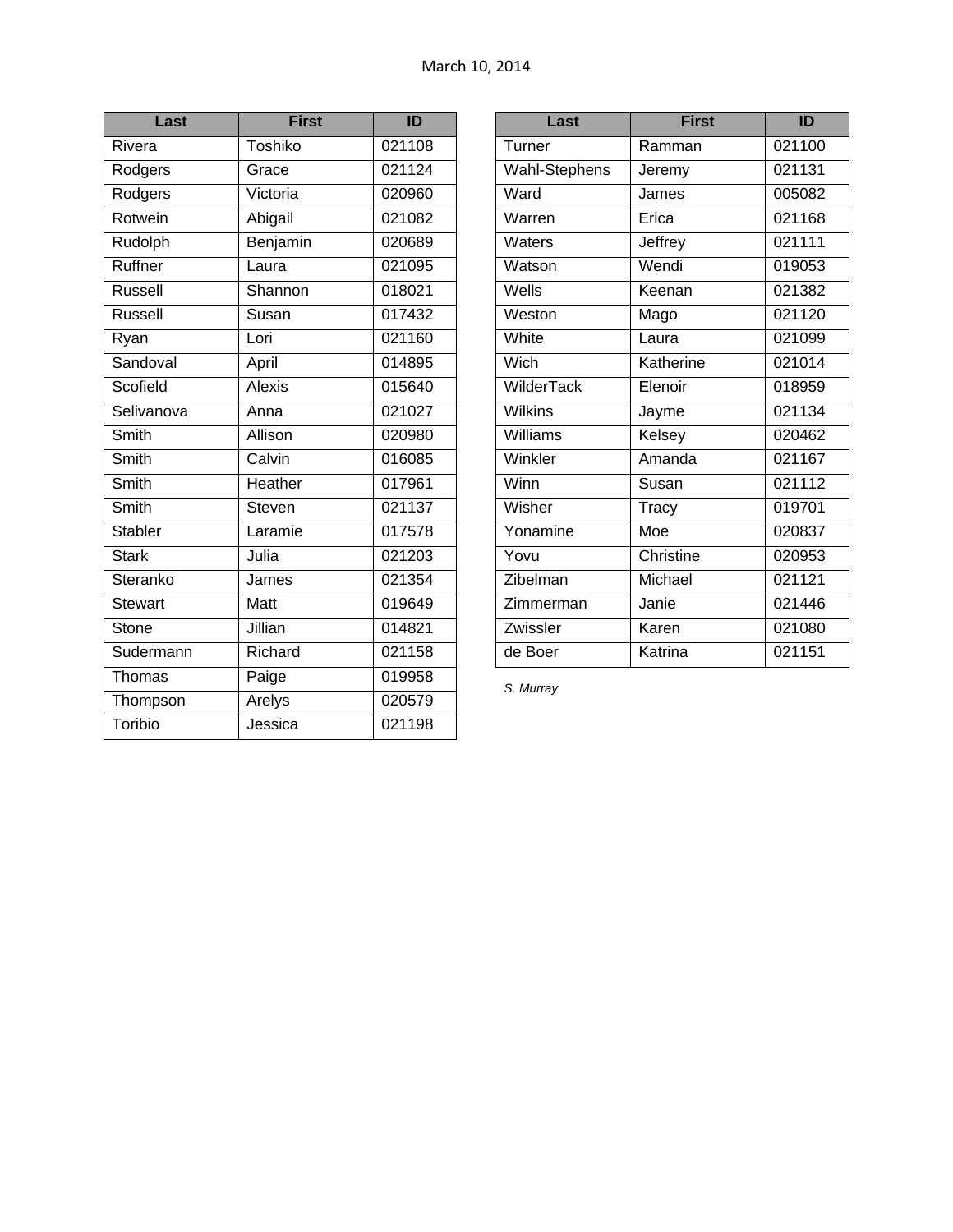#### Election of Contract Teachers

## **RECITAL**

On the advice of the Chief Human Resources Officer, the Superintendent recommends that the teachers listed below who has been employed by the District as a regularly appointed teachers for three or more successive school years be elected as Contract Teachers.

#### **RESOLUTION**

The Board of Education accepts the Superintendent's recommendation and by this resolution hereby elects as Contract teachers for the school year 2014-2015 the following persons, subject to the employment terms and conditions contained in the standard form contract approved by the legal counsel for the District.

| Last            | <b>First</b>    | ID                   | Last           | <b>First</b>  | ID     |
|-----------------|-----------------|----------------------|----------------|---------------|--------|
| AlSuhaimi       | Miriam          | 020407               | Clark          | Sarah         | 020391 |
| Ankney          | Leslie          | 019858               | Coleman        | Yolanda       | 020463 |
| Arredondo       | Marcela         | 020442               | Colon          | Yesenia       | 020392 |
| Arrington       | Sarah           | 006769               | Cronen         | Susanna       | 020600 |
| <b>Arthurs</b>  | Erica           | 020780               | Dance          | Lindsay       | 020494 |
| Avila           | Obdulia         | 020147               | <b>Daniels</b> | Darlene       | 020455 |
| Bagby           | <b>Dalina</b>   | 020363               | Date           | <b>Brooke</b> | 000603 |
| <b>Bahen</b>    | Gary            | 020580               | Davenport      | Adrienne      | 014485 |
| <b>Bailey</b>   | <b>Danielle</b> | 019991               | Davis          | Robbie        | 020426 |
| <b>Baker</b>    | Courtney        | 020428               | Delman         | Deborah       | 020444 |
| <b>Battle</b>   | Lynda           | 007066               | Dingus         | Elissa        | 017802 |
| <b>Beck</b>     | Laresa          | 020728               | Douglass       | <b>Martin</b> | 019890 |
| <b>Becker</b>   | Julie           | 020269               | Erickson       | Jill          | 017075 |
| <b>Berry</b>    | Kenneth         | 005070               | Finke          | Jennifer      | 000899 |
| Blackwell       | Judi            | 016873               | Ford           | Rian          | 020027 |
| <b>Bluebird</b> | Eugenia         | 012259               | Foxley         | Shannon       | 020160 |
| <b>Boehm</b>    | Andrew          | 020458               | Fransen        | Jacqueline    | 020569 |
| <b>Borzy</b>    | Catherine       | 015269               | Gapp           | Jenny         | 018693 |
| <b>Brooks</b>   | Yulia           | 020377               | Ghan           | Ryan          | 020423 |
| <b>Brown</b>    | Leigh           | 020475               | Goodman        | Kala          | 019066 |
| <b>Bruer</b>    | Ilsa            | 020704               | Gothard        | Margarita     | 020395 |
| <b>Burich</b>   | Jessica         | 019950               | Green          | Margaret      | 020474 |
| Canales         | Cassandra       | $\overline{020}$ 457 | Griffin        | Antoinia      | 007899 |
| Carolan         | John            | 020450               | Grillo         | Carolyn       | 020424 |
| Carter          | Jonetta         | 020195               | Gustafson      | Maalaea       | 015189 |
| Casale          | Grace           | 020470               | <b>Hedges</b>  | Sarah         | 019922 |
| Charlston       | Katie           | 019088               | Herbage        | Jennifer      | 020425 |
|                 |                 |                      |                |               |        |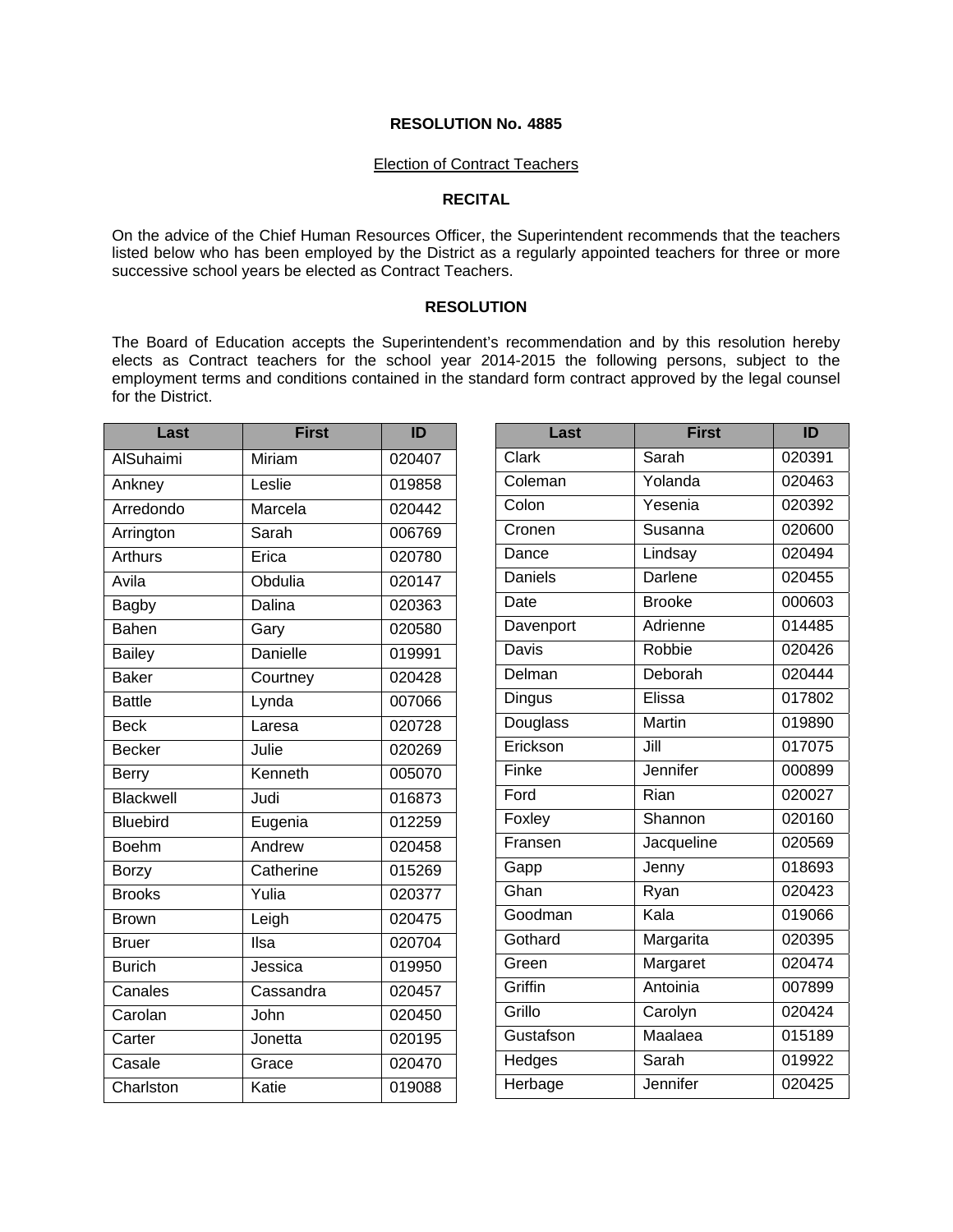| <b>First</b> | ID                                                                                              |
|--------------|-------------------------------------------------------------------------------------------------|
| Genoa        | 020546                                                                                          |
| Melia        | 014908                                                                                          |
| Lucy         | 020397                                                                                          |
| <b>Dixie</b> | 003604                                                                                          |
| Anne         | 017699                                                                                          |
| Mario        | 020651                                                                                          |
| Jennifer     | 019589                                                                                          |
| Kimberly     | 020230                                                                                          |
| <b>Holly</b> | 020430                                                                                          |
| <b>Maria</b> | 020385                                                                                          |
| Erika        | 019184                                                                                          |
| Tanya        | 020394                                                                                          |
| Elizabeth    | 009231                                                                                          |
| Peter        | 020446                                                                                          |
| Serena       | 020410                                                                                          |
| Kathryn      | 020473                                                                                          |
| Mauria       | 016248                                                                                          |
| Yolanda      | 016154                                                                                          |
| Gracia       | 015813                                                                                          |
| Marie        | 020383                                                                                          |
| Martha       | 020464                                                                                          |
| Dipti        | 017023                                                                                          |
| Kayci        | 017816                                                                                          |
| Kelsey       | 020505                                                                                          |
| Melissa      | 020429                                                                                          |
| Maureen      | 014071                                                                                          |
| Reba         | 007758                                                                                          |
| Marie        | 016073                                                                                          |
| Paige        | 020408                                                                                          |
| Julia        | 017659                                                                                          |
| Sharon       | 020533                                                                                          |
|              | 019825                                                                                          |
|              | 020390                                                                                          |
|              | 017905                                                                                          |
|              | 020637                                                                                          |
|              | 020577                                                                                          |
|              | 020393                                                                                          |
|              | 020364                                                                                          |
|              | 013729                                                                                          |
|              | 019948                                                                                          |
|              | Julieanne<br>Kelly<br>Jeremy<br>Barbara<br>Evelyn<br><b>Miles</b><br>Darlene<br>Tiffany<br>Adam |

| Last                    | First             | ID     |
|-------------------------|-------------------|--------|
| Sanford                 | Quinn             | 020413 |
| Serven                  | Sarah             | 019955 |
| <b>Shuster</b>          | Nicole            | 020461 |
| Silas                   | Shaunice          | 020189 |
| <b>Stilwell</b>         | Kathryn           | 020508 |
| Sumiya                  | Naomi             | 020472 |
| Swanson                 | Shawn             | 020441 |
| Tofanelli-<br>Dougherty | Moira             | 020409 |
| Trask                   | <b>Bren-Marie</b> | 015506 |
| Truman                  | Kirsten           | 020562 |
| <b>Vickers</b>          | Candice           | 018576 |
| Walker                  | Kyla              | 020459 |
| Wall                    | Sarah             | 018185 |
| Weigandt                | Elise             | 017945 |
| Whitaker                | Liza              | 013579 |
| Wicker                  | Tarehna           | 018446 |
| Widmer                  | Amy               | 019871 |
| <b>Wilcox</b>           | Suzanna           | 018204 |
| Williams                | Jamie             | 020005 |
| Williams                | <b>Sharese</b>    | 020538 |
| Wilson                  | <b>Mark</b>       | 020405 |
| Wood                    | Lavell            | 015439 |
| Wright                  | Julie             | 018993 |
| Wu                      | Danni             | 020496 |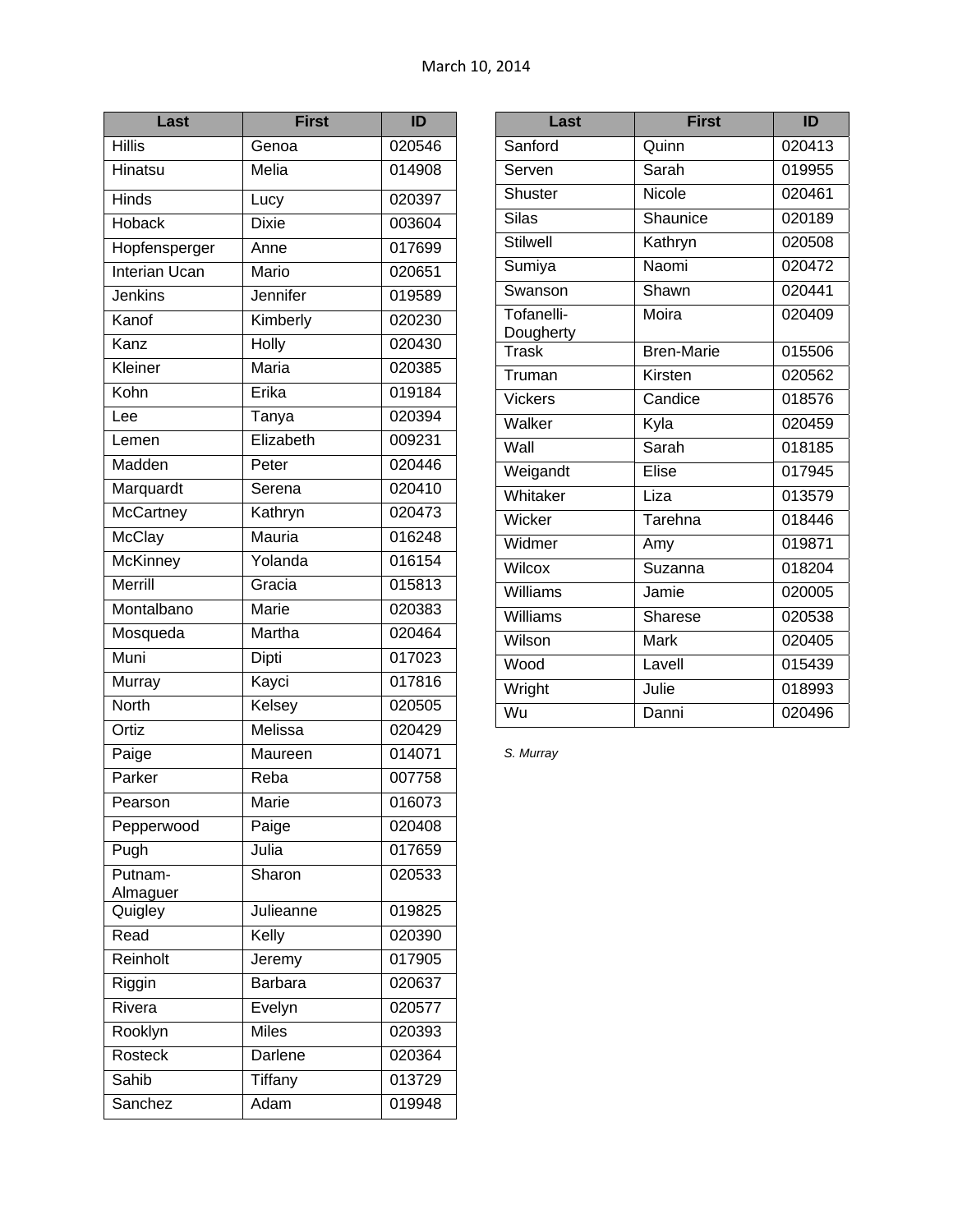#### Contract Extension for Teachers

## **RECITAL**

On the advice of the Chief Human Resources Officer, the Superintendent recommends that the employment contracts of the contract teachers listed below be extended.

#### **RESOLUTION**

The Board of Education accepts the Superintendent's recommendation and by this resolution hereby extends the employment contracts of the following persons until June 2016, subject to the employment terms and conditions contained in the standard form contract approved by the legal counsel for the District.

| Last        | <b>First</b> | ID     |
|-------------|--------------|--------|
| Aaker       | Daniel       | 020057 |
| Aalto       | Johanna      | 019059 |
| Aase        | <b>Brian</b> | 006784 |
| Aase        | Karen        | 008567 |
| Abel        | Kimberly     | 004653 |
| Abens       | Nancy        | 002275 |
| Abramovic   | Lisa         | 005938 |
| Absgarten   | Dana         | 003567 |
| Adajian     | Lisa         | 015175 |
| Adam-Howard | Edith        | 014867 |
| Adams       | Allison      | 017428 |
| Adams       | Melodie      | 016448 |
| Adams       | Nadene       | 005058 |
| Adamski     | Debra        | 000612 |
| Adana       | Camille      | 002453 |
| Adkisson    | Daniel       | 017886 |
| Aguirre     | Rodrigo      | 017704 |
| Ahern       | Sean         | 018836 |
| Ajayi       | Folashade    | 000473 |
| Akhavein    | Rana         | 000041 |
| Al Faiz     | Miriam       | 018789 |
| Al-Aridh    | <b>Bradi</b> | 017966 |
| Alabarca    | Erika        | 017835 |
| Alderman    | Amy          | 010907 |
| Allbaugh    | Cheryl       | 004095 |
| Alleman     | Cynthia      | 008586 |
| Allen       | Janis        | 005656 |
|             |              |        |

| Last              | <b>First</b>   | ID     |
|-------------------|----------------|--------|
| Allen             | Jerry          | 001365 |
| Allen             | Kelly          | 013812 |
| Allen             | Thomas         | 018839 |
| Alongi            | Aleta          | 019774 |
| Alonso            | Amanda         | 011894 |
| Alonso Jr         | Ricardo        | 011929 |
| Altig             | Kimberley      | 008025 |
| Alvarez           | Francisca      | 016651 |
| Ambinder          | <b>Harris</b>  | 002799 |
| Ambrosio          | Amy            | 005626 |
| Anderson          | <b>Brett</b>   | 008699 |
| Anderson          | Daniel         | 008885 |
| Anderson          | James          | 004725 |
| Anderson          | Jeanne         | 006131 |
| Anderson          | Katherine      | 013952 |
| Anderson          | Kathryn        | 008637 |
| Anderson          | Kathy          | 008554 |
| Anderson          | Kent           | 007810 |
| Anderson          | Louise         | 003566 |
| Anderson          | Lucia          | 007236 |
| Anderson          | Robert         | 006475 |
| Anderson-<br>Dana | Graham         | 015447 |
| Ando              | Atsuko         | 002194 |
| <b>Andrews</b>    | <b>Barbara</b> | 012711 |
| Andrews           | Kelly          | 016473 |
| Andronescu        | Rosalyn        | 000099 |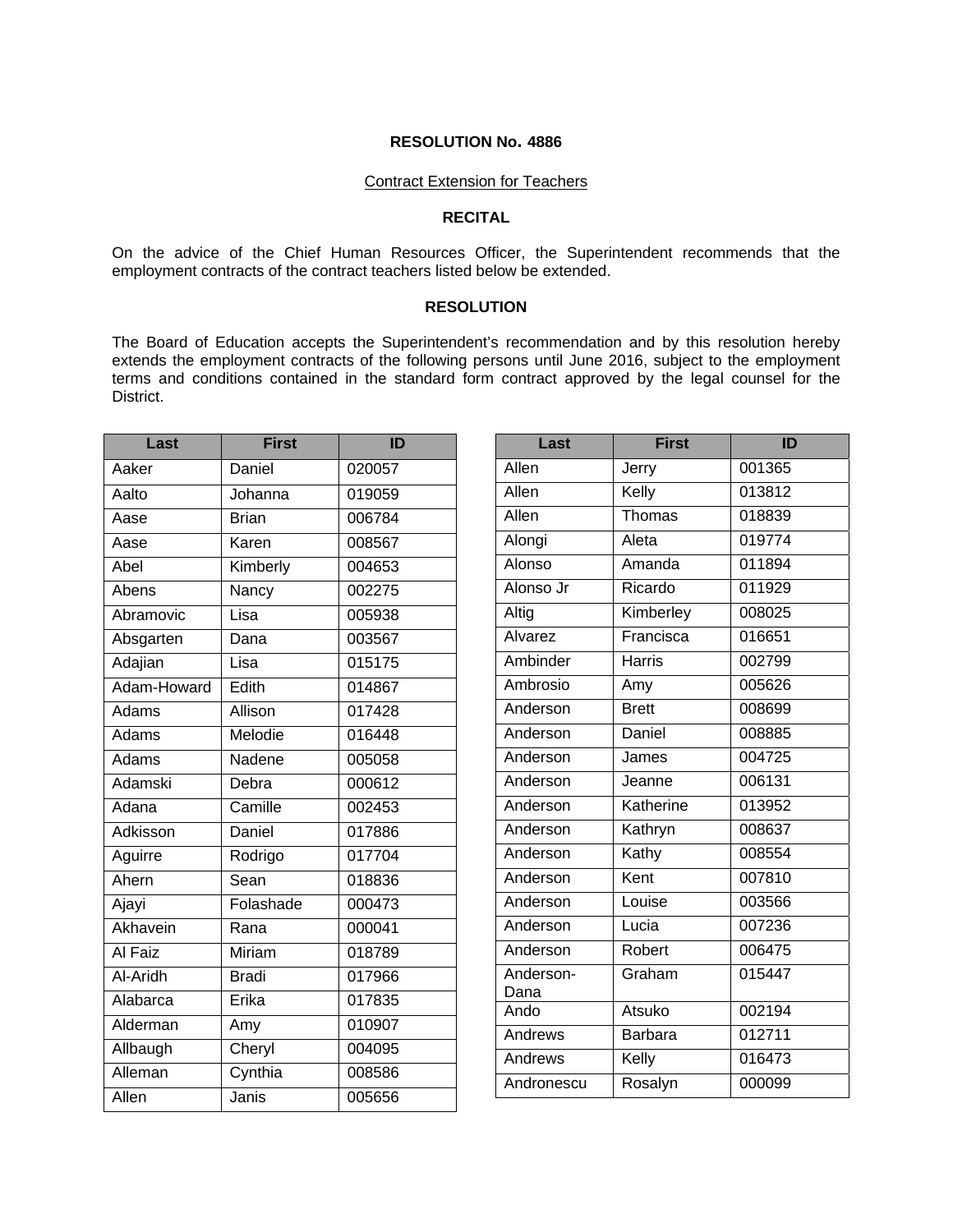| Last                      | <b>First</b>  | ID     |
|---------------------------|---------------|--------|
| Angell                    | Amy           | 011753 |
| Anglada<br><b>Bartley</b> | Susan         | 013044 |
| Ankeny                    | Frances       | 008310 |
| Annen                     | Megan         | 001287 |
| Ansara-<br>Henderson      | <b>Nicole</b> | 008476 |
| Ansell                    | Amanda        | 017111 |
| Appollo                   | Melissa       | 008314 |
| Arias                     | Erin          | 016594 |
| Armendariz                | Febe          | 017305 |
| Arras                     | Katrina       | 011555 |
| Arrayan                   | Daniel        | 000212 |
| Atagabe                   | <b>Beth</b>   | 000930 |
| Aubrecht                  | William       | 017795 |
| Auda-Capel                | Laurel        | 015828 |
| Augustine                 | David         | 010768 |
| Austin                    | Ken           | 010878 |
| Austin                    | Linda         | 007400 |
| Avison                    | James         | 012299 |
| <b>Baber</b>              | Marla Ann     | 018791 |
| <b>Backer</b>             | EIIa          | 017048 |
| Bacon                     | Annette       | 011276 |
| Bacon-Brenes              | Matthew       | 012759 |
| <b>Bacus</b>              | Sarah         | 016013 |
| <b>Bailey</b>             | David         | 003422 |
| <b>Bailey</b>             | Nancy         | 008162 |
| <b>Baker</b>              | Rebekka       | 014658 |
| <b>Baker</b>              | Shannon       | 001146 |
| Balestreri-<br>Culbertson | Annette       | 004970 |
| Ball                      | Michael       | 006819 |
| Ballman                   | Joseph        | 017275 |
| Bancroft                  | Cinnamon      | 009146 |
| <b>Banks</b>              | Renee         | 005474 |
| <b>Barasch</b>            | Michal        | 018887 |
| Barbour                   | Julie         | 006957 |
| <b>Barde</b>              | Richard       | 004153 |
| <b>Barkett</b>            | Paul          | 007661 |
| <b>Barlow</b>             | Rebecca       | 010766 |
| <b>Barnes</b>             | Aaron         | 016569 |
| <b>Barnes</b>             | Dereck        | 000838 |

| Last            | <b>First</b>                | ID     |
|-----------------|-----------------------------|--------|
| <b>Barnes</b>   | Julie                       | 011911 |
| <b>Barnes</b>   | Sharon                      | 014781 |
| <b>Barone</b>   | Rebecca                     | 003114 |
| <b>Barrar</b>   | Christine                   | 006863 |
| <b>Barry</b>    | Patricia                    | 007073 |
| Barta           | Joanne                      | 006662 |
| <b>Bartlo</b>   | Christopher                 | 018760 |
| <b>Bass</b>     | Kori                        | 017761 |
| <b>Batliner</b> | <b>Derrick</b>              | 015355 |
| <b>Batsch</b>   | Jennifer                    | 001097 |
| <b>Bauer</b>    | Michael                     | 011816 |
| Bauer           | Suzanne                     | 017759 |
| <b>Bayne</b>    | Kerry                       | 011829 |
| <b>Beaird</b>   | Susan                       | 011437 |
| <b>Beatty</b>   | Thomas                      | 003855 |
| Becic           | Susan                       | 010164 |
| <b>Beck</b>     | Lucinda                     | 017763 |
| <b>Beck</b>     | $\overline{\mathsf{S}}$ ara | 013734 |
| <b>Beckett</b>  | Thomas                      | 012447 |
| Bee             | Adrianne                    | 014716 |
| <b>Beebe</b>    | Allen                       | 007939 |
| <b>Beeber</b>   | Mary Jo                     | 001245 |
| <b>Belcher</b>  | Rachel                      | 008731 |
| <b>Bellavia</b> | Marie                       | 004977 |
| Bemrose         | Christine                   | 013233 |
| <b>Bennett</b>  | Adele                       | 018355 |
| <b>Bennett</b>  | Eric                        | 005264 |
| <b>Bennett</b>  | Grace                       | 000529 |
| <b>Bennett</b>  | Jennifer                    | 008559 |
| <b>Bennett</b>  | Roseann                     | 014718 |
| Bennison        | Torrey                      | 000744 |
| Bennon          | <b>Brady</b>                | 018773 |
| <b>Bentley</b>  | Diana                       | 004693 |
| Benton          | Sean                        | 014244 |
| Berg            | Jeanne                      | 007241 |
| Berg            | Marta                       | 017695 |
| Berger          | <b>Barbara</b>              | 008281 |
| Bergin          | Molly                       | 006025 |
| Bergren-Dizon   | Greta                       | 012673 |
| Bergstrom       | Kelly                       | 018020 |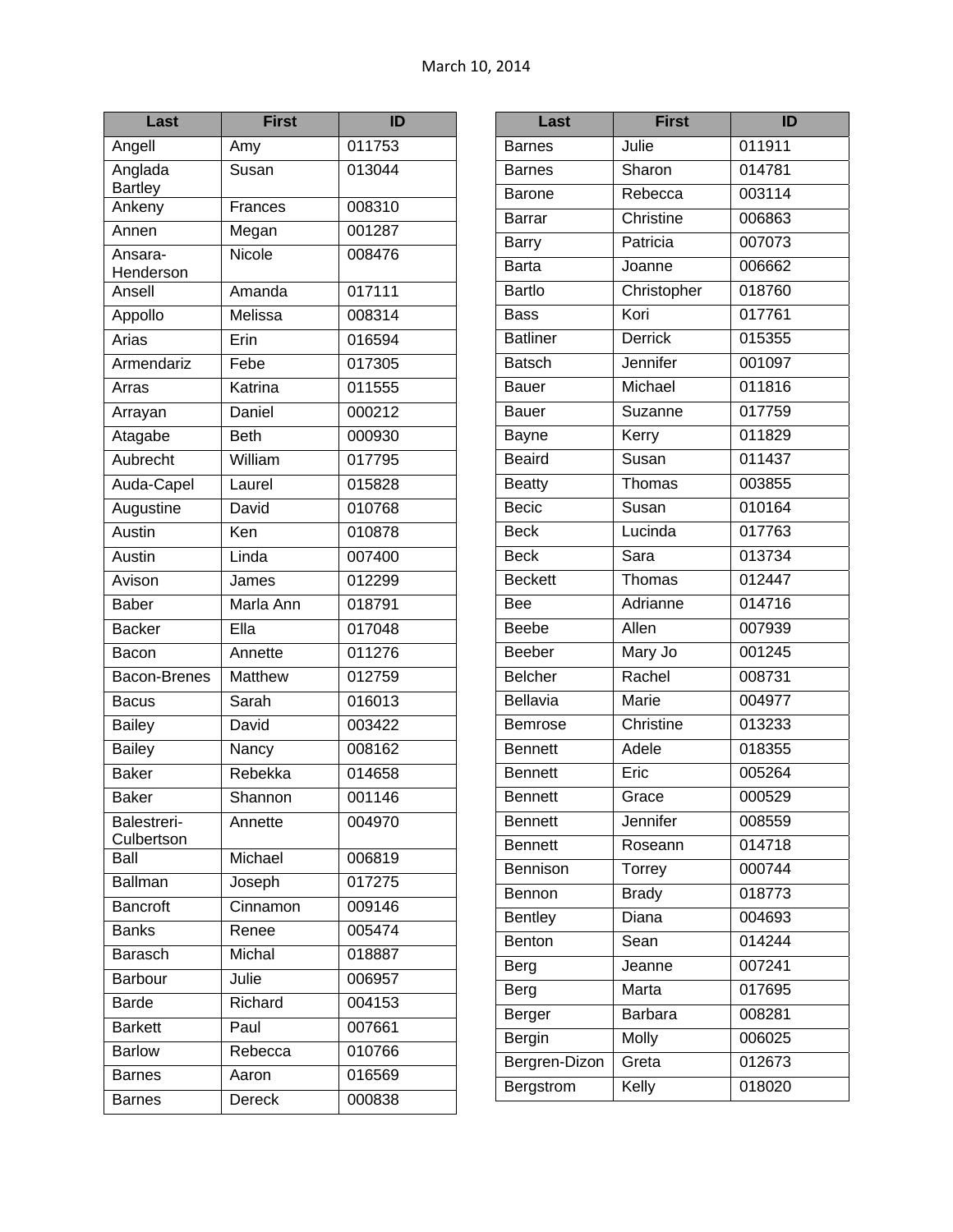| Last                | <b>First</b>              | ID     |
|---------------------|---------------------------|--------|
| <b>Berkley</b>      | Carol                     | 010072 |
| Bernal              | Camille                   | 000085 |
| Berning             | Carolyn                   | 001192 |
| <b>Bernt</b>        | Michelle                  | 009322 |
| Bertelsen           | Kimberly                  | 000894 |
| <b>Berten</b>       | Anne                      | 010827 |
| Bertolone-<br>Logan | Carla                     | 008380 |
| Berton              | Ann                       | 015039 |
| Bertram             | Serene                    | 012459 |
| <b>Bertrand</b>     | Antony                    | 016582 |
| <b>Bessas</b>       | Soumountha                | 005258 |
| <b>Beutler</b>      | Shawna                    | 008820 |
| Biagini             | <b>Beth</b>               | 014881 |
| <b>Biamont</b>      | Timothy                   | 000088 |
| <b>Bibles</b>       | Robin                     | 005989 |
| <b>Bickett</b>      | Carla                     | 008622 |
| <b>Biello</b>       | Gena                      | 019005 |
| Bielman             | Candice                   | 008982 |
| <b>Bigelow</b>      | John                      | 008265 |
| Billedeaux          | Chuck                     | 007961 |
| <b>Bilter</b>       | Marika                    | 012838 |
| <b>Binder</b>       | Patrick                   | 012988 |
| Biornstad           | Kaoru                     | 000869 |
| <b>Birch</b>        | Jennifer                  | 015381 |
| <b>Bird</b>         | Sharon                    | 006183 |
| <b>Birkey</b>       | Colleen                   | 014689 |
| Birmingham          | <b>Kileen</b>             | 001552 |
| Birt                | Laura                     | 000779 |
| Bishop              | <b>Bella</b>              | 016515 |
| <b>Bishop</b>       | George                    | 008241 |
|                     |                           |        |
| Bjerkelund          | Kristi                    | 007878 |
| <b>Black</b>        | $\overline{\mathsf{Tim}}$ | 008763 |
| <b>Blakely</b>      | Thomas                    | 007358 |
| Blanchard           | David                     | 006560 |
|                     |                           |        |
| <b>Blattner</b>     | Julia                     | 015492 |
| <b>Blowers</b>      | Joseph                    | 008335 |
| Bobenrieth          | Rafael                    | 013672 |
| <b>Bode</b>         | Philomena                 | 007028 |

| Last             | <b>First</b>     | ID     |
|------------------|------------------|--------|
| <b>Boesche</b>   | Micaela          | 000244 |
| Bogdanoff        | Rachel           | 003696 |
| <b>Boitano</b>   | Laura            | 006305 |
| Bokenyi          | <b>Brenda</b>    | 015475 |
| <b>Bokoske</b>   | Mary             | 001120 |
| <b>Boldman</b>   | Emily            | 017642 |
| <b>Bolger</b>    | Elizabeth        | 012730 |
| <b>Bolsinger</b> | Shirley          | 005088 |
| <b>Boly</b>      | William          | 004862 |
| Bonbright        | Terri            | 006369 |
| Boon             | Sandra           | 005254 |
| Bordioug         | Olessia          | 017700 |
| <b>Borst</b>     | Cheri            | 002994 |
| <b>Bostick</b>   | Jessica          | 015383 |
| <b>Bottman</b>   | Tereza           | 000802 |
| <b>Bourcier</b>  | Hannah           | 010771 |
| <b>Bowie</b>     | Cynthia          | 008137 |
| <b>Bowker</b>    | Jane             | 004188 |
| Bowman           | <b>Matthew</b>   | 016696 |
| Boyd             | Christine        | 017710 |
| Boyd             | Heather          | 003917 |
| Boyea            | Kathryn          | 009027 |
| Boyer            | Matthew          | 015322 |
| <b>Brackmann</b> | Terra            | 010784 |
| <b>Bradley</b>   | Amber            | 000183 |
| <b>Bradley</b>   | Elise            | 017609 |
| <b>Bradley</b>   | Rachael          | 000385 |
| <b>Branham</b>   | Tara             | 000418 |
| Brannon          | Michael          | 007107 |
| <b>Braun</b>     | Christina        | 013883 |
| <b>Brayson</b>   | Kristen          | 000968 |
| Brazo            | <b>Mark</b>      | 009016 |
| <b>Breeden</b>   | <b>Brandon</b>   | 015541 |
| Breen            | Samantha         | 018949 |
| Brenan           | Jill             | 009084 |
| <b>Brenner</b>   | Conni            | 002715 |
| <b>Brewer</b>    | <b>Brittanie</b> | 001367 |
| <b>Briggs</b>    | Tracey           | 015435 |
| <b>Brighouse</b> | Susan            | 000343 |
| <b>Bright</b>    | Karin            | 011843 |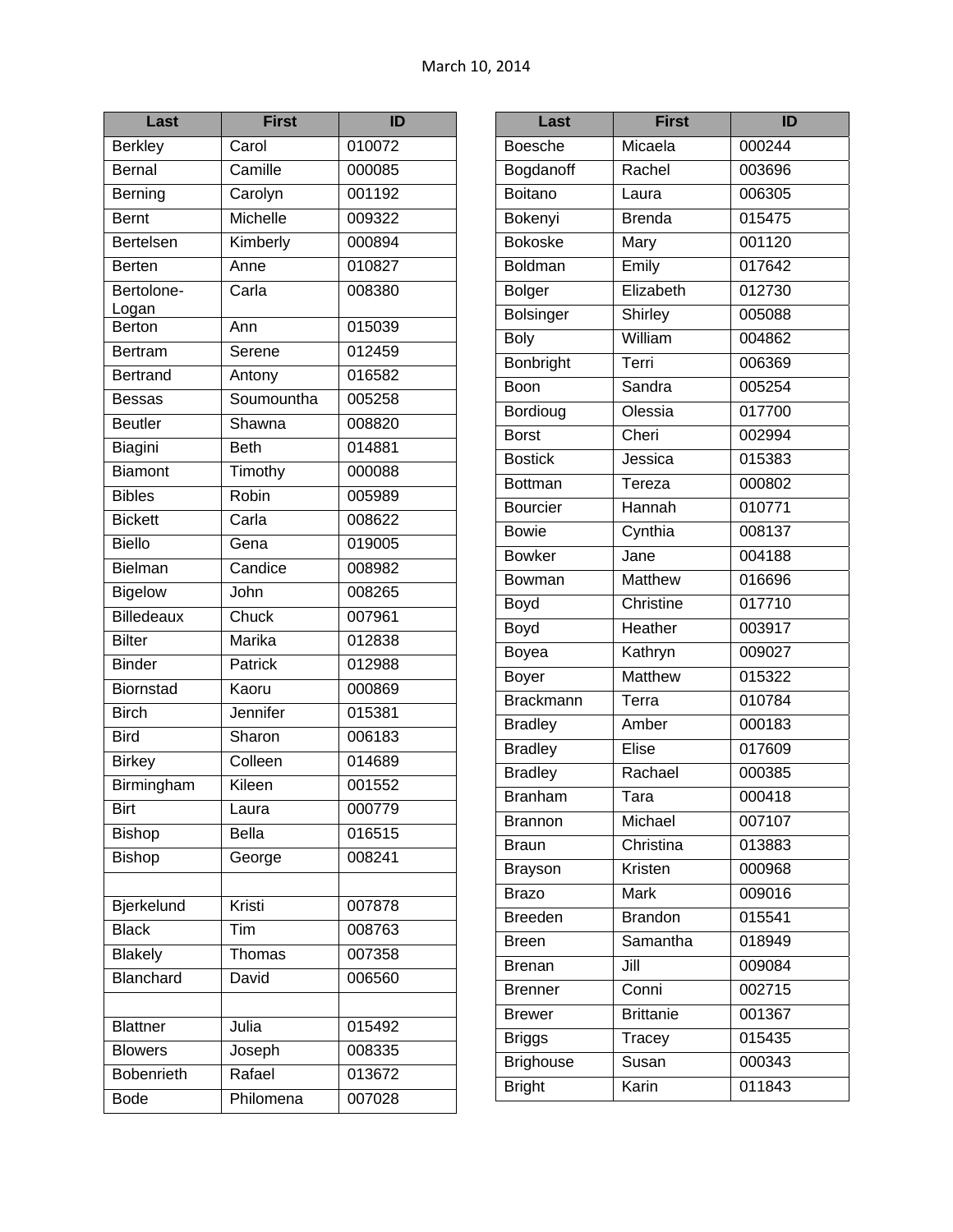| Last              | <b>First</b>   | ID     |
|-------------------|----------------|--------|
| <b>Brinks</b>     | Harmony        | 019727 |
| <b>Briones</b>    | Adrienne       | 014268 |
| <b>Brod</b>       | <b>Beth</b>    | 012172 |
| <b>Brooks</b>     | Denise         | 011655 |
| <b>Brooks</b>     | Nora           | 011740 |
| <b>Brotherson</b> | S Ellen        | 014109 |
| <b>Brown</b>      | <b>Barbara</b> | 011841 |
| <b>Brown</b>      | Gail           | 007317 |
| <b>Brown</b>      | Gregory        | 014659 |
| <b>Brown</b>      | Jamie          | 016553 |
| <b>Brown</b>      | Julie          | 019064 |
| <b>Brown</b>      | Keith          | 001069 |
| <b>Brown</b>      | ReShawn        | 012674 |
| <b>Brown</b>      | Richard        | 011848 |
| <b>Brown</b>      | Sahjo          | 007434 |
| <b>Brown</b>      | Susan          | 007386 |
| <b>Brucato</b>    | Kurt           | 005778 |
| <b>Bruce</b>      | Tina           | 010607 |
| <b>Brunak</b>     | Eugene         | 013749 |
| Buchanan          | Jennifer       | 000897 |
| Buckley-<br>Logue | Anne           | 008713 |
| <b>Buckmaster</b> | Steven         | 007776 |
| <b>Bucknam</b>    | Jessica        | 002184 |
| <b>Buckowski</b>  | Kristie        | 014674 |
| <b>Budge</b>      | Nicholas       | 012963 |
| <b>Bulinski</b>   | Laura          | 003896 |
| <b>Bullock</b>    | Laura          | 005552 |
| <b>Bulow</b>      | Annelies       | 011313 |
| <b>Bunnell</b>    | Karen          | 005114 |
| <b>Burak</b>      | Gail           | 008726 |
| <b>Burgoine</b>   | Leslie         | 016068 |
| <b>Burkholder</b> | Jody           | 003713 |
| <b>Burks</b>      | Nathan         | 018367 |
| <b>Burmester</b>  | David          | 012136 |
| <b>Burns</b>      | Christopher    | 018826 |
| <b>Burns</b>      | Elizabeth      | 007734 |
| <b>Burns</b>      | Scott          | 012111 |
| <b>Burny</b>      | Alana          | 018994 |
| <b>Burson</b>     | Lisa           | 007920 |
| <b>Bush</b>       | Kevin          | 012975 |

| Last                   | <b>First</b> | ID     |
|------------------------|--------------|--------|
| <b>Butenhoff</b>       | Trevor       | 016633 |
| <b>Butler</b>          | Lori         | 012604 |
| <b>Butterfield</b>     | Andrew       | 000496 |
| <b>Button</b>          | Ann          | 001033 |
| <b>Byer</b>            | Aaron        | 015903 |
| <b>Byrkit</b>          | Margaret     | 014302 |
| Cahill                 | David        | 003317 |
| Caldwell               | Benjamin     | 006026 |
| Caldwell               | Meredith     | 006868 |
| Caldwell               | Nicholas     | 014943 |
| Callahan               | Michael      | 004267 |
| Callan                 | Suzanne      | 004170 |
| Calli                  | Marilyn      | 007227 |
| Callies                | Sara         | 016465 |
| Calvillo               | Patricia     | 005214 |
| Cameron                | Nancy        | 006909 |
| Cameron                | <b>Scott</b> | 004650 |
| Camp                   | Charles      | 008390 |
| Camp                   | lan          | 017608 |
| Campanella             | Christine    | 019855 |
| Campillo               | Linda        | 009137 |
| Cantwell               | Anthony      | 008492 |
| Cantwell               | Sarah        | 018724 |
| Cappella               | Kate         | 001254 |
| Caron                  | Ceyriss      | 015374 |
| Carr                   | Jaimie       | 017597 |
| Carr                   | Jonathan     | 012626 |
| Carrera-<br>Padilla    | Maricruz     | 012508 |
| Carstensen             | Robert       | 008398 |
| Carter<br>Anderson     | Susan        | 010706 |
| Carter-                | Lisabeth     | 002458 |
| Widyaratne<br>Casciato | Heather      | 014373 |
| Casey                  | Allyson      | 000119 |
| Caslavka               | Jennifer     | 016965 |
| Caton                  | Christine    | 012398 |
| Cerney                 | Angela       | 014222 |
| Cervantes-             | Lucila       | 010651 |
| Campbell               |              |        |
| Cha                    | Richard      | 015820 |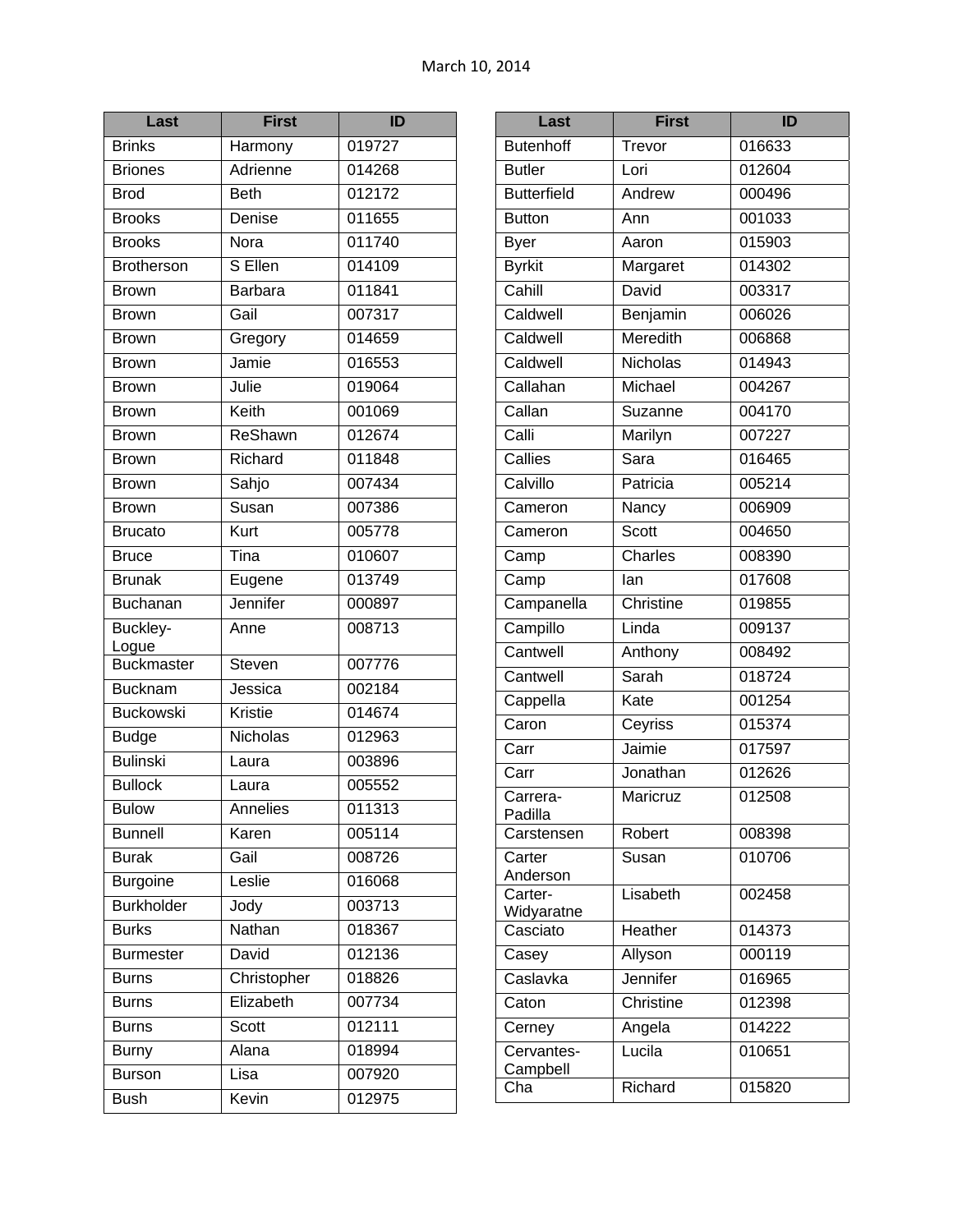| Last                  | <b>First</b>      | ID     |
|-----------------------|-------------------|--------|
| Chambers              | Heatherle         | 001273 |
| Champion              | Judith            | 005102 |
| Champlain             | Cheryl            | 015154 |
| Chaney                | Heather           | 015396 |
| Chaplin               | Nicole            | 016679 |
| Chapman               | Danelle           | 013758 |
| Chapman               | Gaye              | 012113 |
| Chavez                | <b>Xavier</b>     | 013600 |
| Chedester             | Shannon           | 010511 |
| Cheek                 | Thomas            | 015406 |
| Cheney                | Kerri             | 000042 |
| Cherry                | Richard           | 006632 |
| Chevallier            | Michelle          | 007943 |
| Child                 | David             | 002998 |
| Childs                | Sandra            | 008716 |
| Chin                  | Elaine            | 007319 |
| Chin                  | Gary              | 006895 |
| Chin                  | May               | 007283 |
| Choate                | Jennifer          | 013815 |
| Chow                  | Joanne            | 003862 |
| Christ                | Jennifer          | 000866 |
| Christensen           | Dianna            | 007052 |
| Christman             | Shana             | 005262 |
| Christy               | Ross              | 018968 |
| Chu                   | <b>Bryan</b>      | 017157 |
| Chun                  | Mary<br>Elizabeth | 016360 |
| Clark                 | Kristen           | 010838 |
| Clark                 | Melanie           | 013755 |
| $Clark$ <sup>II</sup> | Alfred            | 006458 |
| Clarke                | Dezire            | 016667 |
| Clarke                | Ellen             | 002089 |
| Clarkson              | Gregory           | 007800 |
| Clegg                 | Lionel            | 001295 |
| Clooten               | <b>Barth</b>      | 007951 |
| Clouse                | Anthony           | 008651 |
| Cloutier              | Gail              | 000794 |
| Coats                 | Robert            | 007185 |
| Cockburn              | Shelley           | 008192 |
| Coffey                | Daniel            | 013616 |
| Cogan                 | Daniel            | 015629 |

| Cohen<br>Suzanne<br>012983<br>012443<br>Coleman<br>JoAnna<br>Collinge<br>019762<br>Amy<br>Collins<br>Ashley<br>002136<br>Collins<br>Diana<br>018775<br>Collins<br>Erika<br>003910<br>Collins<br>Julia<br>016830<br>Collmer<br>Lynda<br>003979<br>Colvin<br>Paul<br>007863<br>Conable<br>Victoria<br>018353<br>001255<br>Connors<br>Anna<br>Conroy<br>Kevin<br>015756<br>010936<br>Conry<br>Tom<br>Consani<br>006652<br>Mary<br>$\overline{\text{Clara}}$<br>Cook<br>008317<br>Cooke<br>Kyle<br>016967<br>Cooke<br>Patricia<br>008001<br>Jennifer<br>015373<br>Coomes<br>Robin<br>007137<br>Cooper<br>008161<br>Cooper<br><b>Therese</b><br>Cope<br>020058<br>Barbara<br>Cornet<br>Emily<br>013534<br>Lindsay<br>015551<br>Cornet<br>Caryn<br>Corwin<br>008015<br>Karen<br>007728<br>Cosper<br>Costa<br>000414<br>Susan<br>Cowherd<br>Catherine<br>006356<br>Leslie<br>Cowley<br>016055<br>013963<br>Kelly<br>Cox<br>Stephanie<br>Cox<br>017785<br>001252<br>Amy | Last                        | <b>First</b> | ID |
|-----------------------------------------------------------------------------------------------------------------------------------------------------------------------------------------------------------------------------------------------------------------------------------------------------------------------------------------------------------------------------------------------------------------------------------------------------------------------------------------------------------------------------------------------------------------------------------------------------------------------------------------------------------------------------------------------------------------------------------------------------------------------------------------------------------------------------------------------------------------------------------------------------------------------------------------------------------------|-----------------------------|--------------|----|
|                                                                                                                                                                                                                                                                                                                                                                                                                                                                                                                                                                                                                                                                                                                                                                                                                                                                                                                                                                 |                             |              |    |
|                                                                                                                                                                                                                                                                                                                                                                                                                                                                                                                                                                                                                                                                                                                                                                                                                                                                                                                                                                 |                             |              |    |
|                                                                                                                                                                                                                                                                                                                                                                                                                                                                                                                                                                                                                                                                                                                                                                                                                                                                                                                                                                 |                             |              |    |
|                                                                                                                                                                                                                                                                                                                                                                                                                                                                                                                                                                                                                                                                                                                                                                                                                                                                                                                                                                 |                             |              |    |
|                                                                                                                                                                                                                                                                                                                                                                                                                                                                                                                                                                                                                                                                                                                                                                                                                                                                                                                                                                 |                             |              |    |
|                                                                                                                                                                                                                                                                                                                                                                                                                                                                                                                                                                                                                                                                                                                                                                                                                                                                                                                                                                 |                             |              |    |
|                                                                                                                                                                                                                                                                                                                                                                                                                                                                                                                                                                                                                                                                                                                                                                                                                                                                                                                                                                 |                             |              |    |
|                                                                                                                                                                                                                                                                                                                                                                                                                                                                                                                                                                                                                                                                                                                                                                                                                                                                                                                                                                 |                             |              |    |
|                                                                                                                                                                                                                                                                                                                                                                                                                                                                                                                                                                                                                                                                                                                                                                                                                                                                                                                                                                 |                             |              |    |
|                                                                                                                                                                                                                                                                                                                                                                                                                                                                                                                                                                                                                                                                                                                                                                                                                                                                                                                                                                 |                             |              |    |
|                                                                                                                                                                                                                                                                                                                                                                                                                                                                                                                                                                                                                                                                                                                                                                                                                                                                                                                                                                 |                             |              |    |
|                                                                                                                                                                                                                                                                                                                                                                                                                                                                                                                                                                                                                                                                                                                                                                                                                                                                                                                                                                 |                             |              |    |
|                                                                                                                                                                                                                                                                                                                                                                                                                                                                                                                                                                                                                                                                                                                                                                                                                                                                                                                                                                 |                             |              |    |
|                                                                                                                                                                                                                                                                                                                                                                                                                                                                                                                                                                                                                                                                                                                                                                                                                                                                                                                                                                 |                             |              |    |
|                                                                                                                                                                                                                                                                                                                                                                                                                                                                                                                                                                                                                                                                                                                                                                                                                                                                                                                                                                 |                             |              |    |
|                                                                                                                                                                                                                                                                                                                                                                                                                                                                                                                                                                                                                                                                                                                                                                                                                                                                                                                                                                 |                             |              |    |
|                                                                                                                                                                                                                                                                                                                                                                                                                                                                                                                                                                                                                                                                                                                                                                                                                                                                                                                                                                 |                             |              |    |
|                                                                                                                                                                                                                                                                                                                                                                                                                                                                                                                                                                                                                                                                                                                                                                                                                                                                                                                                                                 |                             |              |    |
|                                                                                                                                                                                                                                                                                                                                                                                                                                                                                                                                                                                                                                                                                                                                                                                                                                                                                                                                                                 |                             |              |    |
|                                                                                                                                                                                                                                                                                                                                                                                                                                                                                                                                                                                                                                                                                                                                                                                                                                                                                                                                                                 |                             |              |    |
|                                                                                                                                                                                                                                                                                                                                                                                                                                                                                                                                                                                                                                                                                                                                                                                                                                                                                                                                                                 |                             |              |    |
|                                                                                                                                                                                                                                                                                                                                                                                                                                                                                                                                                                                                                                                                                                                                                                                                                                                                                                                                                                 |                             |              |    |
|                                                                                                                                                                                                                                                                                                                                                                                                                                                                                                                                                                                                                                                                                                                                                                                                                                                                                                                                                                 |                             |              |    |
|                                                                                                                                                                                                                                                                                                                                                                                                                                                                                                                                                                                                                                                                                                                                                                                                                                                                                                                                                                 |                             |              |    |
|                                                                                                                                                                                                                                                                                                                                                                                                                                                                                                                                                                                                                                                                                                                                                                                                                                                                                                                                                                 |                             |              |    |
|                                                                                                                                                                                                                                                                                                                                                                                                                                                                                                                                                                                                                                                                                                                                                                                                                                                                                                                                                                 |                             |              |    |
|                                                                                                                                                                                                                                                                                                                                                                                                                                                                                                                                                                                                                                                                                                                                                                                                                                                                                                                                                                 |                             |              |    |
|                                                                                                                                                                                                                                                                                                                                                                                                                                                                                                                                                                                                                                                                                                                                                                                                                                                                                                                                                                 |                             |              |    |
|                                                                                                                                                                                                                                                                                                                                                                                                                                                                                                                                                                                                                                                                                                                                                                                                                                                                                                                                                                 |                             |              |    |
|                                                                                                                                                                                                                                                                                                                                                                                                                                                                                                                                                                                                                                                                                                                                                                                                                                                                                                                                                                 |                             |              |    |
| McFarland                                                                                                                                                                                                                                                                                                                                                                                                                                                                                                                                                                                                                                                                                                                                                                                                                                                                                                                                                       | $\overline{\text{Craig}}$ - |              |    |
| Cranley<br>Stephanie<br>016595                                                                                                                                                                                                                                                                                                                                                                                                                                                                                                                                                                                                                                                                                                                                                                                                                                                                                                                                  |                             |              |    |
| Crawford<br>003858<br>Stephen                                                                                                                                                                                                                                                                                                                                                                                                                                                                                                                                                                                                                                                                                                                                                                                                                                                                                                                                   |                             |              |    |
| Paula<br>002045<br>Creamer                                                                                                                                                                                                                                                                                                                                                                                                                                                                                                                                                                                                                                                                                                                                                                                                                                                                                                                                      |                             |              |    |
| 012381<br>Karanja<br>Crews                                                                                                                                                                                                                                                                                                                                                                                                                                                                                                                                                                                                                                                                                                                                                                                                                                                                                                                                      |                             |              |    |
| 014107<br>Crock<br>Vanessa                                                                                                                                                                                                                                                                                                                                                                                                                                                                                                                                                                                                                                                                                                                                                                                                                                                                                                                                      |                             |              |    |
| Crockett<br>005224<br>Debra                                                                                                                                                                                                                                                                                                                                                                                                                                                                                                                                                                                                                                                                                                                                                                                                                                                                                                                                     |                             |              |    |
| 006321<br>Crossen<br>Cora                                                                                                                                                                                                                                                                                                                                                                                                                                                                                                                                                                                                                                                                                                                                                                                                                                                                                                                                       |                             |              |    |
| 011699<br>Croteau<br>Shawn                                                                                                                                                                                                                                                                                                                                                                                                                                                                                                                                                                                                                                                                                                                                                                                                                                                                                                                                      |                             |              |    |
| Julie<br>007460<br>Crouser                                                                                                                                                                                                                                                                                                                                                                                                                                                                                                                                                                                                                                                                                                                                                                                                                                                                                                                                      |                             |              |    |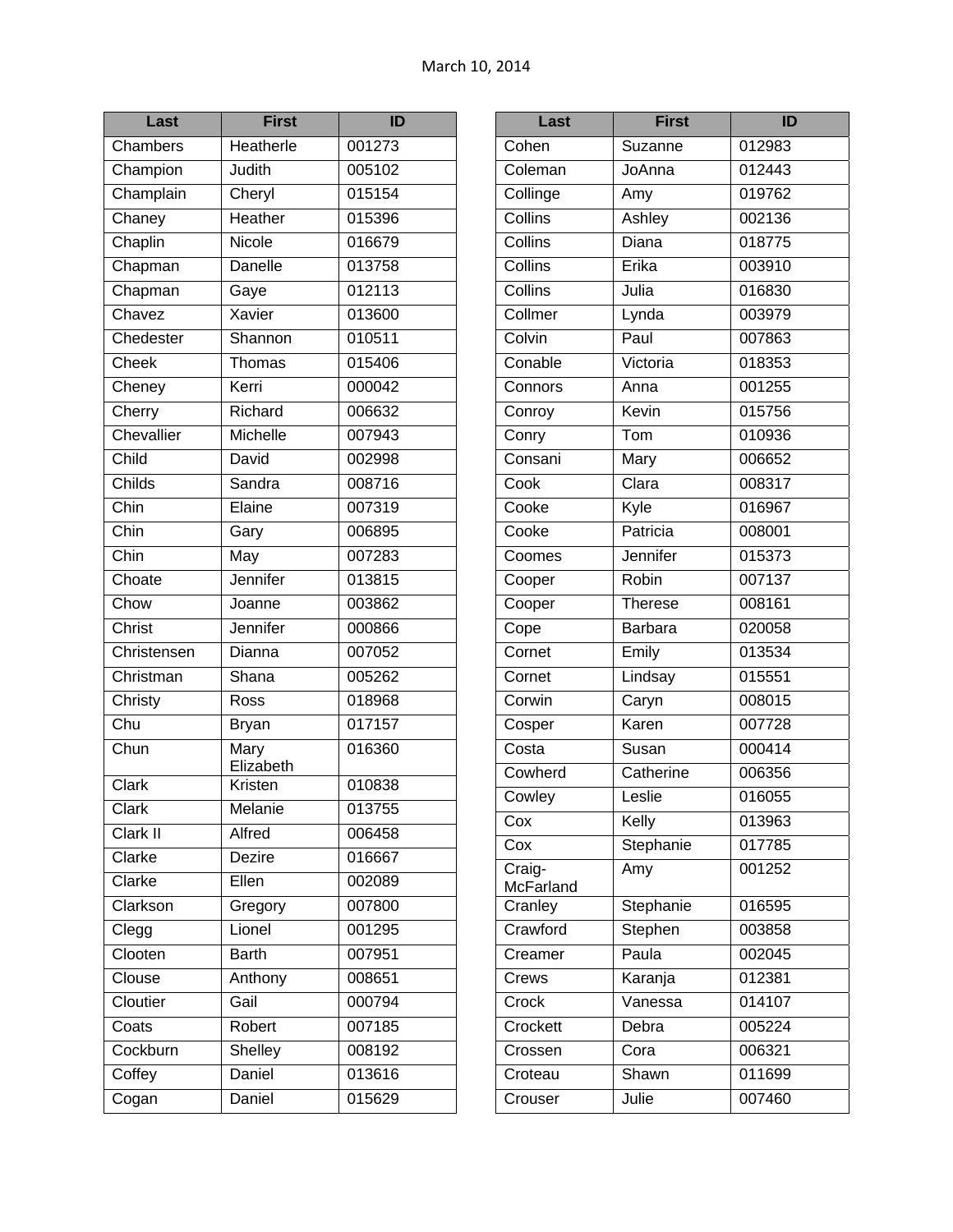| Last                         | <b>First</b>   | ID               |
|------------------------------|----------------|------------------|
| Crouser                      | <b>Martin</b>  | 000012           |
| Crow                         | Elizabeth      | 018854           |
| Crowder                      | Caley          | 018028           |
| Crowell                      | Kimberly       | 013030           |
| Crozier                      | Wendy          | 018886           |
| Cudjoe                       | Jessica        | 011248           |
| Culhane                      | Eleanor        | 004591           |
| Culley                       | Lori           | 018840           |
| Cummings                     | Victor         | 005984           |
| Curley                       | Stephen        | 015583           |
| $\overline{\mathrm{C}$ usack | Carly          | 017868           |
| Cushing                      | Julie          | 007046           |
| Cushman                      | Caryn          | 013688           |
| D'Cruz                       | Stephanie      | 003633           |
| Daggett                      | <b>Beverly</b> | 002054           |
| Dagostino                    | Joseph         | 016572           |
| Dahlen                       | Sherry         | 003766           |
| <b>Daley</b>                 | Cadie          | 015440           |
| <b>Daley</b>                 | Catherine      | 008221           |
| Daley                        | Sara           | 019666           |
| Dalla Corte                  | Nancy          | 013792           |
| Damon                        | Alan           | 006898           |
| Dang                         | Tina           | 018399           |
| <b>Daniels</b>               | Julie          | 010485           |
| Danielson                    | Andre          | 000588           |
| Danielson                    | Teri           | 008580           |
| Danzer                       | Kellie         | 008757           |
| Davidson                     | Amy            | 012704           |
| Davidson                     | Elizabeth      | 000979           |
| Davidson                     | Lisa           | 000346           |
| Davila-                      | Anna           | 014760           |
| Marquez                      |                |                  |
| Davis<br>Davis               | Anna<br>Carol  | 015432<br>007072 |
|                              |                |                  |
| Davis                        | Gabriela       | 008168           |
| Dawson                       | Alexander      | 013846           |
| Dawson                       | Elizabeth      | 019298           |
| Day                          | Lorelle        | 018397           |
| Day                          | Sean           | 000289           |
| <b>DeNiro</b>                | Meghan         | 014721           |
| DeSanno                      | Ashley         | 012812           |

| Last            | <b>First</b>    | ID                  |
|-----------------|-----------------|---------------------|
| <b>DeSantis</b> | Carolyn         | 002890              |
| DeVry           | Peter           | 013750              |
| Deacon          | Lindsay         | 016655              |
| Dean            | Diane           | 002479              |
| Dec             | Erin            | 017009              |
| <b>Delwisch</b> | Meghan          | 008966              |
| Denlinger       | Seth            | 016874              |
| Denney          | Cameron         | 010361              |
| Denney          | Kevin           | 000564              |
| Dennis          | Carol           | 004698              |
| Dennis          | Paula           | 008663              |
| Dennison        | Franki          | 007044              |
| Dennison        | <b>Thaddeus</b> | 004651              |
| Devine          | John            | 007310              |
| Deweese         | Robbin          | 006921              |
| Diamond         | Kathleen        | 006542              |
| Diaz            | Meriba          | 019664              |
| Dickerson       | Jeremy          | $\frac{1}{00797}$ 1 |
| <b>Dierker</b>  | Anne            | 016193              |
| Digiovanna      | Colleen         | 003478              |
| Dillavou        | Leslie          | 019822              |
| <b>Diller</b>   | Lynnette        | 019075              |
| <b>Dilles</b>   | Mary            | 002009              |
| <b>Dillon</b>   | Melinda         | 010484              |
| <b>Dilworth</b> | Kate            | 018692              |
| Dineen          | Eileen          | 006774              |
| <b>Ditmore</b>  | John            | 001205              |
| <b>Dittmer</b>  | Timothy         | 003410              |
| Dixon           | Colleen         | 008764              |
| Dixon           | Donald          | 000067              |
| Dixon           | Jacqueline      | 014655              |
| Dixon           | Maggie          | 016936              |
| <b>Dobos</b>    | Michele         | 006760              |
| Dodson          | <b>Kirk</b>     | 020060              |
| Doern           | Margie          | 018967              |
| Doht-Barron     | Karlyn          | 000348              |
| Dolberg         | Heather         | 008000              |
| Dolson          | Marie           | 002157              |
| Domingue        | Kathleen        | 007620              |
| Donahoe         | Patrick         | 000755              |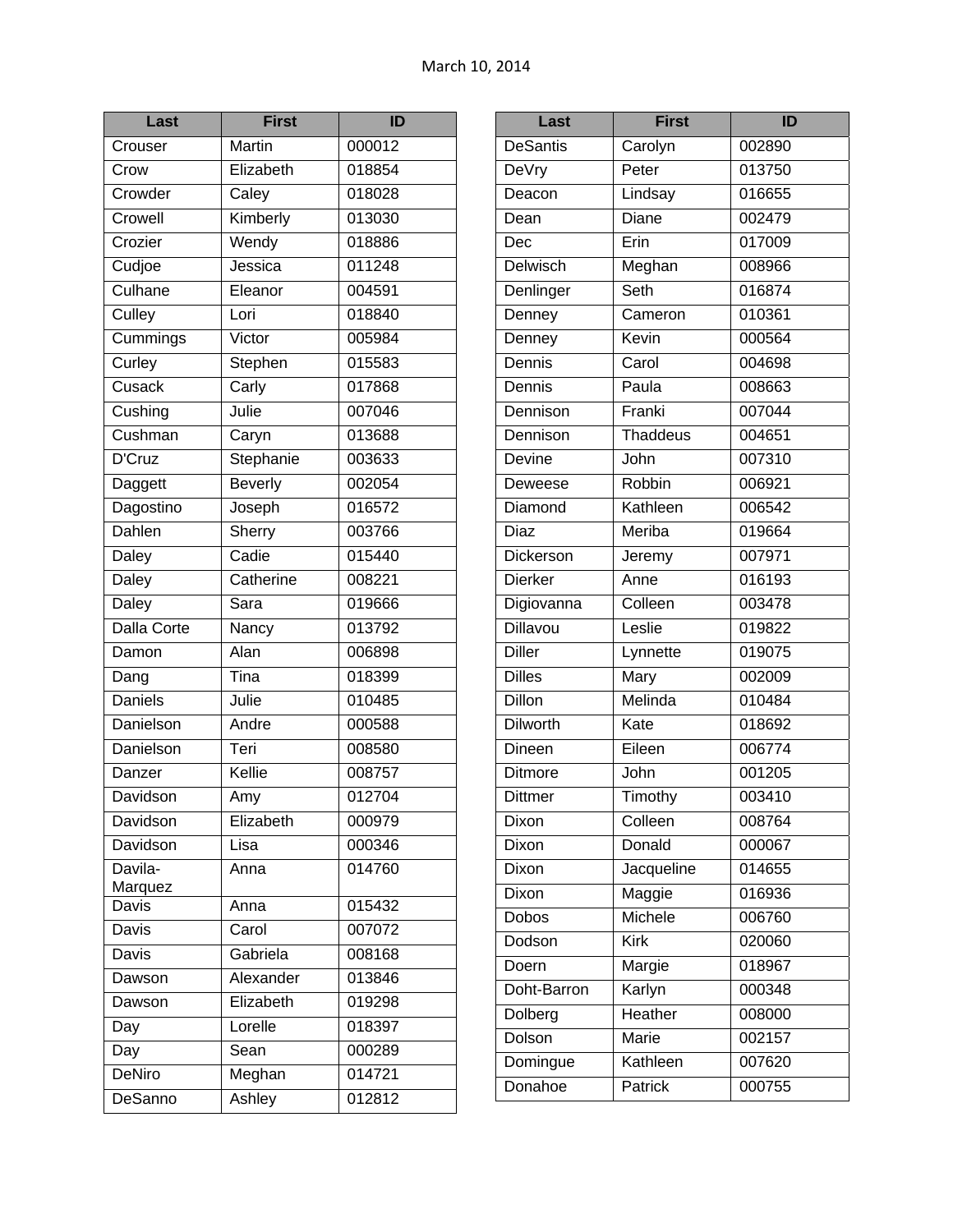| Last                       | <b>First</b> | ID                 |
|----------------------------|--------------|--------------------|
| Doni                       | Lilia        | 003591             |
| <b>Donkers</b>             | Paul         | 001158             |
| Donnelly                   | Sandra       | 007563             |
| Dorn-                      | Rebecca      | 015790             |
| Medeiros<br><b>Dorobek</b> | Leslie       | 018211             |
| Dorsey                     | Kent         | 006654             |
| Doss                       | Teresa       | 007251             |
| Douglass                   | Susan        | 008952             |
| Draper                     | Elizabeth    | 005827             |
| Draper                     | Rachel       | 012624             |
| Drentlaw                   | Nancy        | 003722             |
| <b>Drexler</b>             | Judith       | 008791             |
|                            | Christian    | 000349             |
| Dreyer<br><b>DuBois</b>    | Elizabeth    | 004299             |
| Duchow-                    | Michael      |                    |
| Pressley                   |              | 008834             |
| Dudareva                   | Elena        | 018696             |
| Dugan                      | Barbara      | 003967             |
| Duggan                     | Andrew       | $\frac{1}{007718}$ |
| Dugo                       | David        | 007534             |
| <b>Duilio</b>              | Liza         | 014962             |
| Dulcich                    | Cynthia      | 004973             |
| Dunn                       | <b>Marie</b> | 000164             |
| Dunn                       | Melissa      | 019752             |
| Dunn                       | Ria          | 019767             |
| Dunnam                     | Lynn         | 018899             |
| Duran                      | Joseph       | 000991             |
| Durham                     | Amy          | 012723             |
| Durocher                   | Anna         | 009403             |
| Dustin                     | Steven       | 015758             |
| <b>Dutchuk</b>             | Ryan         | 019121             |
| Dyer                       | Casey        | 008553             |
| Eames                      | Carlyn       | 001154             |
| Earl                       | Margaret     | 010167             |
| Early                      | Elisabeth    | 005236             |
| Eastman                    | Rebecca      | 004537             |
| Eaton                      | Gerald       | 000936             |
| Eckrich                    | Monica       | 006185             |
| Edelson                    | Jennifer     | 011782             |
| Edington                   | Linda        | 013796             |

| Last                      | <b>First</b>        | ID     |
|---------------------------|---------------------|--------|
| Edler                     | Jennifer            | 017705 |
| Edwards                   | Kelly               | 019978 |
| Edwards                   | Mila                | 017723 |
| Edwards                   | Tamara              | 001571 |
| Edwards Jr                | Leonard             | 002874 |
| Egan                      | <b>Theresa</b>      | 010822 |
| Ekelof                    | Ingela              | 012801 |
| Eldredge-<br><b>Burns</b> | Ann                 | 012171 |
| Ellenwood                 | Benjamin            | 017771 |
| Elliott                   | Amanda Jane         | 015353 |
| <b>Ellis</b>              | Georgia             | 006587 |
| Eltagonde                 | Peaches             | 015480 |
| Elwell Jr                 | Donald              | 008090 |
| Emig                      | James               | 005991 |
| Enfield                   | Donald              | 017797 |
| Engelstad                 | Deborah             | 009026 |
| Epstein                   | Sarah               | 009556 |
| Erbach                    | <b>Brian</b>        | 016592 |
| Erickson                  | David               | 004684 |
| Erickson                  | Kristian            | 006792 |
| Esbensen                  | Thor-Aage           | 011357 |
| Espinosa                  | <b>Bianca</b>       | 015402 |
| Espinoza                  | Renee               | 019192 |
| <b>Essex</b>              | Elizabeth           | 000187 |
| Estevez                   | Jennifer            | 015920 |
| <b>Esther</b>             | Marcia              | 005498 |
| Estrada-Meza              | Monica              | 000322 |
| Evans                     | Linda               | 008153 |
| Evans                     | Morgan              | 006529 |
| Evans                     | Nancy               | 013580 |
| Evers                     | Joseph              | 012718 |
| Ewers                     | $\overline{C}$ indy | 014560 |
| Ewing                     | Meghan              | 017080 |
| Ewing                     | Shauna              | 019749 |
| Fahey                     | Paula               | 007055 |
| Fahrer                    | Mary                | 006729 |
| Fain                      | <b>Brian</b>        | 013644 |
| Fall                      | Charles             | 010552 |
| Farnand                   | Rochella            | 000397 |
| Farrell                   | Sarah               | 013747 |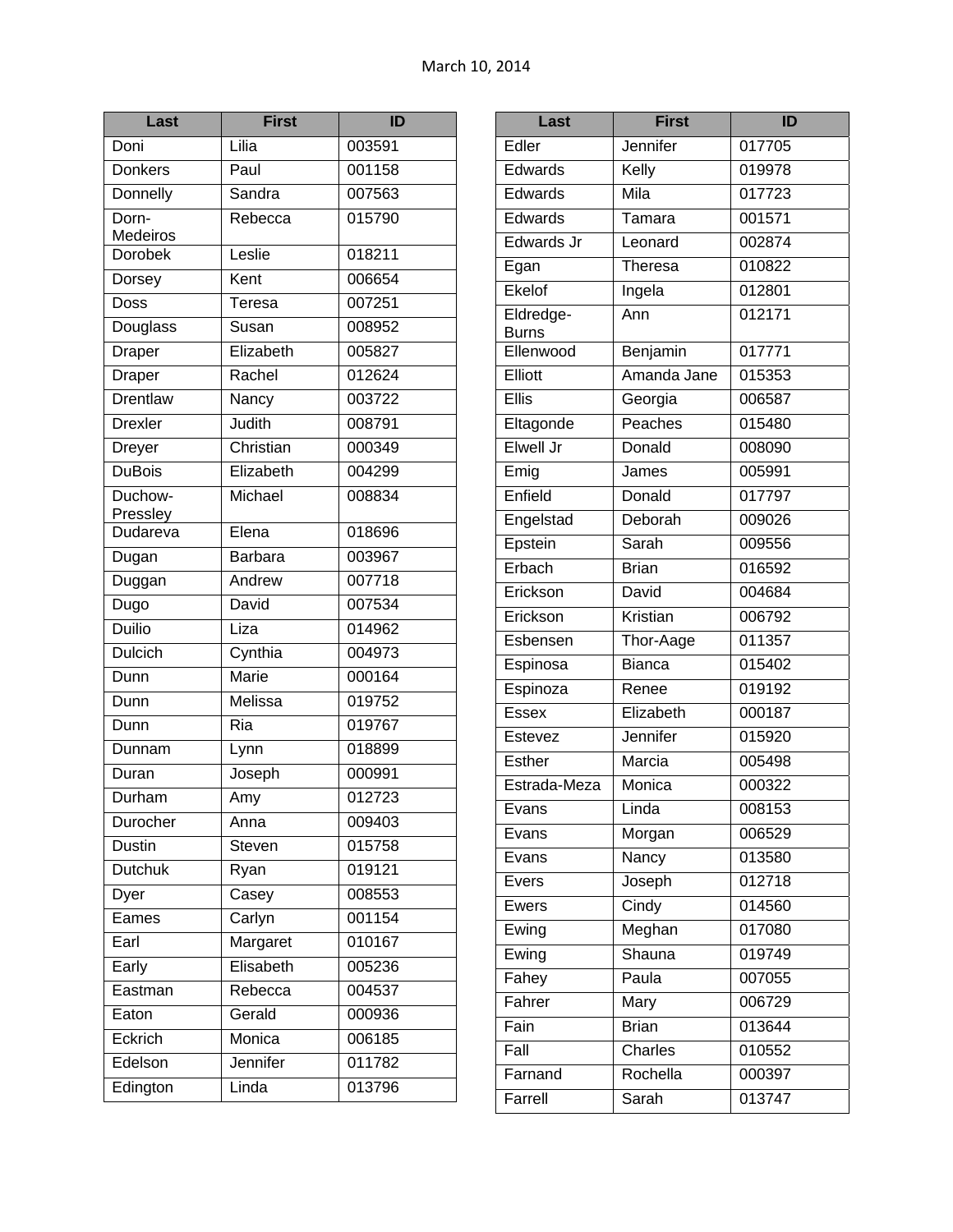| Last                  | <b>First</b>   | ID     |
|-----------------------|----------------|--------|
| Fass                  | Eric           | 013740 |
| Fast                  | Jennifer       | 010906 |
| Feikert-<br>Aquilizan | Julie          | 007398 |
| Feinstein             | Shava          | 014669 |
| Feitelberg            | Matthew        | 013664 |
| Feldman               | Felissa        | 005329 |
| Feller                | Amy            | 008712 |
| Feltz                 | Laura          | 008186 |
| Ferguson              | Emily          | 015786 |
| Ferguson              | Joseph         | 019669 |
| Ferguson              | Leesa          | 008625 |
| Fernandez             | Lourdes        | 010978 |
| Fernandez             | Rebecca        | 003928 |
| <b>Ferrell-Burns</b>  | Elaine         | 006003 |
| Feuz                  | Lisa           | 003008 |
| Fields                | Frank          | 000170 |
| Fig                   | Nicole         | 013593 |
| Finamori              | Melody         | 020037 |
| Finch                 | Thomas         | 012672 |
| Fink                  | Kathleen       | 009297 |
| Finn                  | <b>Barbara</b> | 005591 |
| Fiorante              | Nancy          | 005389 |
| Fischer               | Jonathon       | 010875 |
| <b>Fiscus</b>         | Gretchen       | 015453 |
| Fisher                | Richard        | 015733 |
| Fisher                | Theresa        | 005636 |
| Fisher-<br>Spurlock   | Kris           | 004206 |
| Fitz                  | Charles        | 005624 |
| Fitzgearld            | Kevin          | 008154 |
| Fitzpatrick           | J              | 000522 |
| Fitzsimons            | Lara           | 015437 |
| Fitzwater             | <b>Bryan</b>   | 015928 |
| Flagel                | Eric           | 006864 |
| Flamer                | Mary           | 007373 |
| Fleming               | Julie          | 015441 |
| Flenniken             | Gregory        | 018725 |
| Fletcher              | Donna          | 012708 |
| Flinn                 | Hannah         | 017372 |
| Flood                 | Marian         | 005042 |

| Last                            | <b>First</b> | ID     |
|---------------------------------|--------------|--------|
| Flores                          | Yolanda      | 001409 |
| Flowerday                       | Chadrick     | 000144 |
| Fode                            | Dianne       | 005648 |
| Foiles                          | Stacey       | 016575 |
| Foley                           | Krista       | 010779 |
| Foley-                          | Maia         | 016816 |
| Weintraub<br>Forbes             | Colleen      | 005187 |
| Ford                            | Connie       | 006391 |
| Ford                            | Emma         | 000505 |
| Ford                            | Jaclyn       | 012611 |
| Forrest                         | Sharon       | 000185 |
| Forstag                         | Michael      | 008163 |
| Forsythe                        | Joshua       | 015077 |
| Fossen                          | Garth        | 012760 |
| Foster                          | Emily        | 002784 |
| Fournier                        | Ann          | 000335 |
| $F$ <sub>O</sub> $\overline{X}$ | Fred         | 017471 |
| Fox                             | Maura        | 005415 |
| Fradkin                         | Steven       | 002497 |
| Frager                          | Ariel        | 013622 |
| Franciscone                     | Anthony      | 005953 |
| Frankunas                       | David        | 004676 |
| Fraught                         | <b>Brian</b> | 009168 |
| Fredericks                      | Sarah        | 016959 |
| Fredgant                        | Daniel       | 012147 |
| Freeman                         | Kari         | 006609 |
| Freeman                         | Sierra       | 010843 |
| Frick                           | Vickie       | 007454 |
| Frisby                          | Susan        | 008176 |
| Frisch                          | <b>Molly</b> | 015742 |
| Fukushima                       | Minori       | 011136 |
| Fuller                          | Debra        | 004084 |
| Fuller                          | Kathryn      | 015499 |
| Gabriel                         | Leanne       | 006419 |
| Gadbois                         | Angela       | 000634 |
| Gaede                           | Adam         | 016811 |
| Gaffney                         | Emily        | 004165 |
| Gaitan                          | Kathleen     | 006761 |
| Gale                            | Melinda      | 000410 |
| Gallusser                       | Megan        | 019764 |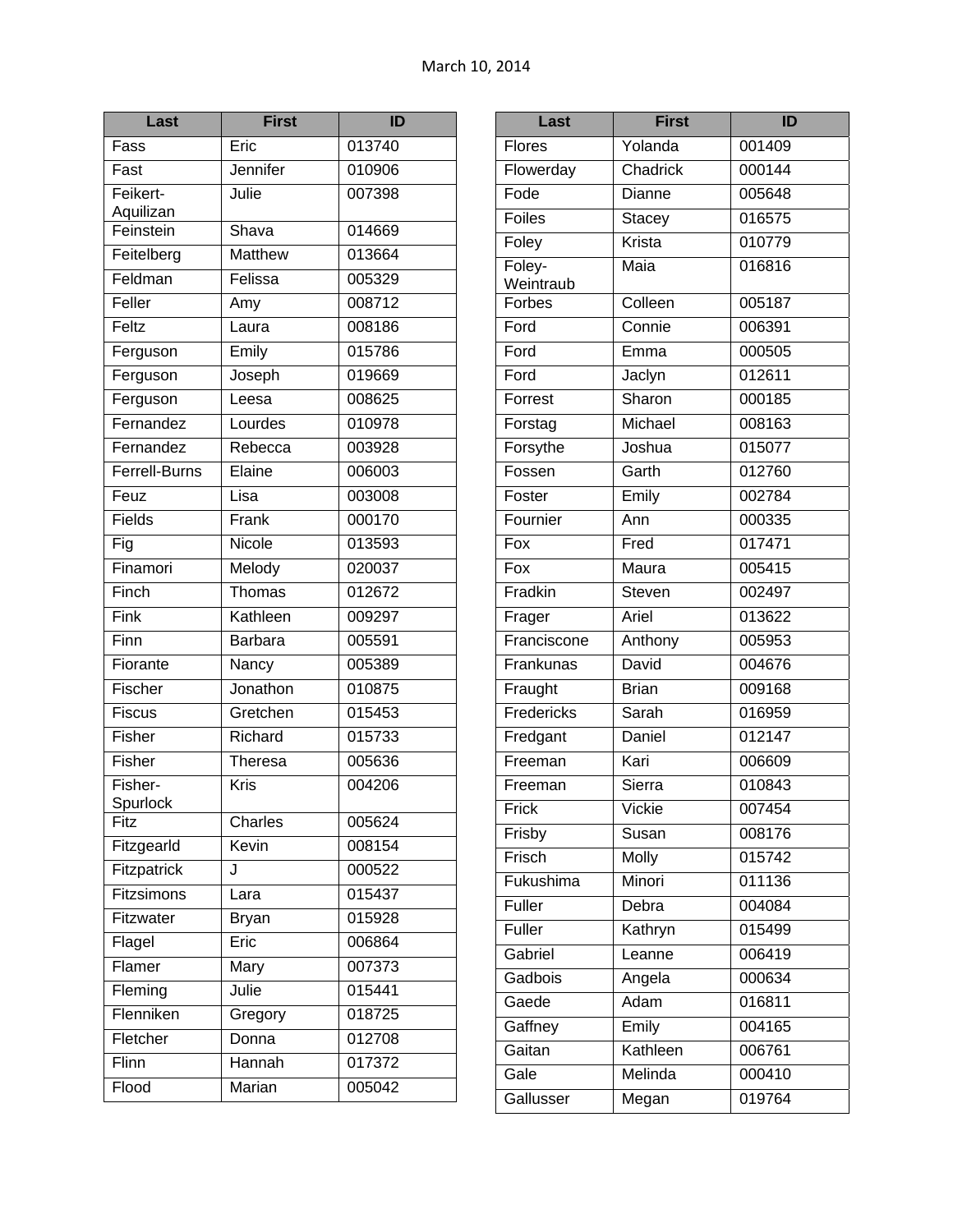| Last                      | <b>First</b> | ID     |
|---------------------------|--------------|--------|
| Gammon                    | Lynne        | 008471 |
| Ganey                     | Gretchen     | 008532 |
| Garcia Arriola            | Alfonso      | 012690 |
| Garcia-<br>Velasco        | Elena        | 002201 |
| Garcie                    | Fabiola      | 016699 |
| Garcie                    | Michael      | 013581 |
| Gardes                    | <b>Brian</b> | 000480 |
| Gardner                   | Elizabeth    | 016648 |
| Gardner                   | Kendra       | 009194 |
| Gardner                   | MaryLynn     | 008131 |
| Gardner                   | Rachel       | 012621 |
| Gardner                   | Sara         | 001181 |
| Gardner-<br><b>Allers</b> | N Lynne      | 001391 |
| Garrett                   | Pamela       | 010698 |
| Garver                    | Phillip      | 005820 |
| Gary                      | Jocelyn      | 010611 |
| Garza-Cano                | Adolfo       | 015534 |
| Gaspar                    | Stephen      | 008038 |
| Gast                      | Mark         | 011067 |
| Gavitte                   | Donald       | 006499 |
| Gayler                    | Holly        | 000716 |
| Geiger-Baker              | Alicia       | 000659 |
| Geisler                   | James        | 000286 |
| Geiszler                  | <b>Steve</b> | 010524 |
| Gender                    | Anna         | 010960 |
| Gentile                   | Jeff         | 005985 |
| <b>Gerald III</b>         | William      | 006020 |
| Gerlach                   | Jennifer     | 000290 |
| Germaneri-<br>Clarkson    | Suzanne      | 004238 |
| Germundson                | Susan        | 006281 |
| Gernhart                  | <b>Brett</b> | 007186 |
| Geschwind                 | Jeremy       | 011077 |
| Gevurtz                   | Tom          | 010148 |
| Ghodsi                    | Leila        | 010530 |
| Giarelli                  | Kimberley    | 006657 |
| Gibbard                   | Gail         | 019230 |
| Gibson                    | Craig        | 003098 |
| Gibson                    | Neil         | 019229 |
| Gibson-Cairns             | Robert       | 003805 |

| Last         | <b>First</b>    | ID     |
|--------------|-----------------|--------|
| Gierer       | William         | 019670 |
| Gilbert      | Darrel          | 008729 |
| Gilbertz     | Nancy           | 008193 |
| Gilkey       | Nancy           | 012675 |
| Gillem       | <b>Bryn</b>     | 007033 |
| Gilley       | <b>Matthew</b>  | 000769 |
| Gillies      | Laura           | 007898 |
| Gilpin       | Jeffrey         | 002186 |
| Gilroy       | <b>Brian</b>    | 008005 |
| Gilson       | Maria           | 011788 |
| Glascock     | Gregory         | 017548 |
| Glover       | John            | 008342 |
| Godfrey      | Joanne          | 001267 |
| Goff         | Diane           | 002724 |
| Goldbloom    | Stefanie        | 010927 |
| Golden       | John            | 005331 |
| Golden       | Kathryn         | 012529 |
| Goldhammer   | Timothy         | 007268 |
| Goldman      | Lilia           | 001545 |
| Goldstein    | Howard          | 001909 |
| Gollhofer    | Dianne          | 000594 |
| Gomes        | Kelly           | 013395 |
| Gonzales     | Jenny           | 005773 |
| Gonzales     | John            | 004663 |
| Gonzales     | <b>Steve</b>    | 008295 |
| Gonzalez     | Marisel         | 016425 |
| Goodman      | <b>Bich</b>     | 019892 |
| Goodrich     | Adelle          | 013531 |
| Goodrich     | Saima           | 014372 |
| Goodrich     | Thomas          | 007847 |
| Gordin       | Alex            | 006261 |
| Gordon       | <b>Brenda</b>   | 009043 |
| Gouveia      | Paul            | 013095 |
| Graham       | Timothy         | 012888 |
| Graham       | Todd            | 000239 |
| Grahn        | <b>Brittany</b> | 017316 |
| Grant        | Derek           | 015611 |
| Grant        | Jeanne          | 005458 |
| Grant        | Sally           | 000394 |
| Grant-Molina | Emily           | 016567 |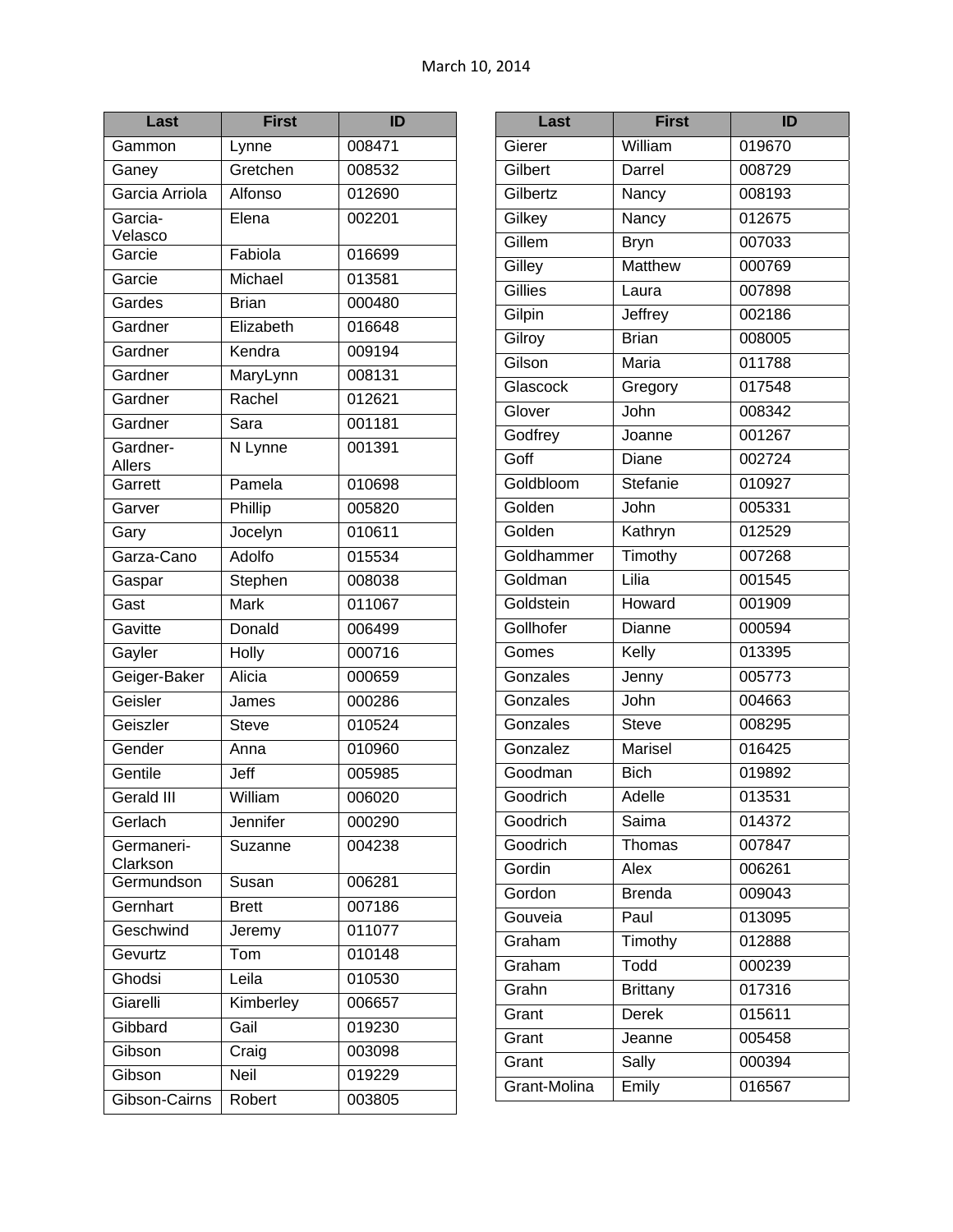| Last                | First                        | ID     |
|---------------------|------------------------------|--------|
| Graves              | Richard                      | 006501 |
| Gray                | Gina                         | 016660 |
| Green               | Kelsey                       | 019814 |
| Green               | Mary                         | 004730 |
| Greene              | Deborah                      | 003814 |
| Greene              | Debra                        | 003017 |
| Greene              | Jan                          | 006802 |
| Gregor              | Rebecca                      | 017074 |
| Gregory             | Garin                        | 008551 |
| Grewell             | Sherri                       | 004796 |
| Griesdorn           | Catherine                    | 019168 |
| Griffin             | William                      | 003273 |
| Griffith            | Amy                          | 000770 |
| Grimes              | Laura                        | 015601 |
| Grobey              | $\overline{\mathsf{T}}$ od   | 000247 |
| Grohn               | Michela                      | 018012 |
| Gromko              | Emily                        | 014703 |
| Groom               | Roger                        | 006228 |
| Groom               | $\overline{\mathsf{T}}$ racy | 006272 |
| Gross               | Martha                       | 002866 |
| Grosscup            | Benjamin                     | 003370 |
| Grossman            | Deena                        | 014509 |
| Grove III           | Thomas                       | 003232 |
| Grover              | Amy                          | 003965 |
| Guerra-<br>Sundberg | Alexandra                    | 017692 |
| Guildner            | Dawn                         | 019808 |
| Gunderson           | Kristin                      | 019065 |
| Gunther             | Natalia                      | 001998 |
| Guthrie             | Laura                        | 008880 |
| Guthrie             | Scott                        | 008044 |
| Gutlerner           | Jordan                       | 006395 |
| Gwaltney            | Karen                        | 013157 |
| Gwynn               | Pamela                       | 005920 |
| Haatia              | Lynn                         | 008214 |
| Haddon              | <b>Blair</b>                 | 011020 |
| Hakam               | David                        | 016687 |
|                     |                              |        |
| Hale                | Erin                         | 013542 |
| Hale                | Susanna                      | 004220 |
| Hales               | Charlotte                    | 000629 |

| Last                    | <b>First</b>  | ID                 |
|-------------------------|---------------|--------------------|
| Hall                    | Ellen         | 015757             |
| Hall                    | Portia        | 007406             |
| Hall                    | Ronda         | 014699             |
| Hallinan                | Sheila        | 000873             |
| Halpern                 | <b>Mark</b>   | 003552             |
| Halvorsen               | Allison       | 018030             |
| Halvorson               | <b>Betsy</b>  | 009332             |
| Hammel                  | Marcelle      | 004112             |
| Hammond                 | Melenie       | 019987             |
| Hanawa                  | Emi           | 007334             |
| Hanes                   | Rachel        | 001710             |
| Hansen                  | Amy           | 011063             |
| Hansen                  | <b>Bernie</b> | 004776             |
| Hansen                  | Mark          | 010844             |
| Hansen                  | Tammy         | 010792             |
| Hanson                  | James         | 000675             |
| Harbolt                 | Mary          | 007410             |
| Hardin                  | Amy           | 007541             |
| Hardin                  | Timothy       | 002448             |
| Harding                 | Karen         | 010705             |
| Hardy                   | Charles       | 005801             |
| Hardy                   | Rosina        | 000220             |
| Hargrave                | Amy           | 013217             |
| <b>Harkness</b>         | Devin         | 019724             |
| Harold                  | Jane          | 007153             |
| Harold-<br>Golden       | <b>Stacey</b> | 008594             |
| Harper                  | Anne          | 016656             |
| Harrah                  | Lindsey       | 018875             |
| Harrington              | Terri         | 008014             |
| <b>Harris</b>           | Angie         | 000617             |
| <b>Harris</b>           | Gaelle        | $\frac{1}{015712}$ |
| Harris-<br>Wastradowski | Donna         | 000793             |
| Hart                    | Carol         | 007215             |
| Hart                    | Sydney        | 005518             |
| Hart-Davis              | Janice        | 010605             |
| Hartmann                | Eric          | 002702             |
| Harvey                  | Janice        | 002761             |
| Hasart                  | Dayna         | 007202             |
| Hascall III             | Norman        | 003013             |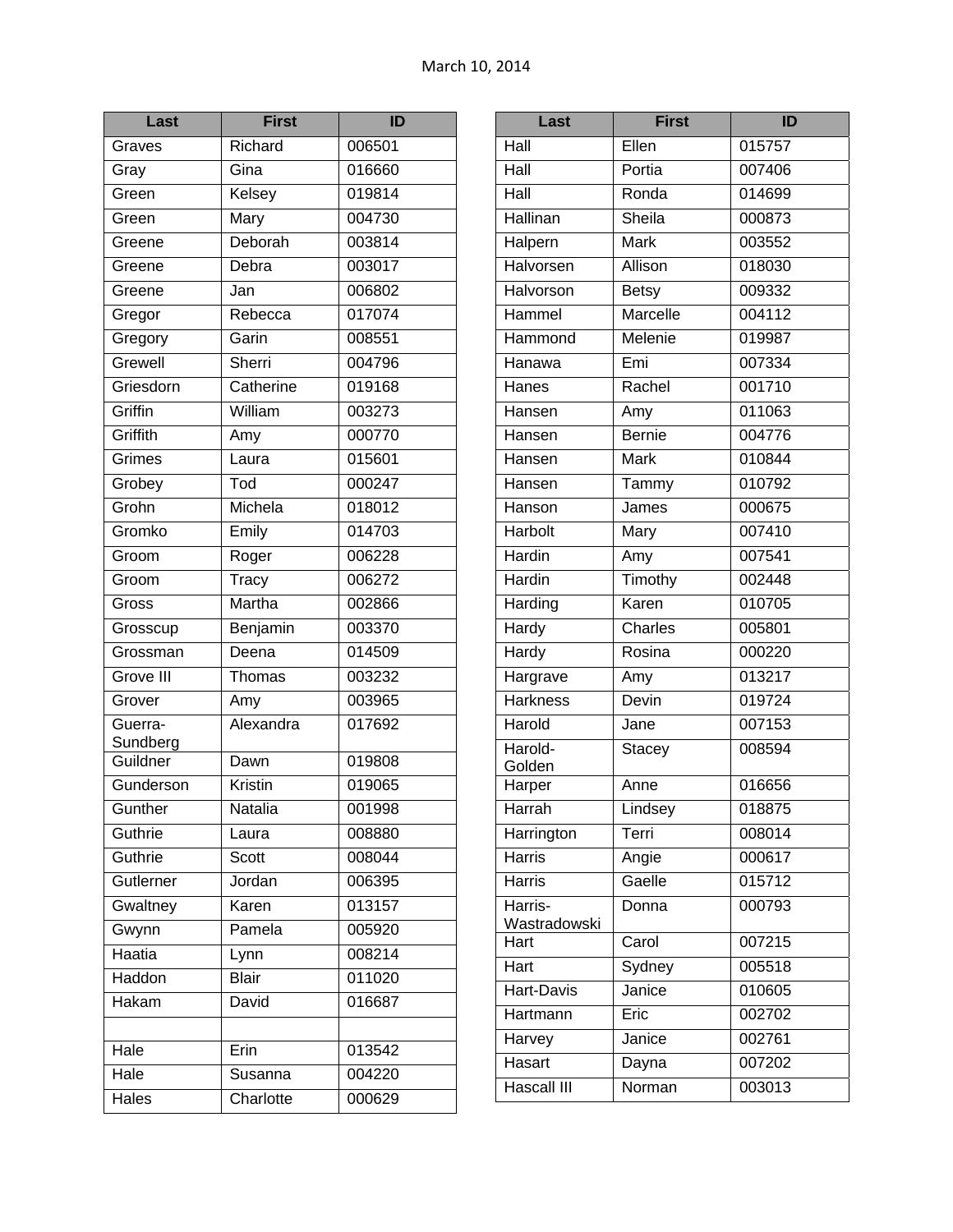| Last             | <b>First</b> | ID     |
|------------------|--------------|--------|
| Hashimoto        | James        | 004655 |
| Haskell          | April        | 018260 |
| Hass             | Elisabeth    | 008323 |
| Hata             | Chisao       | 006071 |
| Hauser           | Janice       | 003249 |
| Havermann        | Kristin      | 018825 |
| Havran           | Joanne       | 007305 |
| Hawes            | Elizabeth    | 008799 |
| <b>Hawksford</b> | Anjanette    | 008412 |
| Hayter           | Virginia     | 004004 |
| Haywood          | Todd         | 016539 |
| Hazzard          | Laurel       | 014687 |
| Headley          | Alice        | 011294 |
| Heard-<br>Hopson | Patricia     | 001131 |
| Heaton           | Jennifer     | 017963 |
| Heggem           | Deborah      | 016601 |
| Heilman          | Margaret     | 005433 |
| Heinrich         | Tracy        | 008267 |
| Heins            | Marion       | 002442 |
| Heisler          | <b>Mike</b>  | 000508 |
| <b>Heller</b>    | Martha       | 007914 |
| Henderson        | Kathryn      | 017745 |
| <b>Hendricks</b> | Linda        | 006800 |
| Hendrickson      | James        | 007499 |
| Henning          | Holly        | 018929 |
| Henry            | Amy          | 007913 |
| Henry            | Susan        | 004692 |
| Heppner          | Gregg        | 006309 |
| Herder           | Robert       | 007011 |
| Herder           | Sandra       | 000844 |
| Herman           | Matthew      | 019157 |
| Hermansen        | Rachel       | 016675 |
| Hermens          | Stephen      | 010793 |
| Hernandez        | Rita         | 003484 |
| Herrington       | Patricia     | 006570 |
| Heuberger        | Leeanne      | 000723 |
| Hewig            | Carol        | 004541 |
| <b>Hibbert</b>   | Lisa         | 006620 |
| <b>Hicks</b>     | Jan          | 007845 |
| <b>Hicks</b>     | Susan        | 004990 |

| Last                | <b>First</b>       | ID     |
|---------------------|--------------------|--------|
| Hieggelke           | Jason              | 011821 |
| Higbee              | Keith              | 000777 |
| Hilbourne           | Amber              | 010813 |
| Hildebrant          | Alison             | 015390 |
| Hilderbrand         | Joanne             | 013433 |
| Hildner             | Benjamin           | 019757 |
| <b>Hillis</b>       | David              | 013671 |
| Hinderlie           | Kara               | 006742 |
| <b>Hippe</b>        | Paul               | 016596 |
| Hjorth              | <b>Mercedes</b>    | 013537 |
| <b>Hobbs</b>        | <b>Brian</b>       | 017734 |
| Hodell              | Ellen              | 018720 |
| Hoerauf             | Jason              | 011936 |
| <b>Hoffelt</b>      | Andrea             | 017778 |
| Holben              | Melinda            | 012691 |
| Holden              | Nicole             | 016435 |
| Holdren             | Caitlin            | 017793 |
| Holenstein          | John               | 007918 |
| <b>Hollands</b>     | Walter             | 007570 |
| Holloway            | <b>Danielle</b>    | 016578 |
| Hollyfield-<br>Melz | Jessica            | 011922 |
| Holm                | Claire             | 016167 |
| Holm                | David              | 018436 |
| Holmes              | Joellen            | 001293 |
| Holstine            | Janice             | 008125 |
| <b>Holte</b>        | Rickey             | 008200 |
| Holton              | Lashell            | 017121 |
| Homberg             | Jamie              | 017784 |
| Hook                | Kathryn            | 005863 |
| Hooten              | Carrie             | 008189 |
| Hopkins             | Christine          | 010933 |
| Horner              | Martha             | 010938 |
| Horrigan            | Michael            | 010811 |
| House               | Suzanne            | 006982 |
| Howard              | Kimberly           | 007668 |
| Howard              | Susan              | 014664 |
| Howard              | Wendy              | 011826 |
| <b>Hryciw</b>       | Timothy            | 006908 |
| Hryncewich          | James              | 004508 |
| Huckaba             | $\overline{D}$ ave | 007708 |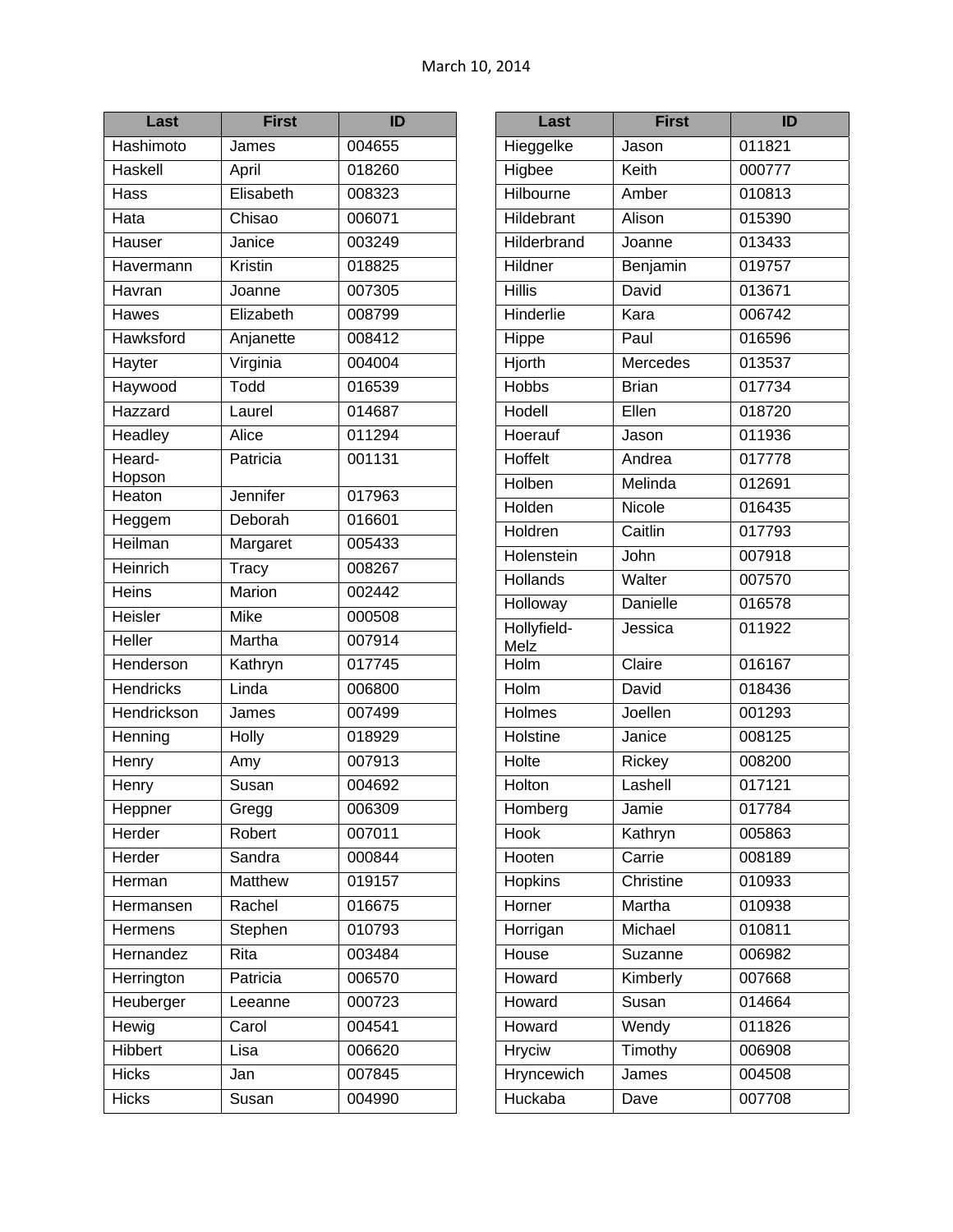| Last            | <b>First</b> | ID     |
|-----------------|--------------|--------|
| Hudson          | Christopher  | 006579 |
| Hudson          | Karla        | 008182 |
| Huerta          | Hilary       | 015451 |
| Huff II         | Ronald       | 000105 |
| Huffman         | Katherine    | 007430 |
| Huffman         | Michele      | 008018 |
| <b>Hufford</b>  | Mari         | 003494 |
| Hugel           | Liduan       | 001838 |
| Hughes          | Keri         | 007888 |
| Hughes          | Melody       | 018918 |
| <b>Hughes</b>   | Sarah        | 018913 |
| <b>Hughes</b>   | Vanessa      | 014690 |
| <b>Humphrey</b> | Angel        | 009108 |
| Humphrey        | Laura        | 014817 |
| Hunt            | Kathryn      | 008864 |
| Hunt            | Nicole       | 012462 |
| Hunter          | Jesse        | 017649 |
| Hunting         | Kimberly     | 001099 |
| Huntington      | Gregory      | 019780 |
| Huntley         | Joni         | 006248 |
| Hurner          | Rose         | 008856 |
| Husbands        | Nancy        | 003728 |
| Hutchison       | Jess         | 018373 |
| Hyde            | Lisa         | 015377 |
| Hyde III        | Simeon       | 013517 |
| <b>Iliff</b>    | Joyce        | 006523 |
| Immesoete       | Melissa      | 012890 |
| Ingersoll       | Janice       | 004411 |
| Irby            | Cynthia      | 009154 |
| Irons           | Michelle     | 010582 |
| Irwin           | Kristin      | 012861 |
| Iverson         | Jill         | 006871 |
| Jackson         | Amy          | 014879 |
| Jackson         | Caleb        | 016650 |
| Jackson         | Dawn         | 003909 |
| Jackson         | Eileen       | 007446 |
| Jackson         | Laura        | 007021 |
| Jacobs          | Glen         | 006498 |
| Jacobs          | Tina         | 014677 |
| Jacobsen        | Dana         | 008047 |

| Last               | <b>First</b>    | ID     |
|--------------------|-----------------|--------|
| Jacobsen           | Jessica         | 012699 |
| Jamesbarry         | Anthony         | 007331 |
| Jamesbarry         | Sarah           | 009326 |
| Jansa              | Michael         | 018837 |
| Janson             | Patricia        | 007940 |
| Jaquiss            | <b>Andrew D</b> | 008155 |
| <b>Jenkins</b>     | Douglas         | 017900 |
| Jensen             | Eleanor         | 005369 |
| Jensen             | Kendall         | 018928 |
| Jensen             | Martha          | 015647 |
| Jensen             | Rachell         | 001266 |
| Jensen             | Rose            | 006142 |
| Jensvold           | Elizabeth       | 003328 |
| Jeppesen           | Paula           | 008599 |
| Johansson          | Eric            | 005783 |
| Johnson            | <b>Bradley</b>  | 017777 |
| Johnson            | Daniel          | 016565 |
| Johnson            | Emily           | 018697 |
| Johnson            | Gina            | 009092 |
| Johnson            | Jeffrey         | 006763 |
| Johnson            | Jeffrey         | 008247 |
| Johnson            | Justin          | 000995 |
| Johnson            | Katharine       | 000537 |
| Johnson            | Katie           | 013970 |
| Johnson            | Kimberly        | 004225 |
| Johnson            | Leah            | 016987 |
| Johnson            | Megan           | 001521 |
| Johnson            | Melissa         | 008797 |
| Johnson            | Melissa         | 018710 |
| Johnson            | Rebecca         | 008530 |
| Johnson            | Sean            | 016954 |
| Johnson Sr         | Alvin           | 008148 |
| Johnson-<br>Koziuk | Kimla           | 004891 |
| Johnson-<br>Smith  | Carole          | 015547 |
| Johnston           | Craig           | 016689 |
| Johnston           | Kim             | 008300 |
| Johnston           | Melinda         | 007150 |
| Jones              | <b>Bonnie</b>   | 001339 |
| Jones              | Karen           | 000889 |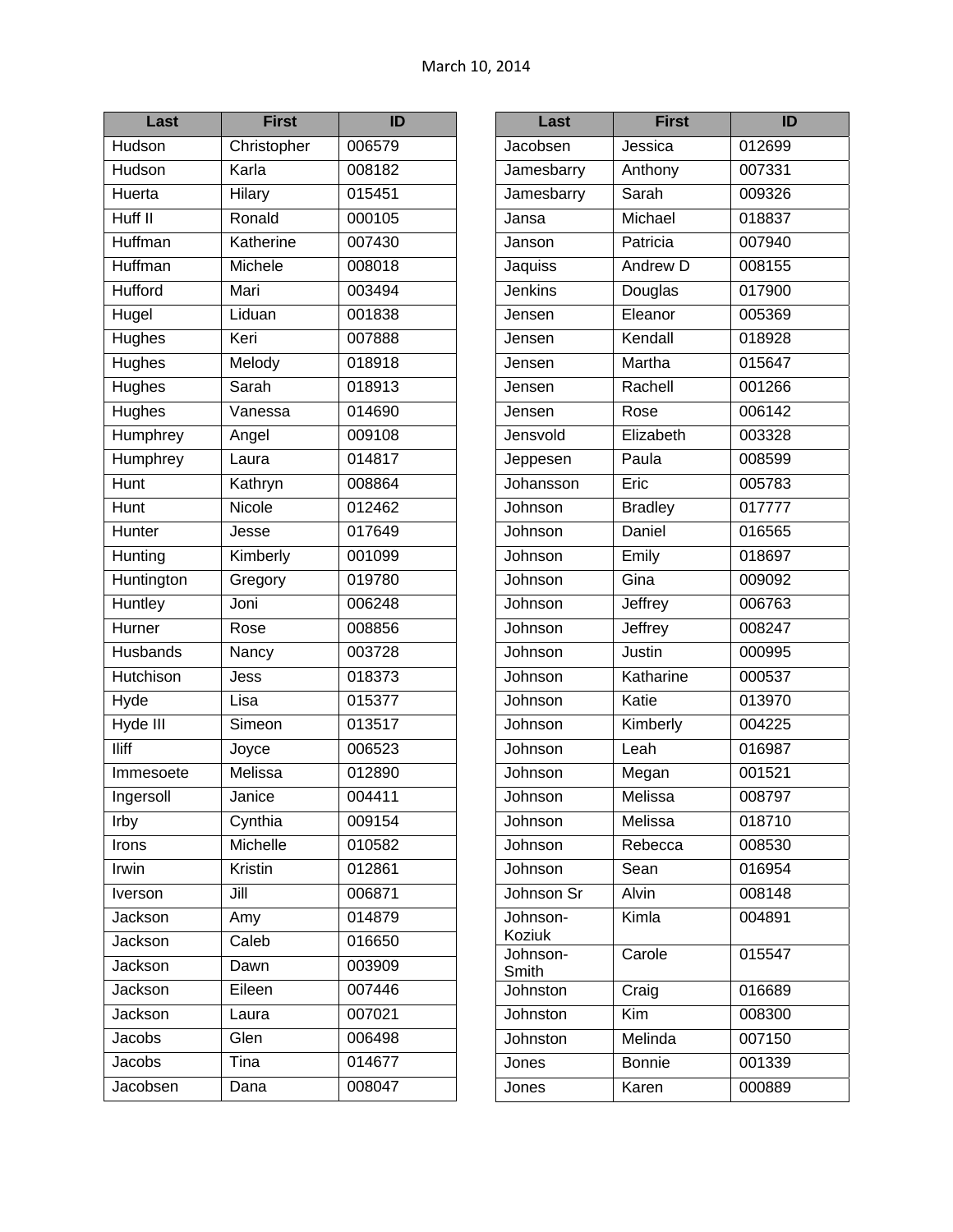| Last      | <b>First</b>   | ID     |
|-----------|----------------|--------|
| Jones     | Keith          | 015317 |
| Jones     | Kelli          | 000907 |
| Jones     | Richard        | 014806 |
| Jorgensen | Sherri         | 008550 |
| Joseph    | Chelyn         | 011705 |
| Joy       | Kelli          | 019056 |
| Joyalle   | Jennifer       | 013356 |
| Jugel     | Lynn           | 000152 |
| Jurisons  | Mary           | 007824 |
| Kabza     | <b>Matthew</b> | 015367 |
| Kahn      | Meghan         | 017867 |
| Kaiser    | Jeramie        | 014089 |
| Kamata    | Yoshiko        | 002198 |
| Kamery    | Lee            | 002887 |
| Kamoshita | <b>Therese</b> | 002038 |
| Kane      | Thomas         | 008367 |
| Kanealey  | Patrick        | 015555 |
| Kaplan    | David          | 000934 |
| Kapranos  | Anna           | 017646 |
| Kapranos  | Jaina          | 010963 |
| Kapranos  | Nicholas       | 008962 |
| Karki     | Dana           | 017786 |
| Karpouzes | Stephanie      | 015365 |
| Karsten   | Kristy         | 015442 |
| Kasch     | Amy            | 014629 |
| Kavanaugh | John           | 007380 |
| Keefer    | Debbie         | 000647 |
| Keith     | Althea         | 015375 |
| Kelley    | Jennifer       | 001340 |
| Kelly     | David          | 013539 |
| Kelly     | Nancy          | 006431 |
| Kelly     | Terese         | 006644 |
| Kemp      | James          | 011715 |
| Kemper    | Keska          | 014902 |
| Kempster  | Karen          | 019874 |
| Kennedy   | Carol          | 016588 |
| Kennedy   | Joseph         | 012001 |
| Kennedy   | Pamela         | 014340 |
| Kenney    | Michelle       | 011741 |
| Kenny     | Maureen        | 003350 |

| Last                       | <b>First</b>  | ID     |
|----------------------------|---------------|--------|
| Kenyon                     | Kimberly      | 013735 |
| Ketel                      | Christine     | 001485 |
| Keyser                     | John          | 013722 |
| Khvilivitzky               | Natalya       | 001833 |
| Kidd                       | Karina        | 005926 |
| Kimball                    | Katharine     | 019772 |
| Kimlinger                  | Lauren        | 018029 |
| Kincaid                    | Kathy         | 006407 |
| King                       | Amber         | 015434 |
| King                       | Kristyn       | 006892 |
| King                       | Linea         | 004484 |
| Kinner                     | <b>Alexis</b> | 006449 |
| Kirk                       | Karey         | 012991 |
| Kirkaldie                  | Elzabeth      | 015444 |
| Kirsch-<br><b>McMaster</b> | Megan         | 010850 |
| Kirschner                  | Leah          | 010898 |
| Kittrick                   | Shannon       | 019782 |
| Kjome                      | Kristin       | 009079 |
| <b>Klaus</b>               | Julia         | 017818 |
| Klee                       | Richard       | 007771 |
| Klein                      | Christine     | 018626 |
| Klein                      | Kathryn       | 008679 |
| Klein                      | Shara         | 017593 |
| Knight                     | Artie         | 007910 |
| Kniser                     | Timothy       | 000825 |
| Knoblich                   | Jeffrey       | 019706 |
| Knutsen                    | Kristin       | 000795 |
| Ko                         | Elaine        | 006726 |
| Kobs                       | Lisbeth       | 009011 |
| Koch                       | Markeeta      | 000721 |
| Koenig                     | <b>Misty</b>  | 019769 |
| Kohn                       | Sarah         | 012954 |
| Kolb                       | Melissa       | 000446 |
| Koning                     | Jill          | 008454 |
| Kordahl                    | Elin          | 002992 |
| Koshy                      | Elizabeth     | 011095 |
| Kozil                      | Andrea        | 019188 |
| Kozlowski                  | Kristen       | 011501 |
| Kraig-Turner               | Gretchen      | 019581 |
| <b>Kray</b>                | Shelby        | 009570 |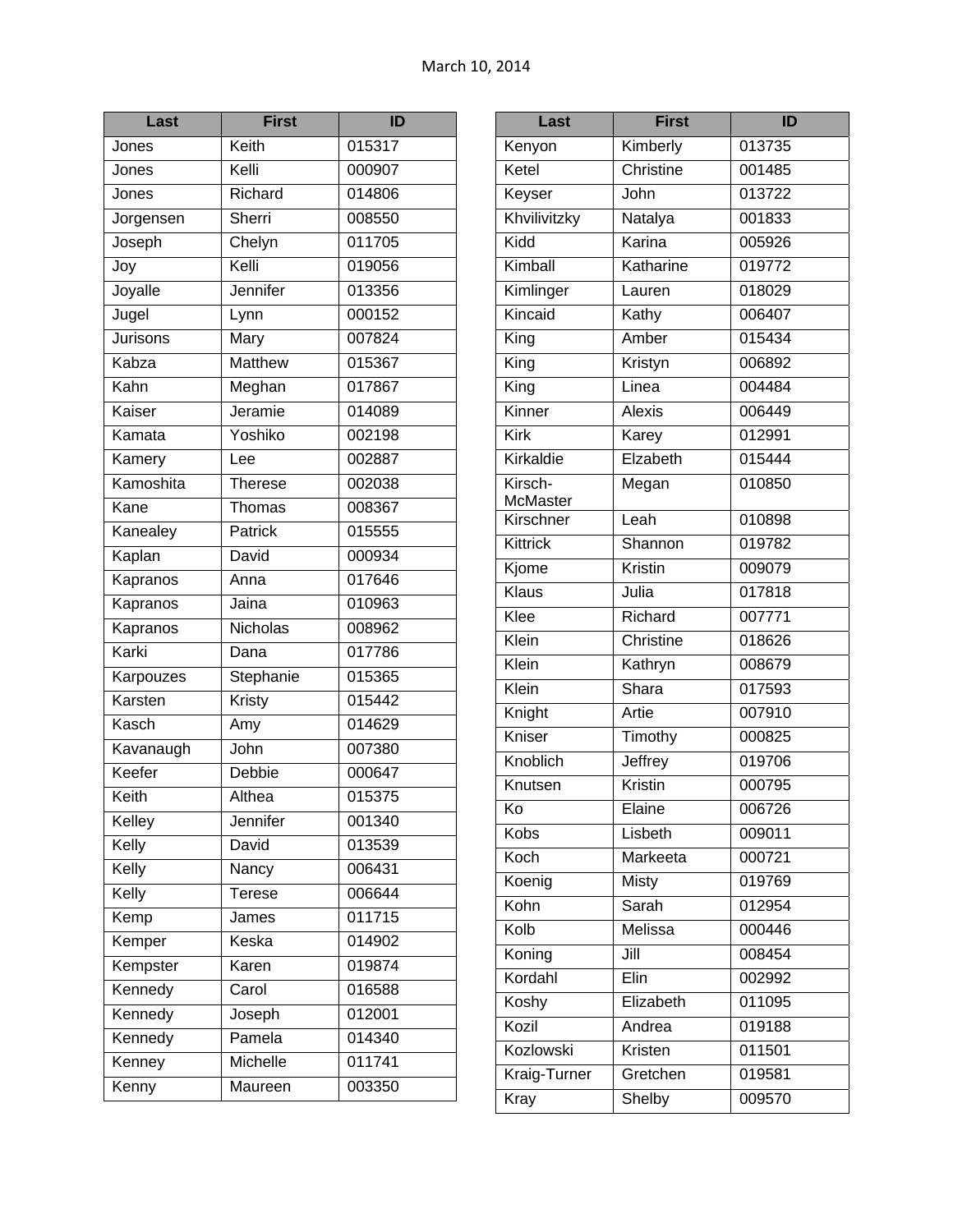| Last           | <b>First</b>              | ID     |
|----------------|---------------------------|--------|
| Krekorian      | Maria                     | 019783 |
| Kreuzer        | Sara                      | 006340 |
| <b>Kriska</b>  | Darcy                     | 008054 |
| Krohn          | Kurt                      | 006874 |
| Krom           | Julie                     | 008814 |
| Kropp          | <b>Daniel</b>             | 008424 |
| <b>Kroswek</b> | Paul                      | 015545 |
| Kruger         | Diana                     | 016225 |
| Kucera         | Kristi                    | 003287 |
| Kuether        | <b>Britt</b>              | 017594 |
| Kuhl           | Peri                      | 008778 |
| Kuhlman        | Carrie                    | 017746 |
| Kulak          | Andrew                    | 004529 |
| Kurkinen       | Megan                     | 016442 |
| Kurtz          | Carolyn                   | 010385 |
| Kurtz          | $\overline{\text{Chris}}$ | 009147 |
| Kurtz          | Joseph                    | 005841 |
| Kutasz         | Barbara                   | 004409 |
| Labudda        | Kirstin                   | 007831 |
| Lacaden        | Michelle                  | 007964 |
| Lageson        | Tina                      | 013730 |
| Lagos-Anker    | Monica                    | 010741 |
| Lagreide       | <b>Rick</b>               | 001243 |
| Lahart         | <b>Bernard</b>            | 002979 |
| Lahey          | Sheryl                    | 003207 |
| Lambert        | Stephen                   | 005887 |
| Lamkins        | Judy                      | 013982 |
| Lammert        | Lisa                      | 013684 |
| Lamoreaux      | Michelle                  | 013582 |
| Lamp           | Christopher               | 002735 |
| Lancaster      | <b>Steven</b>             | 012701 |
| Lanctot        | Michele                   | 000524 |
| Landis         | Kali                      | 018637 |
| Lane           | Chris                     | 009095 |
| Lane           | Jeffrey                   | 010171 |
| Lane           | Jo                        | 000556 |
| Lang           | Cassandra                 | 008188 |
| Lang           | Michael                   | 006550 |
| Lanigan        | Alison                    | 000380 |
| Lannigan       | Elizabeth                 | 009112 |

| Last       | <b>First</b> | ID     |
|------------|--------------|--------|
| Lanzas     | Cassandre    | 012715 |
| Lapotin    | Nancy        | 008341 |
| Lara       | Felipe       | 010869 |
| Largo      | Abby         | 016613 |
| Lariza     | Katherine    | 006247 |
| Larsen     | Anne         | 007441 |
| Larsen     | Penelope     | 008620 |
| Larson     | Jamie        | 018018 |
| Lasher     | Kristin      | 008804 |
| Lasley     | John         | 008100 |
| Lathan     | Chrysanthius | 016571 |
| Lathrop    | Fei          | 015183 |
| Latocha    | Koren        | 013113 |
| Laurence   | <b>Drew</b>  | 013442 |
| Lauretti   | Leslie       | 011863 |
| Laurila    | Janelle      | 009032 |
| Lawler     | <b>Beth</b>  | 014868 |
| Lawler     | Margaret     | 011328 |
| Lawrence   | Deborah      | 008068 |
| Layman     | Mildred      | 006483 |
| Le Fave    | Dominic      | 014197 |
| LeBlanc    | Christina    | 008450 |
| LeVan      | Angela       | 011834 |
| Leach      | Sam          | 010400 |
| Leahy      | Dianne       | 005806 |
| Leake      | Lynne        | 007596 |
| Leary      | Victoria     | 004179 |
| Lebaron    | Suzanne      | 007946 |
| Lee        | Min          | 003916 |
| Leeman     | <b>Dylan</b> | 011861 |
| Leeson     | Lorana       | 009351 |
| Lefitz     | Aaron        | 013763 |
| Lehmkuhl   | Caroline     | 018961 |
| Leineweber | Heidi        | 006069 |
| Lemma      | Laura        | 017709 |
| Leong      | Verna        | 014701 |
| Lepley     | Jodene       | 009055 |
| Leroy      | Patricia     | 002805 |
| Lesher     | Deborah      | 000829 |
| Leslie     | Natalie      | 011064 |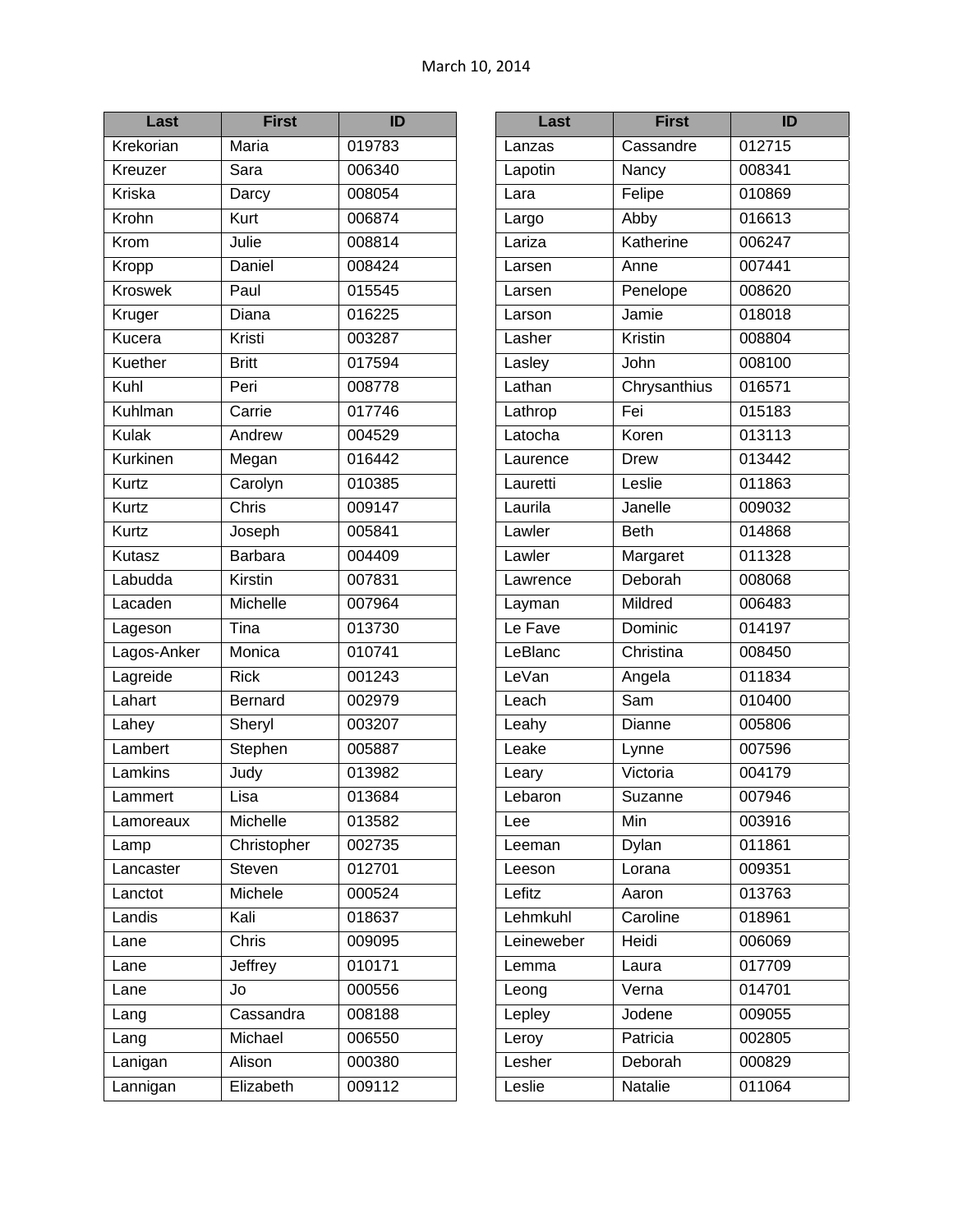| Last          | <b>First</b> | ID     |
|---------------|--------------|--------|
| Letson        | Charlene     | 012322 |
| Lettner       | Karen        | 005992 |
| Levear        | lan          | 006853 |
| Levine        | Eric         | 004028 |
| Levine        | Nicole       | 017402 |
| Levine        | <b>Nina</b>  | 012761 |
| Lewis         | Christopher  | 010876 |
| Lewis         | Connie       | 006540 |
| Lewis         | Diane        | 017306 |
| Lewis         | Silvia       | 003610 |
| Libke         | Kathryn      | 004326 |
| Lickey        | David        | 005381 |
| Licurse       | Anne         | 012724 |
| Lifton        | David        | 002116 |
| Liljequist    | Kiva         | 008693 |
| Lindahl       | Amy          | 013543 |
| Lindeman      | Suzanna      | 001342 |
| Lindemann     | Tamara       | 007901 |
| Lindenmeyer   | Patrick      | 010590 |
| Linder        | John         | 006859 |
| Lipscomb      | Edmund       | 005708 |
| Lipson        | Andrew       | 003286 |
| Liscia        | Danielle     | 002716 |
| Llewellyn     | David        | 009244 |
| Locke         | Karrie       | 007351 |
| Loeb          | Pamela       | 007715 |
| Loewen        | Katherine    | 019662 |
| Lofquist      | Eric         | 013724 |
| Logan         | Cheri        | 000358 |
| London Tinsel | Jamin        | 009294 |
| Longstreet    | Cori         | 016092 |
| Longstreth    | Katharine    | 013633 |
| Loomis        | Gwen         | 001859 |
| Looney        | Liberty      | 007442 |
| Lopez         | Alodie       | 013726 |
| Lopez         | Luis         | 017595 |
| Loprinzi      | Colleen      | 012965 |
| Loske         | Lisa         | 007037 |
| Lovatt        | Pardis       | 000073 |
| Loveland      | James        | 011061 |

| Last                      | <b>First</b>   | ID     |
|---------------------------|----------------|--------|
| Loveland                  | Jennifer       | 012599 |
| Loveless                  | Timothy        | 012849 |
| Lovely                    | Patricia       | 005382 |
| Lowe                      | Chrysann       | 013111 |
| Lowery                    | Marianne       | 009401 |
| Lu                        | Yanping        | 015584 |
| Luk                       | Tessa          | 009435 |
| Lum                       | Lisa           | 009235 |
| Lundberg                  | Sally          | 008610 |
| Lunde                     | Heidi          | 017758 |
| Lupfer                    | Kimiko         | 018903 |
| Luria                     | Alexandra      | 016684 |
| Luthy                     | Mary           | 000087 |
| Lyerla                    | Jessica        | 014482 |
| Lynch                     | Tracie         | 006926 |
| Lynch                     | William        | 011846 |
| Maack                     | Rodney         | 002746 |
| <b>MacCartney</b>         | Eric           | 015937 |
| MacDicken                 | Derek          | 001208 |
| MacKinnon                 | Amy            | 012964 |
| <b>MacNeill</b>           | Marla          | 017126 |
| Macdonald                 | Stephanie      | 016597 |
| Mack                      | Catherine      | 019729 |
| Mackay                    | Vivian         | 007991 |
| <b>Macklin</b>            | William        | 012892 |
| Macon                     | <b>Barbara</b> | 015460 |
| Macy                      | Jill           | 007875 |
| Maddocks                  | Joseph         | 009064 |
| Madore                    | Debra          | 004713 |
| Mafara                    | Kathleen       | 009209 |
| Mahon                     | Marsha         | 006922 |
| Mahurin                   | Michael        | 000683 |
| Maier                     | Christine      | 007408 |
| Maier                     | Elizabeth      | 018016 |
| $\overline{\mathsf{Mak}}$ | Korey          | 014030 |
| Makara                    | Jamie          | 012695 |
| Maleah                    | Jolynn         | 007797 |
| Maloney                   | Peggy          | 005972 |
| Malzahn                   | Lynn           | 006803 |
| Mangan                    | <b>Patrick</b> | 017769 |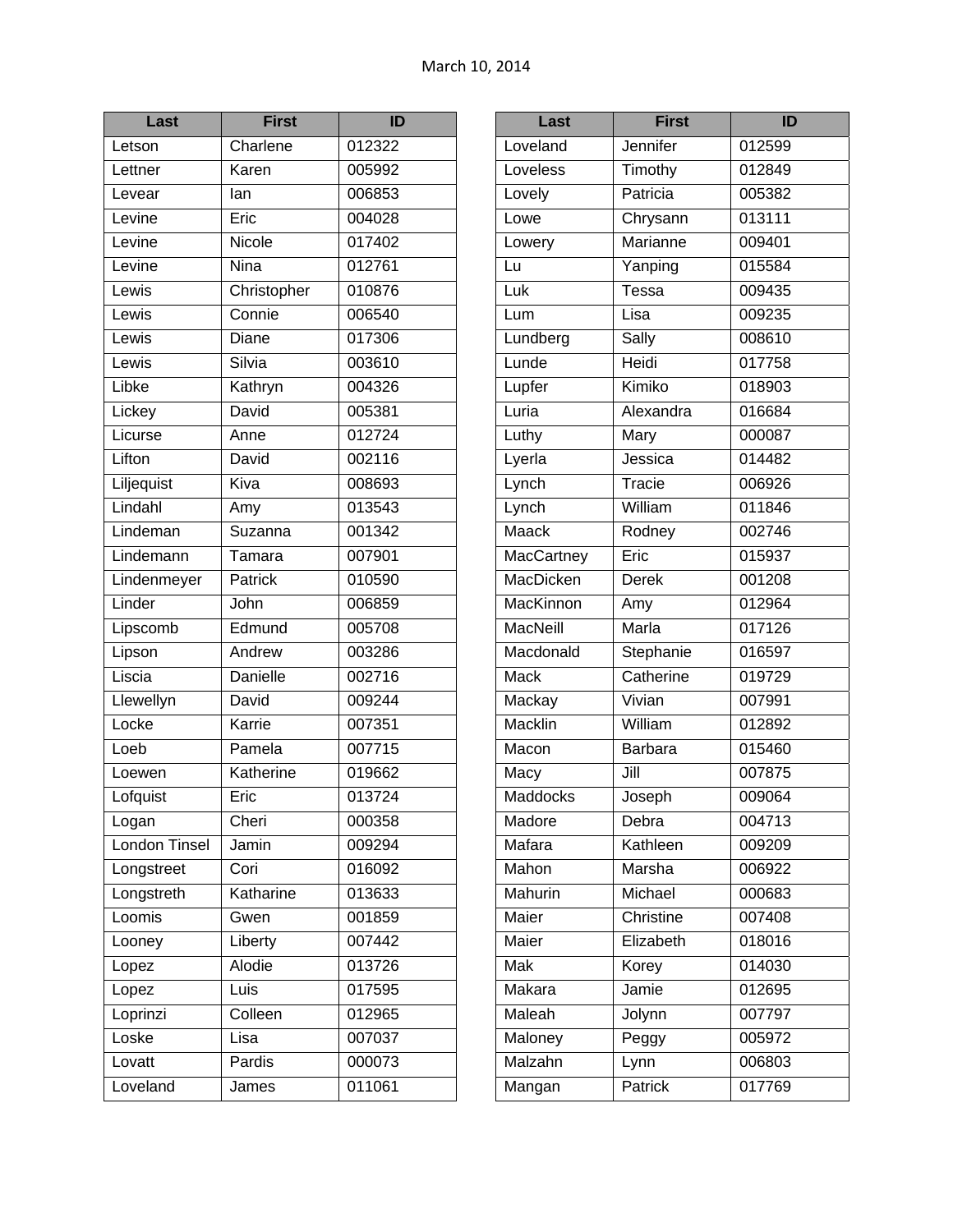| Last                | <b>First</b> | ID     |
|---------------------|--------------|--------|
| Mann                | Robyn        | 006885 |
| Mantia              | <b>Mike</b>  | 006708 |
| Marchyok            | Matthew      | 013743 |
| Marcus-<br>McEwen   | Kristine     | 007026 |
| Margolis            | Jason        | 009197 |
| <b>Markewitz</b>    | Emily        | 000460 |
| Marquardt           | Amy          | 018120 |
| Marquardt           | Christopher  | 015700 |
| Marquardt           | Kevin        | 016520 |
| Marsh               | Kelly        | 010311 |
| Marsland            | Melissa      | 010604 |
| <b>Martin</b>       | Andrea       | 018891 |
| Martin              | Cathleen     | 006461 |
| <b>Martin</b>       | Dawn         | 007635 |
| Martin              | Elisabeth    | 012813 |
| <b>Martin</b>       | Joshua       | 013533 |
| Martin              | Rebekah      | 009060 |
| <b>Martine</b>      | Emily        | 015084 |
| Martinez            | Carolina     | 000574 |
| <b>Martinez</b>     | Matilde      | 007369 |
| <b>Marx</b>         | Kara         | 012710 |
| Mashia              | Jeanetta     | 008678 |
| <b>Masters</b>      | Sheila       | 007077 |
| Masunaga            | Kiya         | 012293 |
| Matsumoto           | Judy         | 008421 |
| Matthews-<br>Fisher | Naomi        | 008941 |
| Mattox              | D            | 000318 |
| Matyiko             | Geri         | 013578 |
| Mauldin             | Robin        | 010759 |
| Maves               | Randall      | 015431 |
| May                 | Anne         | 011913 |
| Mayer               | Elizabeth    | 001036 |
| Maynard             | Allyson      | 000590 |
| Maynard             | Jamie        | 012725 |
| Mayo-Hudson         | Kathryn      | 019781 |
| <b>McAdams</b>      | Cynthia      | 007704 |
| <b>McAlister</b>    | Rebecca      | 008197 |
| McArthur            | Martha       | 003601 |
| <b>McBride</b>      | Amy          | 016977 |

| Last                    | <b>First</b>              | ID     |
|-------------------------|---------------------------|--------|
| McCann                  | Luke                      | 014199 |
| <b>McCarter</b>         | Andrea                    | 012686 |
| <b>McCarthy</b>         | Thomas                    | 007978 |
| <b>McCartney</b>        | Layne                     | 017762 |
| <b>McCarty</b>          | Christine                 | 019016 |
| <b>McCarty</b>          | Scott                     | 000888 |
| McClain                 | <b>Brandan</b>            | 012654 |
| McClelland              | Karen                     | 014931 |
| <b>McClendon III</b>    | William                   | 007444 |
| <b>McClincy</b>         | Clare                     | 008264 |
| <b>McClure</b>          | Cheryl                    | 001347 |
| <b>McClure</b>          | Melissa                   | 020130 |
| <b>McCormick</b>        | Mary                      | 008415 |
| <b>McCormick</b>        | Rosalind                  | 006270 |
| McCoy                   | Caroline                  | 015403 |
| McCrossen               | Melinda                   | 005472 |
| McCulloch               | Caroline                  | 002699 |
| McDonald                | Natalia                   | 001288 |
| McEwan                  | Karen                     | 000973 |
| McFarland               | Camden                    | 016381 |
| McGhee                  | Shalonda                  | 018798 |
| McGlone-<br>Shuell      | Lorison                   | 007102 |
| McGrady                 | Andrea                    | 001993 |
| <b>McGrady</b>          | Patrick                   | 007157 |
| <b>McGuinness</b>       | Maureen                   | 000115 |
| <b>McHaley</b><br>Foley | Saneun                    | 011833 |
| McIntosh                | Teresa                    | 013988 |
| McIntyre                | Laurie                    | 006875 |
| McIntyre                | Linda                     | 008315 |
| McKee                   | Sarah                     | 000209 |
| <b>McKelvey</b>         | Terry                     | 008705 |
| <b>McKenzie</b>         | Valerie                   | 005625 |
| McKibben                | Darci                     | 012993 |
| <b>McKie</b>            | Donald                    | 018765 |
| McLaughlin              | John                      | 004797 |
| McLaughlin              | Shannon                   | 001284 |
| McLean                  | Daisy                     | 005782 |
| McLean                  | Reese                     | 019038 |
| McLellan                | $\overline{\text{Linda}}$ | 007927 |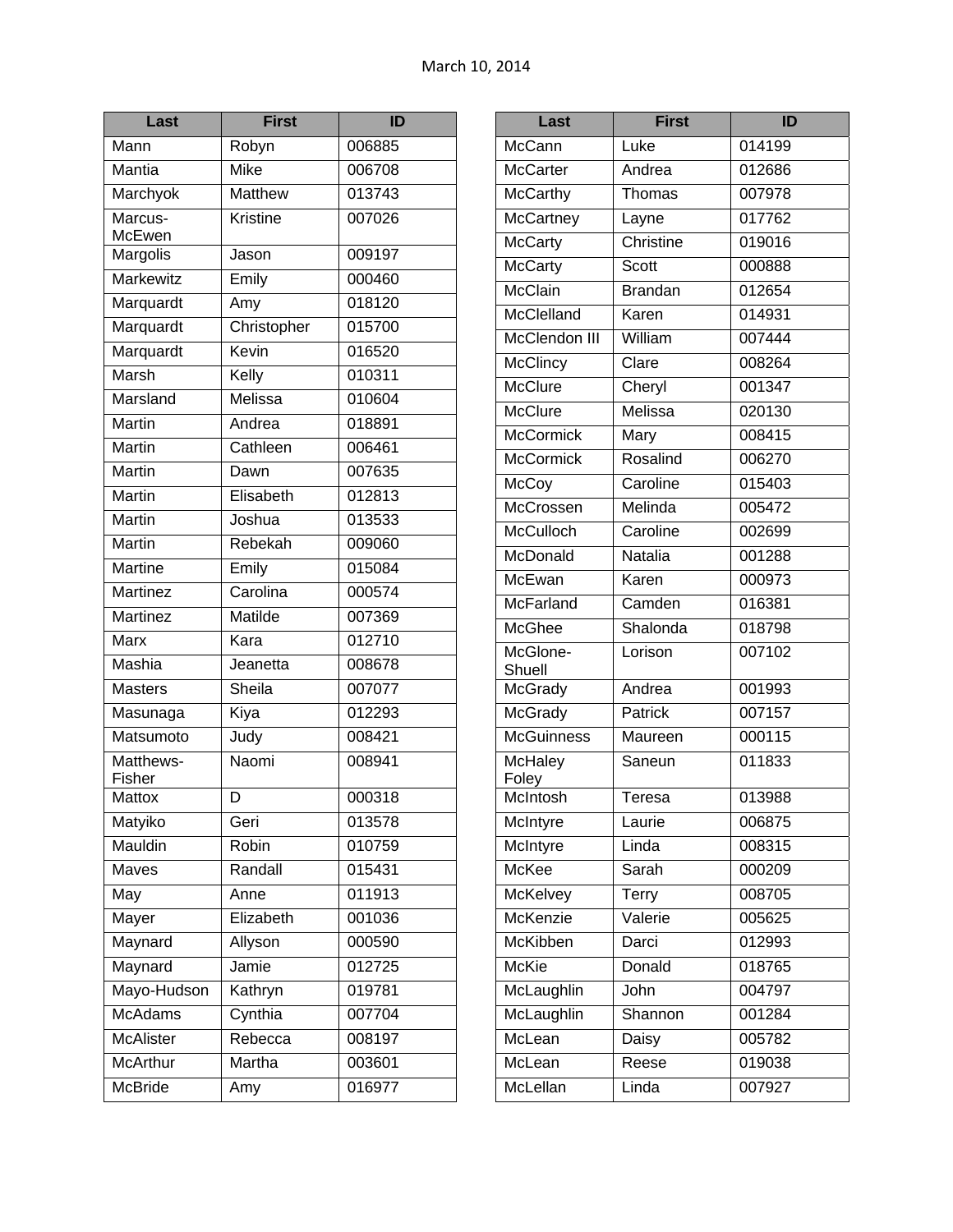| Last           | <b>First</b> | ID                  |
|----------------|--------------|---------------------|
| McLellarn      | Palmyra      | 008893              |
| McLernon       | Gayle        | 004254              |
| McLeron        | Michael      | 016606              |
| McMahon        | Jill         | 012750              |
| McMahon        | Shawn        | 016599              |
| <b>McNeely</b> | James        | 006178              |
| <b>McNutt</b>  | Nicole       | 010999              |
| <b>Meadows</b> | Anneliese    | 004279              |
| Mease          | Sara         | 008816              |
| Medley         | Ethan        | 003637              |
| Megivern       | Mary         | 003343              |
| Meguire        | Rian         | 016694              |
| Meier          | Karen        | 002698              |
| Melling        | Richard      | 012349              |
| Mercer         | <b>Stacy</b> | 008306              |
| Merriman       | Carol        | 008565              |
| Mesch          | Anne         | 004294              |
| Meskimen       | John         | 000052              |
| Metz           | Michael      | 008363              |
| Meyer          | Jennifer     | 015360              |
| Meyer          | Katherine    | 006733              |
| Meyer          | Marie        | 016498              |
| Meyer          | Mia          | 007422              |
| Meyer          | Susan        | 008216              |
| Meyers         | Craig        | 019125              |
| <b>Meyers</b>  | Michael      | 019765              |
| Meyers         | Thomas       | 004749              |
| Meza           | Jorge        | $\overline{011}862$ |
| Mi             | Wenrong      | 014930              |
| Michael        | Janet        | 010089              |
| Michael        | Mary         | 002284              |
| Michels        | Rose         | 013695              |
| Middleton      | Elizabeth    | 015617              |
| Mildenberger   | Marjory      | 007156              |
| <b>Miles</b>   | Anne         | 004911              |
| <b>Miles</b>   | Darryl       | 016220              |
| <b>Miles</b>   | Douglas      | 007437              |
| Milford        | Kelly        | 016564              |
| Miljkovic      | Hannah       | 017285              |
| Millar         | Alain        | 001326              |

| Last             | <b>First</b>  | ID     |
|------------------|---------------|--------|
| Miller           | <b>Brandi</b> | 013416 |
| Miller           | Christia      | 008796 |
| <b>Miller</b>    | Dana          | 012606 |
| <b>Miller</b>    | Deborah       | 006767 |
| <b>Miller</b>    | Jamie         | 013072 |
| <b>Miller</b>    | John          | 013723 |
| Miller           | Jolinda       | 008444 |
| <b>Miller</b>    | Karen         | 008187 |
| <b>Miller</b>    | Lynn          | 007124 |
| <b>Miller</b>    | Marcia        | 003810 |
| Minzghor         | Kehaulani     | 000862 |
| Mjelde           | Tonya         | 014626 |
| Mode             | Connie        | 000638 |
| Mogi             | Eriko         | 006275 |
| Moist            | Dennis        | 000329 |
| Molina           | Jose          | 015624 |
| Molloy           | David         | 006337 |
| Monroe           | Mary-Lynne    | 003224 |
| Monroe           | Melanie       | 005742 |
| Montano          | Irene         | 006965 |
| <b>Monteith</b>  | Aaron         | 001218 |
| Montfort         | Alex          | 017943 |
| Moon             | Karen         | 003016 |
| Moon             | Kristin       | 008743 |
| Moore            | Darrell       | 005522 |
| Moore            | Janice        | 007990 |
| Moore            | Kathryn       | 013787 |
| Moore            | Roland        | 015103 |
| Morales-         | Karina        | 019663 |
| Vazquez<br>Moren | Michael       | 017887 |
| Moreno           |               | 015438 |
|                  | Aaron         | 015877 |
| Morgan           | Darci         |        |
| Morgan           | Debra         | 003603 |
| Morgan           | Jennifer      | 013193 |
| Morgan           | Laura         | 011041 |
| Morgan           | Melissa       | 000207 |
| Morley           | David         | 016580 |
| Morrell          | Lisa          | 001150 |
| Morris           | Carolyn       | 005408 |
| <b>Morris</b>    | Jacy          | 010608 |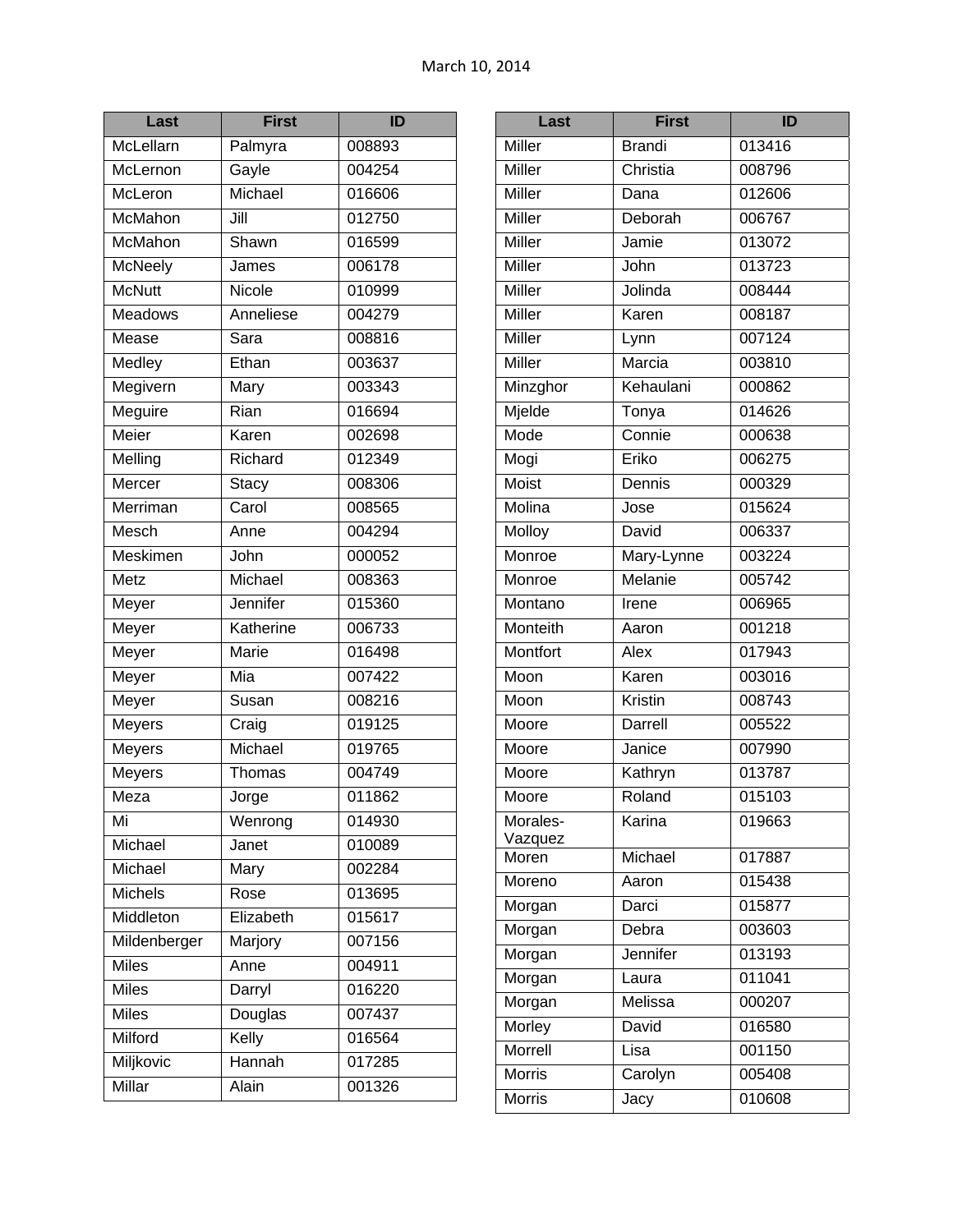| Last               | <b>First</b>   | ID     |
|--------------------|----------------|--------|
| <b>Morris</b>      | Mary           | 008261 |
| <b>Morris</b>      | Melanie        | 007421 |
| <b>Morris</b>      | Rhonda         | 007034 |
| <b>Morris</b>      | Shae           | 013590 |
| Morse              | Cynthia        | 013794 |
| Moule              | <b>Matthew</b> | 010852 |
| Mowe               | Kristi         | 005617 |
| Mower              | Dawn           | 002204 |
| Moxley             | Robert         | 016664 |
| Moyer              | Megan          | 018879 |
| Muchow-<br>Martens | Julie          | 007114 |
| Muir               | Kevin          | 007392 |
| Mullaney           | <b>Bridget</b> | 016589 |
| Mullen             | Elaine         | 007388 |
| <b>Mullins</b>     | Molly          | 015034 |
| Muncie-Jarvis      | Ashley         | 018921 |
| Mundal             | Alan           | 006120 |
| Munro              | Avril          | 002430 |
| Murchison          | Jessica        | 018174 |
| Murdock            | Melinda        | 009305 |
| Murdock            | Rose           | 005562 |
| Murer              | Margaret       | 009116 |
| Murphy             | <b>Stacy</b>   | 003891 |
| Murphy-Hecht       | <b>Brooke</b>  | 015004 |
| Murray             | Catherine      | 012087 |
| <b>Musaeus</b>     | Steven         | 006683 |
| Musashino          | Keisuke        | 006794 |
| Mutnick            | Barbara        | 002406 |
| <b>Myers</b>       | David          | 011101 |
| <b>Myers</b>       | Tonya          | 016634 |
| Naberhaus          | Chad           | 018726 |
| Naganuma           | Steve          | 007665 |
| Nahurski           | Andrea         | 012591 |
| <b>Nally</b>       | David          | 002205 |
| Nam                | Hyung          | 007934 |
| <b>Nass</b>        | Deborah        | 000370 |
| Naze               | Christopher    | 012415 |
| <b>Naze</b>        | Craig          | 000089 |
| Neal               | Carolyn        | 006176 |
| Nee                | William        | 015580 |

| Needham<br>008596<br><b>Benton</b><br>Neeley<br>016996<br>Lisa<br><b>Neff</b><br>Margrit<br>007038<br><b>Neff</b><br>Suzanne<br>001086<br>Nelson<br>Bethany<br>017687<br>Nelson<br>Cheryl<br>013172<br>Nelson<br>Dawn<br>008091<br>Heather<br>Nelson<br>000058<br>Nelson<br>012800<br>Jeannette<br>Nelson<br>000246<br>Susan<br>Nelson<br>013096<br>Susan<br>Nelson-Cahill<br>008351<br>Amy<br>Nelson-<br>Saundra<br>007560<br>Owusu<br>Nemeth<br>001052<br>Zsuzsa<br><b>Nesbitt</b><br>001935<br>Margaret<br>Neufeld-Griffin<br>Teri<br>007536<br><b>Newmark</b><br>005663<br><b>Barbara</b><br>001247<br>Lillian<br>Ngai<br>004174<br>Nguyen<br>Nguyen<br>Nguyen<br>005923<br>Thuy<br>Anh<br>013521<br>Nguyen-<br>Johnson<br>Linda<br>Nichenko<br>007262<br>Nicholl<br>Alicia<br>017874<br>Nicholson<br>Deborah<br>007967<br>Niebergall<br>008529<br><b>Briggette</b><br>Niebergall<br>Christopher<br>008572<br>015472<br>Niebergall-<br>Christopher<br>Eltagonde<br>Keala<br>018841<br>Niebergall-<br>Eltagonde<br>Niedermeyer<br>Sally<br>007246<br><b>Nims</b><br>Stephen<br>000022<br>Kianne<br><b>Noakes</b><br>018013<br>Nolan<br>Michael<br>001162<br>Christine<br>Nomeland<br>004000<br>Nordwall<br>Genevieve<br>000997<br>Keller<br>Nanci<br>003768<br>Noyer<br>Nunn<br>013651<br>Amy<br>Elaine<br>Nussbaum<br>005520<br>Jennifer<br>010839<br>Nutter | Last | <b>First</b> | ID |
|------------------------------------------------------------------------------------------------------------------------------------------------------------------------------------------------------------------------------------------------------------------------------------------------------------------------------------------------------------------------------------------------------------------------------------------------------------------------------------------------------------------------------------------------------------------------------------------------------------------------------------------------------------------------------------------------------------------------------------------------------------------------------------------------------------------------------------------------------------------------------------------------------------------------------------------------------------------------------------------------------------------------------------------------------------------------------------------------------------------------------------------------------------------------------------------------------------------------------------------------------------------------------------------------------------------------------------------------------------------|------|--------------|----|
|                                                                                                                                                                                                                                                                                                                                                                                                                                                                                                                                                                                                                                                                                                                                                                                                                                                                                                                                                                                                                                                                                                                                                                                                                                                                                                                                                                  |      |              |    |
|                                                                                                                                                                                                                                                                                                                                                                                                                                                                                                                                                                                                                                                                                                                                                                                                                                                                                                                                                                                                                                                                                                                                                                                                                                                                                                                                                                  |      |              |    |
|                                                                                                                                                                                                                                                                                                                                                                                                                                                                                                                                                                                                                                                                                                                                                                                                                                                                                                                                                                                                                                                                                                                                                                                                                                                                                                                                                                  |      |              |    |
|                                                                                                                                                                                                                                                                                                                                                                                                                                                                                                                                                                                                                                                                                                                                                                                                                                                                                                                                                                                                                                                                                                                                                                                                                                                                                                                                                                  |      |              |    |
|                                                                                                                                                                                                                                                                                                                                                                                                                                                                                                                                                                                                                                                                                                                                                                                                                                                                                                                                                                                                                                                                                                                                                                                                                                                                                                                                                                  |      |              |    |
|                                                                                                                                                                                                                                                                                                                                                                                                                                                                                                                                                                                                                                                                                                                                                                                                                                                                                                                                                                                                                                                                                                                                                                                                                                                                                                                                                                  |      |              |    |
|                                                                                                                                                                                                                                                                                                                                                                                                                                                                                                                                                                                                                                                                                                                                                                                                                                                                                                                                                                                                                                                                                                                                                                                                                                                                                                                                                                  |      |              |    |
|                                                                                                                                                                                                                                                                                                                                                                                                                                                                                                                                                                                                                                                                                                                                                                                                                                                                                                                                                                                                                                                                                                                                                                                                                                                                                                                                                                  |      |              |    |
|                                                                                                                                                                                                                                                                                                                                                                                                                                                                                                                                                                                                                                                                                                                                                                                                                                                                                                                                                                                                                                                                                                                                                                                                                                                                                                                                                                  |      |              |    |
|                                                                                                                                                                                                                                                                                                                                                                                                                                                                                                                                                                                                                                                                                                                                                                                                                                                                                                                                                                                                                                                                                                                                                                                                                                                                                                                                                                  |      |              |    |
|                                                                                                                                                                                                                                                                                                                                                                                                                                                                                                                                                                                                                                                                                                                                                                                                                                                                                                                                                                                                                                                                                                                                                                                                                                                                                                                                                                  |      |              |    |
|                                                                                                                                                                                                                                                                                                                                                                                                                                                                                                                                                                                                                                                                                                                                                                                                                                                                                                                                                                                                                                                                                                                                                                                                                                                                                                                                                                  |      |              |    |
|                                                                                                                                                                                                                                                                                                                                                                                                                                                                                                                                                                                                                                                                                                                                                                                                                                                                                                                                                                                                                                                                                                                                                                                                                                                                                                                                                                  |      |              |    |
|                                                                                                                                                                                                                                                                                                                                                                                                                                                                                                                                                                                                                                                                                                                                                                                                                                                                                                                                                                                                                                                                                                                                                                                                                                                                                                                                                                  |      |              |    |
|                                                                                                                                                                                                                                                                                                                                                                                                                                                                                                                                                                                                                                                                                                                                                                                                                                                                                                                                                                                                                                                                                                                                                                                                                                                                                                                                                                  |      |              |    |
|                                                                                                                                                                                                                                                                                                                                                                                                                                                                                                                                                                                                                                                                                                                                                                                                                                                                                                                                                                                                                                                                                                                                                                                                                                                                                                                                                                  |      |              |    |
|                                                                                                                                                                                                                                                                                                                                                                                                                                                                                                                                                                                                                                                                                                                                                                                                                                                                                                                                                                                                                                                                                                                                                                                                                                                                                                                                                                  |      |              |    |
|                                                                                                                                                                                                                                                                                                                                                                                                                                                                                                                                                                                                                                                                                                                                                                                                                                                                                                                                                                                                                                                                                                                                                                                                                                                                                                                                                                  |      |              |    |
|                                                                                                                                                                                                                                                                                                                                                                                                                                                                                                                                                                                                                                                                                                                                                                                                                                                                                                                                                                                                                                                                                                                                                                                                                                                                                                                                                                  |      |              |    |
|                                                                                                                                                                                                                                                                                                                                                                                                                                                                                                                                                                                                                                                                                                                                                                                                                                                                                                                                                                                                                                                                                                                                                                                                                                                                                                                                                                  |      |              |    |
|                                                                                                                                                                                                                                                                                                                                                                                                                                                                                                                                                                                                                                                                                                                                                                                                                                                                                                                                                                                                                                                                                                                                                                                                                                                                                                                                                                  |      |              |    |
|                                                                                                                                                                                                                                                                                                                                                                                                                                                                                                                                                                                                                                                                                                                                                                                                                                                                                                                                                                                                                                                                                                                                                                                                                                                                                                                                                                  |      |              |    |
|                                                                                                                                                                                                                                                                                                                                                                                                                                                                                                                                                                                                                                                                                                                                                                                                                                                                                                                                                                                                                                                                                                                                                                                                                                                                                                                                                                  |      |              |    |
|                                                                                                                                                                                                                                                                                                                                                                                                                                                                                                                                                                                                                                                                                                                                                                                                                                                                                                                                                                                                                                                                                                                                                                                                                                                                                                                                                                  |      |              |    |
|                                                                                                                                                                                                                                                                                                                                                                                                                                                                                                                                                                                                                                                                                                                                                                                                                                                                                                                                                                                                                                                                                                                                                                                                                                                                                                                                                                  |      |              |    |
|                                                                                                                                                                                                                                                                                                                                                                                                                                                                                                                                                                                                                                                                                                                                                                                                                                                                                                                                                                                                                                                                                                                                                                                                                                                                                                                                                                  |      |              |    |
|                                                                                                                                                                                                                                                                                                                                                                                                                                                                                                                                                                                                                                                                                                                                                                                                                                                                                                                                                                                                                                                                                                                                                                                                                                                                                                                                                                  |      |              |    |
|                                                                                                                                                                                                                                                                                                                                                                                                                                                                                                                                                                                                                                                                                                                                                                                                                                                                                                                                                                                                                                                                                                                                                                                                                                                                                                                                                                  |      |              |    |
|                                                                                                                                                                                                                                                                                                                                                                                                                                                                                                                                                                                                                                                                                                                                                                                                                                                                                                                                                                                                                                                                                                                                                                                                                                                                                                                                                                  |      |              |    |
|                                                                                                                                                                                                                                                                                                                                                                                                                                                                                                                                                                                                                                                                                                                                                                                                                                                                                                                                                                                                                                                                                                                                                                                                                                                                                                                                                                  |      |              |    |
|                                                                                                                                                                                                                                                                                                                                                                                                                                                                                                                                                                                                                                                                                                                                                                                                                                                                                                                                                                                                                                                                                                                                                                                                                                                                                                                                                                  |      |              |    |
|                                                                                                                                                                                                                                                                                                                                                                                                                                                                                                                                                                                                                                                                                                                                                                                                                                                                                                                                                                                                                                                                                                                                                                                                                                                                                                                                                                  |      |              |    |
|                                                                                                                                                                                                                                                                                                                                                                                                                                                                                                                                                                                                                                                                                                                                                                                                                                                                                                                                                                                                                                                                                                                                                                                                                                                                                                                                                                  |      |              |    |
|                                                                                                                                                                                                                                                                                                                                                                                                                                                                                                                                                                                                                                                                                                                                                                                                                                                                                                                                                                                                                                                                                                                                                                                                                                                                                                                                                                  |      |              |    |
|                                                                                                                                                                                                                                                                                                                                                                                                                                                                                                                                                                                                                                                                                                                                                                                                                                                                                                                                                                                                                                                                                                                                                                                                                                                                                                                                                                  |      |              |    |
|                                                                                                                                                                                                                                                                                                                                                                                                                                                                                                                                                                                                                                                                                                                                                                                                                                                                                                                                                                                                                                                                                                                                                                                                                                                                                                                                                                  |      |              |    |
|                                                                                                                                                                                                                                                                                                                                                                                                                                                                                                                                                                                                                                                                                                                                                                                                                                                                                                                                                                                                                                                                                                                                                                                                                                                                                                                                                                  |      |              |    |
|                                                                                                                                                                                                                                                                                                                                                                                                                                                                                                                                                                                                                                                                                                                                                                                                                                                                                                                                                                                                                                                                                                                                                                                                                                                                                                                                                                  |      |              |    |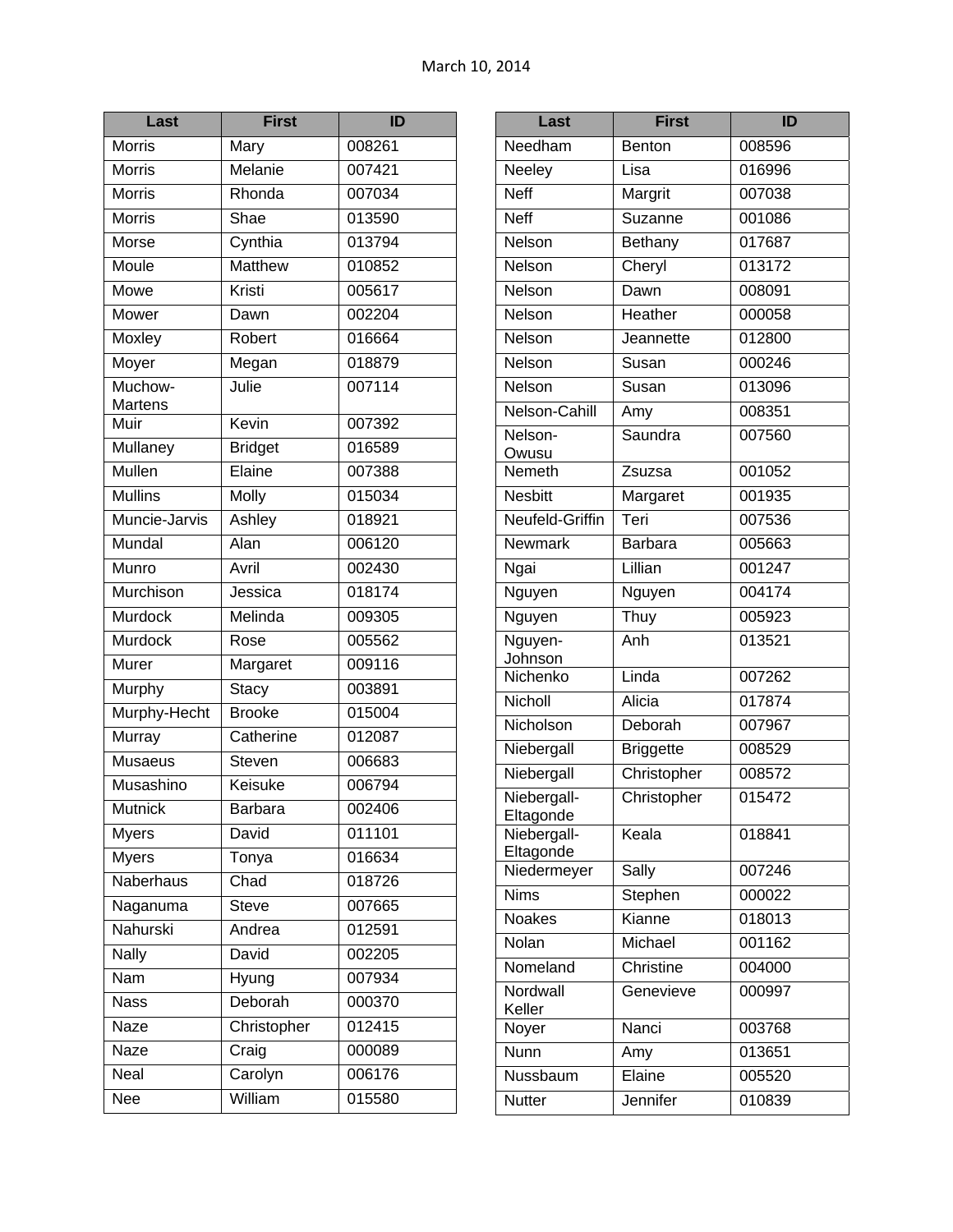| Last                     | <b>First</b> | ID     |
|--------------------------|--------------|--------|
| O'Brien                  | Jeanne       | 015386 |
| O'Brien                  | Lisa         | 008151 |
| O'Connell                | Margo        | 010177 |
| O'Doherty                | Mark         | 007598 |
| O'Donovan                | Christine    | 004375 |
| <b>O'Hanlon</b>          | Grace        | 003539 |
| O'Hara                   | Mary         | 018084 |
| O'Leary                  | Megan        | 014725 |
| O'Malley                 | Tamara       | 015433 |
| O'Neill                  | Michael      | 012097 |
| O'Neill                  | Steven       | 000405 |
| O'Shea-<br><b>Betker</b> | Patricia     | 005301 |
| ONeal                    | Shawna       | 019665 |
| ONeill                   | Juliana      | 000468 |
| Oesterle                 | Carla        | 001286 |
| Olavarrieta              | Jose         | 013532 |
| Olberding                | Claire       | 013166 |
| Oleksak                  | Richard      | 002584 |
| Oleson                   | Matthew      | 017738 |
| Olivera                  | Christine    | 019312 |
| Olsen                    | Aaron        | 001093 |
| Olsen                    | Martin       | 008940 |
| Olson                    | William      | 015905 |
| Omey                     | Denise       | 019255 |
| Oppedisano               | John         | 001877 |
| <b>Orcutt Kane</b>       | Lisa         | 009479 |
| Ordway                   | <b>Kirk</b>  | 000063 |
| Ormerod                  | Constance    | 005654 |
| Orndorff                 | Steven       | 003648 |
| Ortiz                    | Esteban      | 010532 |
| Osborne                  | Nancy        | 008561 |
| Oshea                    | Andrew       | 007083 |
| Osterlund                | Diann        | 020023 |
| Otero                    | Mijail       | 010923 |
| Outcalt                  | Sara         | 011057 |
| Owen-Cooper              | Linda        | 006074 |
| Owens                    | Jason        | 000926 |
| Owens                    | Jennifer     | 007588 |
| Page                     | Barbara      | 000326 |
| Page                     | Kazuko       | 002128 |

| Last                 | <b>First</b>        | ID     |
|----------------------|---------------------|--------|
| Page                 | Lauren              | 016530 |
| Pagenstecher         | Aubrey              | 014698 |
| Pakseresht           | Kaveh               | 014810 |
| Palici               | Sirenna             | 011316 |
| Pallier              | Christine           | 000707 |
| Palmer               | <b>Brooke</b>       | 017679 |
| Palmer               | Julie               | 003359 |
| Palmer               | Rosamma             | 000184 |
| Panagopoulos         | Raymond             | 018763 |
| Pankratova-<br>Kniep | Yelena              | 003293 |
| Pao                  | Catherine           | 003920 |
| Pappas               | Chrysiis            | 017701 |
| Parente              | Teri                | 016557 |
| Parker               | Catherine           | 013990 |
| Parker               | Robert              | 015961 |
| Parks                | Kylene              | 015469 |
| Parman               | Kristan             | 011778 |
| Parr                 | Charlene            | 008733 |
| Parr                 | Gary                | 007523 |
| Parrott              | $\overline{C}$ raig | 013715 |
| Parrott              | Kirsten             | 010868 |
| Parshalle            | Michiko             | 016698 |
| Patterson            | Patricia            | 007556 |
| Pattiani             | Colleen             | 008919 |
| Pauley               | Janice              | 007264 |
| Pawol                | Shannon             | 019759 |
| Paxton               | Lisa                | 008254 |
| Paxton-<br>Williams  | Katherine           | 005186 |
| Peake                | Mary                | 007557 |
| Peake                | Michelle            | 014665 |
| Pearl                | Stephanie           | 013149 |
| Pearson              | Melissa             | 015595 |
| Peattie              | Julia               | 003547 |
| Pedersen             | Julie               | 006477 |
| Pederson             | Ryan                | 010931 |
| Peeler               | Jeffrey             | 011384 |
| Peerenboom           | James               | 007304 |
| Peirce               | Kenneth             | 008404 |
| Pellico              | Matthew             | 007061 |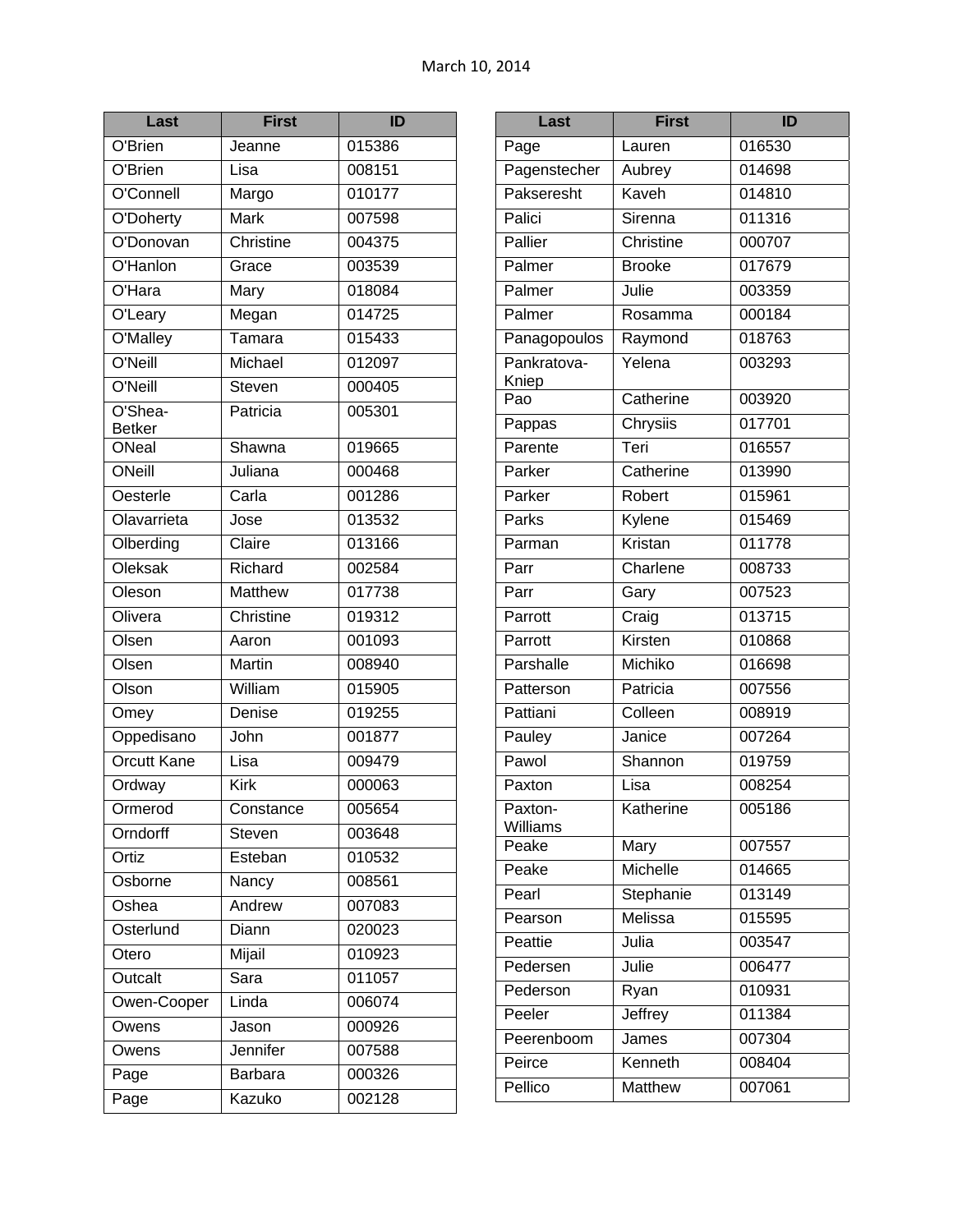| Last           | <b>First</b>                 | ID     |
|----------------|------------------------------|--------|
| Pelster        | Jeanette                     | 017766 |
| Penk           | George                       | 007243 |
| Penny          | Shelley                      | 012412 |
| Peoples        | Margarett                    | 000478 |
| Pepitone       | Andrea                       | 016958 |
| <b>Perkins</b> | Lisa                         | 006346 |
| Peterka        | Sky                          | 014831 |
| Peters         | Diana                        | 001030 |
| Petersen       | Ingrid                       | 013219 |
| Peterson       | Anna-Kate                    | 014395 |
| Peterson       | Lucinda                      | 008209 |
| Peterson       | <b>Russell</b>               | 007779 |
| Peterson       | <b>Stacy</b>                 | 015054 |
| Petrin         | Kelly                        | 005493 |
| Pettit         | Cara                         | 000114 |
| Peyton         | Arlie                        | 016132 |
| Pfohman        | Susan                        | 006459 |
| Phelps         | Lynne                        | 002897 |
| Pieren         | Melisa                       | 006618 |
| Pierre         | Patrice                      | 018156 |
| Pierson        | Paul                         | 000023 |
| Pinegar        | Carol                        | 004381 |
| Pinyoun        | <b>Baret</b>                 | 016638 |
| Piper          | Shyla                        | 012318 |
| Pixley         | Emily                        | 016605 |
| Plank          | Cynthia                      | 011847 |
| Plato          | $\overline{\mathsf{J}}$ ulie | 006847 |
| Plaza          | Linda                        | 005077 |
| Plein          | Michael                      | 016583 |
| Pluymers       | Rochelle                     | 008584 |
| Podichetty     | Jennifer                     | 000983 |
| Polis          | Karen                        | 003732 |
| Polson         | Kenneth                      | 015035 |
| Porter         | Joshua                       | 001206 |
| Porter         | Kristina                     | 000678 |
| Porter         | Patrisha                     | 007751 |
| Porter         | Rachel                       | 012990 |
| Post           | <b>Brian</b>                 | 016602 |
| Postema        | Anastacia                    | 016607 |
| Potestio       | Michael                      | 006716 |

| Last               | <b>First</b> | ID     |
|--------------------|--------------|--------|
| Potestio           | Michele      | 007804 |
| Powell             | Charity      | 012000 |
| Powell             | Ina          | 002423 |
| Powell             | Thom         | 002326 |
| Prakken            | Jennifer     | 017647 |
| Pressman-<br>Olson | <b>Beth</b>  | 007017 |
| Price              | Robert       | 013742 |
| Pringle            | Stephanie    | 007905 |
| Provost            | Alicia       | 003942 |
| Pruitt             | Tami         | 007496 |
| Prusynski          | <b>Brian</b> | 011835 |
| Pryor              | Melanie      | 009007 |
| Puckett            | Kimberly     | 007786 |
| Puhvel             | Peter        | 012955 |
| Purpura            | Teresa       | 004264 |
| Putney             | Julie        | 006313 |
| Qualey             | Greg         | 013698 |
| Qualls             | Julenne      | 006672 |
| Quan               | Alexander    | 008887 |
| Quinn              | <b>Brian</b> | 008294 |
| Quinton            | Erin         | 002703 |
| Rabchuk Jr         | Alexander    | 004864 |
| Raczek             | Margaret     | 007953 |
| Rader              | Jessica      | 008406 |
| Radler-Okby        | Cynthia      | 019989 |
| Radow              | Helen        | 008900 |
| Railey             | Eddie        | 013841 |
| Rainey             | John         | 015536 |
| Raisman            | Elizabeth    | 010807 |
| Ramirez            | Guiza        | 015364 |
| Ramirez            | Maria        | 004222 |
| Ramsey             | Jeffrey      | 006116 |
| Ramsey             | Melanie      | 005884 |
| Rattelman          | Tracy        | 010958 |
| Raujol             | Chris        | 006958 |
| Ray                | Rachel       | 011773 |
| Reardon            | Stephen      | 005535 |
| Reavis             | Susan        | 016535 |
| Rebholz            | Jill         | 008926 |
| Recht              | Isabel       | 016146 |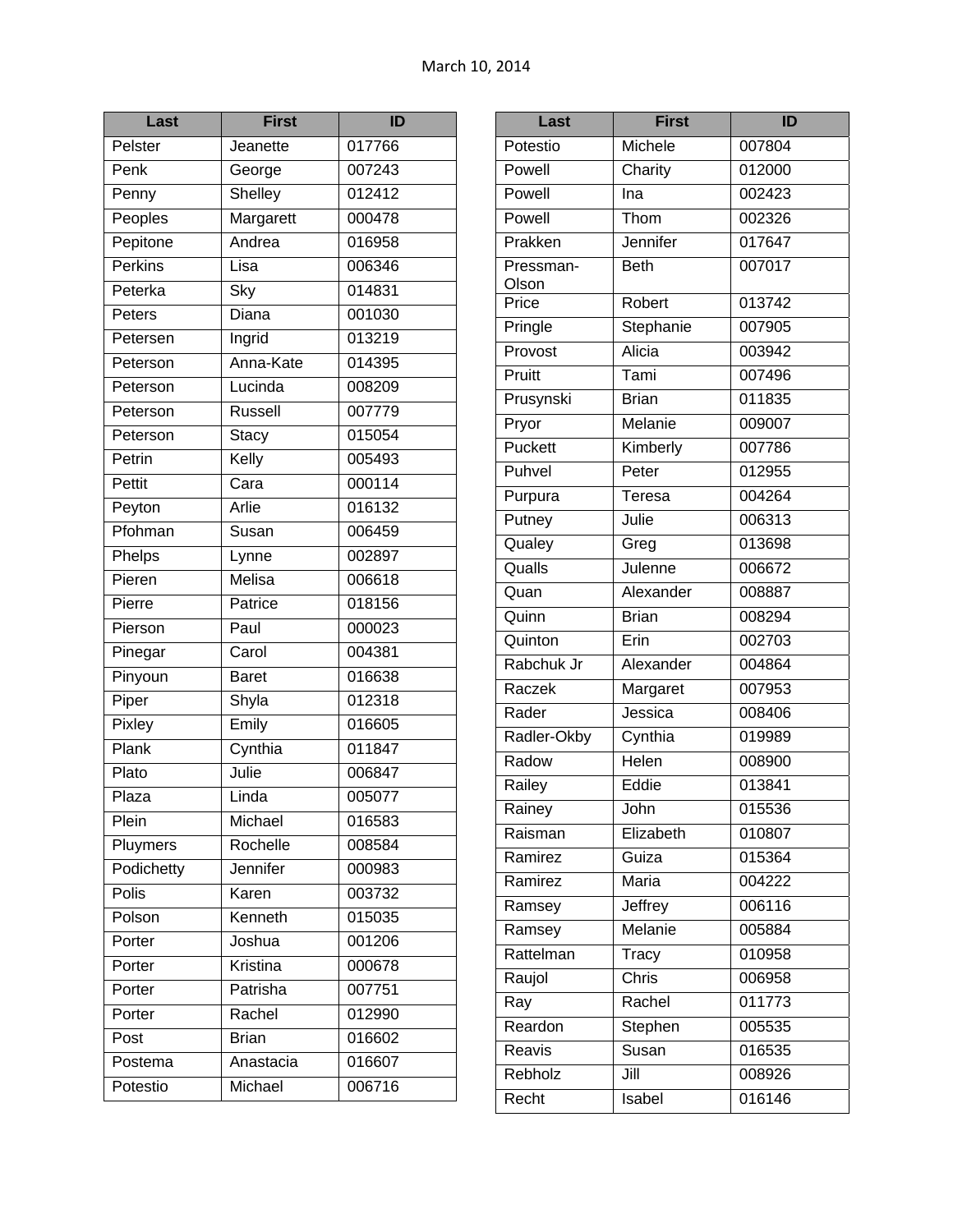| Last            | First                   | ID     |
|-----------------|-------------------------|--------|
| Redd            | <b>Bonnie</b>           | 000560 |
| Reddekopp       | Julianne                | 008725 |
| Reed            | Joshua                  | 015380 |
| Reetz           | Paul                    | 005362 |
| Reeves          | Gage                    | 000333 |
| Reeves          | Jennifer                | 018983 |
| Rehm            | Thomas                  | 007520 |
| Reid            | Anne-Marie              | 019058 |
| Reif            | <b>Burton</b>           | 007998 |
| Reimuller       | Mirabai                 | 016591 |
| Reisman         | Deanna                  | 000365 |
| Reiter          | <b>Bruce</b>            | 002665 |
| Relaford        | Rosemary                | 019820 |
| Renauer         | Molly                   | 006839 |
| Repollet        | Marta                   | 004806 |
| Retherford      | Chris                   | 008873 |
| Revay           | Akiko                   | 019173 |
| Reynolds        | Donald                  | 004834 |
| Rhiger          | <b>Barbara</b>          | 005942 |
| Rhoades         | Trisha                  | 016903 |
| <b>Richards</b> | Louise                  | 011137 |
| Richman         | Christian               | 011573 |
| Richman         | Geoffrey                | 010835 |
| Richter         | John                    | 002393 |
| Ridabock        | Amy                     | 008848 |
| Riechers        | Francine                | 005865 |
| Riehl           | June                    | 000799 |
| Rier            | Richard                 | 006727 |
| Rierson         | Julie                   | 008826 |
| Rinehart        | Paul                    | 010071 |
| Rinier          | $\overline{\text{Kim}}$ | 013148 |
| Rintoul         | Richard                 | 019128 |
| Rischiotto      | Jean                    | 004735 |
| Riscol          | Nichole                 | 001028 |
| Ritter          | Melissa                 | 015080 |
| Rivera          | Anibal                  | 006322 |
| <b>Rivers</b>   | Lisa                    | 015424 |
| <b>Rizzo</b>    | Leslie                  | 013402 |
| Robb            | <b>Bonnie</b>           | 008179 |
| Robbins         | Amy                     | 010580 |

| Last           | <b>First</b>   | ID     |
|----------------|----------------|--------|
| Robert         | Rodney         | 007983 |
| <b>Roberts</b> | Dawn           | 013670 |
| Robertson      | <b>Blake</b>   | 015665 |
| Robertson      | Elisabeth      | 015600 |
| Robertson      | Heather        | 009393 |
| Robertson      | Patricia       | 002325 |
| Robertson      | Shelley        | 009387 |
| Robinson       | <b>Drew</b>    | 017839 |
| Rockness       | Tor            | 011193 |
| Rockwell       | Melody         | 012806 |
| Roddis         | Aaron          | 016559 |
| Rodeback       | Mary           | 012605 |
| Rodhe          | Casey          | 016007 |
| Rodriguez      | David          | 019758 |
| Rodriguez      | James          | 007885 |
| Rodriguez      | <b>Marisol</b> | 001348 |
| Rojas          | Agaryvette     | 008542 |
| Rolfe          | Robin          | 003225 |
| Rollins        | <b>Thomas</b>  | 005619 |
| Romanaggi      | Joanne         | 008830 |
| Romanaggi      | <b>Mike</b>    | 002925 |
| Rood           | Jeffrey        | 015105 |
| Root           | David          | 005553 |
| Rose           | Abigail        | 003907 |
| Rose           | Donald         | 013629 |
| Rose           | Judith         | 000054 |
| Rose           | Keri           | 016426 |
| Roser          | Jennifer       | 008972 |
| Roska          | Jane           | 018287 |
| Rosman         | Sarah          | 016524 |
| Rosoff         | <b>Stacy</b>   | 000421 |
| Ross           | Carmel         | 012821 |
| Ross           | Laurie         | 004449 |
| Ross           | Laurie         | 012658 |
| Ross           | Sarah          | 014862 |
| Rossitto       | Kathleen       | 015357 |
| Rossman        | Cathy          | 008232 |
| Rosson         | Kathryn        | 005785 |
| Rothery        | Rebecca        | 000850 |
| Rothwell       | Kristina       | 012748 |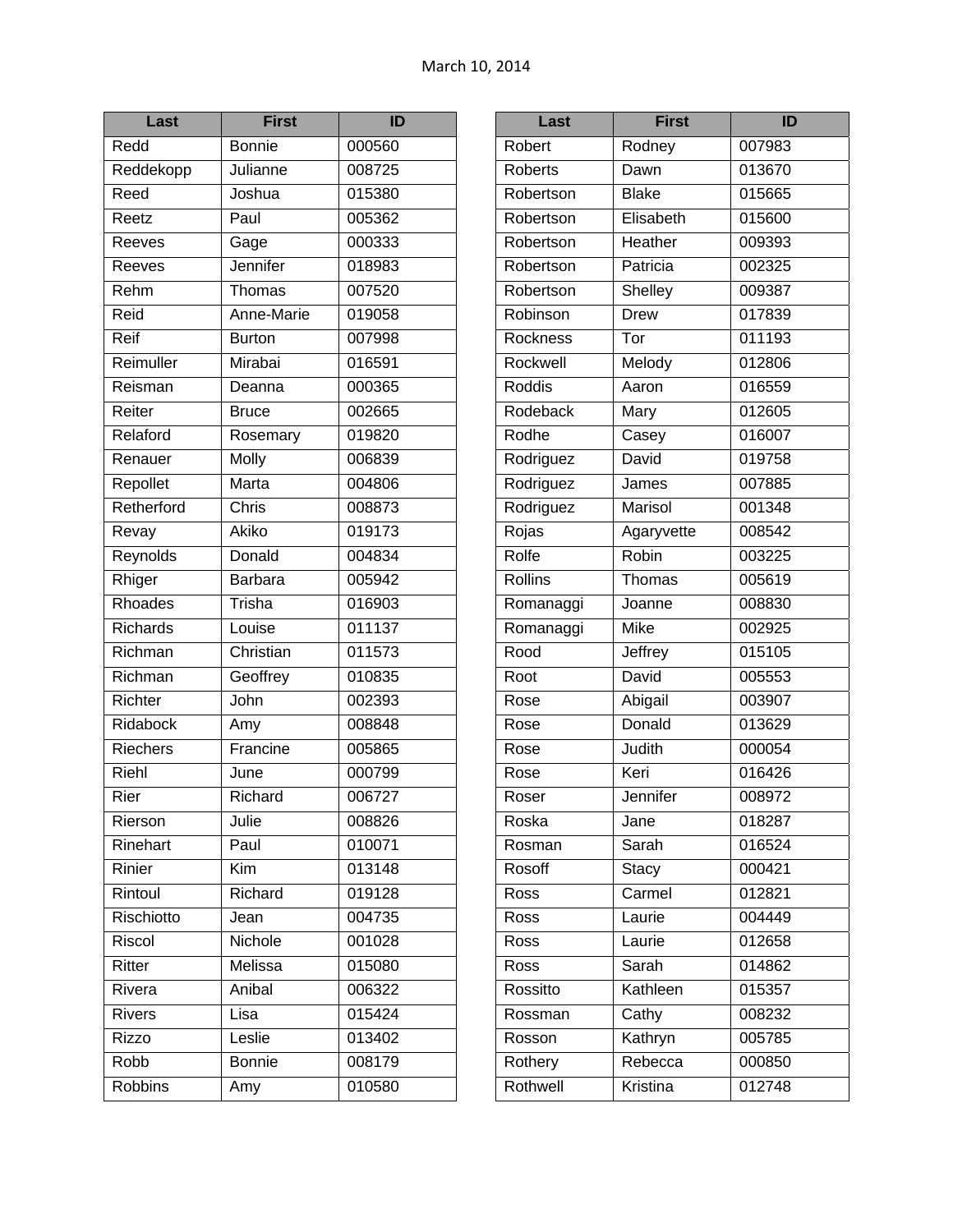| Last                 | <b>First</b>   | ID                  |
|----------------------|----------------|---------------------|
| Roumpf               | Judith         | 012413              |
| Rouse                | Karen          | 001376              |
| Rowell               | Michael        | 005376              |
| Rowey                | Diana          | 016693              |
| Rowland-<br>Horrigan | Gretchen       | 017589              |
| Rozell               | <b>Scott</b>   | 003921              |
| Rozewski             | Joseph         | 015430              |
| Rozman               | Linda          | 015675              |
| Ruhlman              | Margaret       | 018209              |
| Rundle               | Kelly          | 018699              |
| Runion               | Stephen        | 005442              |
| Running              | Erik           | 006024              |
| <b>Russell</b>       | Jessica        | 019761              |
| Rutherford           | Jody           | 001258              |
| Ryan                 | Michael        | 006224              |
| Ryan-Dolan           | Catherine      | 013106              |
| Ryckebosch           | Kari           | 016713              |
| Ryczek               | John           | 007320              |
| Ryer                 | Rachel         | 015025              |
| Sage                 | Jacquelyn      | 008156              |
| Sahler               | <b>Brian</b>   | $\overline{011719}$ |
| Said-Hall            | Tai            | 008108              |
| Salley               | Shirley        | 008587              |
| Salmon               | Michael        | $\overline{014096}$ |
| Sammons              | Douglas        | 001704              |
| Sammons              | Kimberly       | 010924              |
| Sancomb              | <b>Mathew</b>  | 011868              |
| Sander               | Leanne         | 013226              |
| <b>Sanders</b>       | Caitlin        | 019704              |
| Sandhorst            | Barbara        | 007035              |
| Sandri               | Shannon        | 006285              |
| Sands                | Amy            | 006452              |
| Sansom               | <b>Merritt</b> | 016550              |
| Santana              | Maria          | 001463              |
| Santangelo           | Scott          | 008509              |
| Sapienza             | Anna           | 013783              |
| Saporito             | Luke           | 004480              |
| Saulter              | Douglas        | 000932              |
| Savage               | Erin           | 012720              |
| Savage               | Stephanie      | 016523              |

| Last                | <b>First</b>    | ID     |
|---------------------|-----------------|--------|
| Scevola             | Nancy           | 002296 |
| Schacker            | Sarah           | 000432 |
| <b>Schalk</b>       | <b>Bryan</b>    | 007982 |
| <b>Schar Becker</b> | Angela          | 011779 |
| <b>Schardt</b>      | E               | 007738 |
| <b>Schares</b>      | Stephanie       | 017992 |
| Scheiman            | Anne            | 019523 |
| <b>Scheller</b>     | Mackinsey       | 019982 |
| Scherlie            | Karen           | 008007 |
| Scheuering          | Eric            | 018822 |
| Schiada             | Stephanie       | 001480 |
| Schiavo             | Stephanie       | 008237 |
| Schlegel            | Dawn            | 016741 |
| Schlichting         | Robert          | 010773 |
| Schlosser           | Jessica         | 012671 |
| Schmidt             | Andrea          | 010767 |
| Schmidt             | Jerod           | 016455 |
| Schmidt             | Kylea           | 013035 |
| Schmidt             | Rachel          | 017939 |
| Schmidtke           | Elizabeth       | 011949 |
| Schneider           | Erika           | 015352 |
| Schneider-<br>Barne | Diana           | 007524 |
| Schoettle           | Peggy           | 010758 |
| Schopmeyer          | Eric            | 001038 |
| Schouten            | Sally           | 006409 |
| Schraer             | Mona            | 017712 |
| Schrepping          | Jane            | 000180 |
| Schulte             | <b>Tessalie</b> | 013834 |
| Schultz             | Kristine        | 011619 |
| <b>Schultz</b>      | Sylvia          | 005391 |
| Schulze             | Timothy         | 019091 |
| Schumann            | Julie           | 006915 |
| Schwartzkoph        | Terry           | 007872 |
| Schwing             | Emilia          | 018625 |
| Scott               | Linda           | 008635 |
| Scott               | Michael         | 001462 |
| <b>Scottel</b>      | Dina            | 010945 |
| Scotto              | Angela          | 017586 |
| Scoville            | Steven          | 009028 |
| Scribner            | Anthony         | 007152 |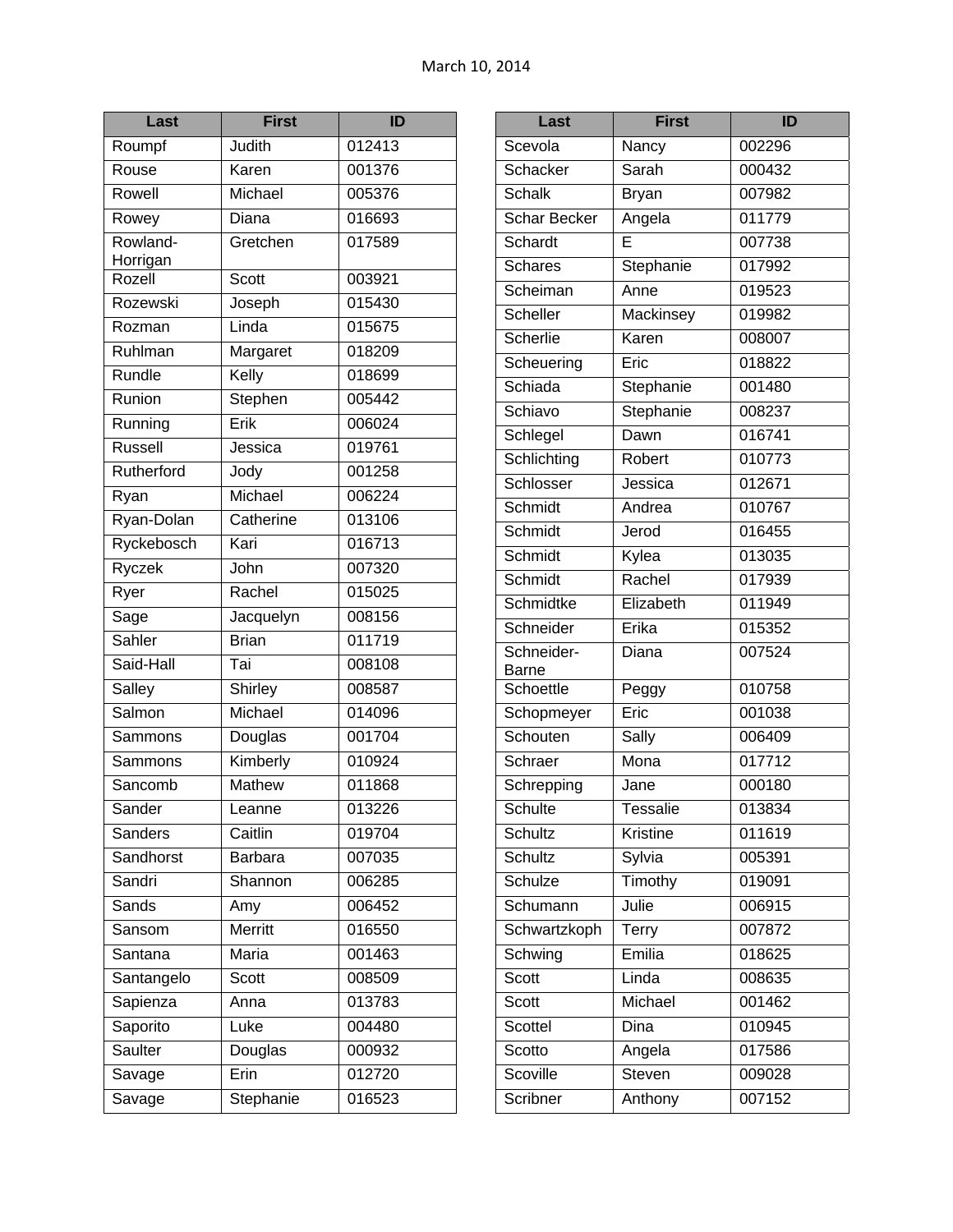| Last                | <b>First</b> | ID     |
|---------------------|--------------|--------|
| Sedlock             | Sarah        | 018927 |
| Segurola            | Sofia        | 018691 |
| Seidel              | Teresa       | 017715 |
| Seifert             | David        | 016447 |
| Sele                | Karen        | 010781 |
| Self                | Christina    | 009174 |
| Seligman            | Leslie       | 007144 |
| <b>Sellers</b>      | Andrew       | 019823 |
| <b>Semlick</b>      | Jill         | 002686 |
| Senaga-<br>Freauff  | Nina         | 005166 |
| Serkland            | Kari         | 015821 |
| Sesar               | Pamela       | 007675 |
| Setterholm          | Suzanne      | 008985 |
| Sexton              | Merry        | 019732 |
| Shanahan            | Mike         | 010769 |
| Shapiro             | Joel         | 006539 |
| Sharifi-<br>Tehrani | Mehrnaz      | 003032 |
| Sharp               | Gwendolyn    | 001001 |
| Shatz               | Andrea       | 014691 |
| Shaughnessy         | Elizabeth    | 006736 |
| Shaw                | Clifford     | 017716 |
| Shaw                | Vangie       | 007610 |
| Shay                | Karen        | 003472 |
| Shea                | Cheri        | 009039 |
| Shea                | Susan        | 004214 |
| <b>Sheckels</b>     | Polly        | 013708 |
| Sheldon             | Suzanne      | 008095 |
| Shelman             | Caitlin      | 019753 |
| Shelton             | Katherine    | 012522 |
| Shelton             | Wendy        | 000626 |
| Shen                | Yin          | 001356 |
| Shenker             | Rosalyn      | 006491 |
| Sherden             | David        | 002346 |
| Sherman             | Martha       | 019763 |
| Shetler             | Jeremy       | 000868 |
| Shonkwiler          | Laurie       | 005439 |
| Shore               | Alla         | 001544 |
| Short               | Richard      | 013786 |
| Shriki              | Rina         | 015542 |

| $\overline{\text{Last}}$    | <b>First</b>   | ID     |
|-----------------------------|----------------|--------|
| Shue                        | Robin          | 006764 |
| Shuler-Krause               | Elizabeth      | 019598 |
| Shultz                      | Margaret       | 009123 |
| Shumway                     | Lori           | 007059 |
| $\overline{\mathsf{S}}$ iam | Jose           | 003289 |
| Siebold                     | Kent           | 006858 |
| Siegel                      | Jennifer       | 014034 |
| Siegfried                   | Heather        | 006566 |
| Siegfried                   | Helene         | 007602 |
| Silver                      | Kate           | 015496 |
| Simmons                     | Michael        | 007295 |
| Simonsen                    | Shelley        | 009208 |
| Simpson                     | Crystal        | 017341 |
| Sinclair                    | Kristine       | 018686 |
| Singingbird-<br>Grant       | Linda          | 002592 |
| Sinner                      | Kyle           | 019760 |
| Siprian                     | Daniel         | 000535 |
| Siri                        | Wendy          | 009155 |
| <b>Sisk</b>                 | <b>Brian</b>   | 009098 |
| Siu                         | Caroline       | 012633 |
| Skach                       | Catherine      | 007658 |
| <b>Skelly</b>               | Claire         | 016531 |
| Skybak                      | Leslie         | 014811 |
| Skye                        | Lauren         | 010812 |
| <b>Skyles</b>               | Adam           | 019775 |
| Slaughter                   | Amy            | 014853 |
| Sletmoe                     | Gary           | 012899 |
| Slusher                     | Charles        | 012623 |
| Smith                       | Alicia         | 015280 |
| Smith                       | Amy            | 012687 |
| Smith                       | <b>Bridget</b> | 009002 |
| Smith                       | <b>Bryan</b>   | 010783 |
| <b>Smith</b>                | <b>Bryan</b>   | 011886 |
| Smith                       | Catherine      | 019818 |
| Smith                       | Jason          | 014661 |
| Smith                       | Julie          | 013620 |
| Smith                       | Kathryn        | 005736 |
| Smith                       | Nancy          | 006110 |
| Smith                       | Suzanne        | 013297 |
| Smith                       | Vanessa        | 013869 |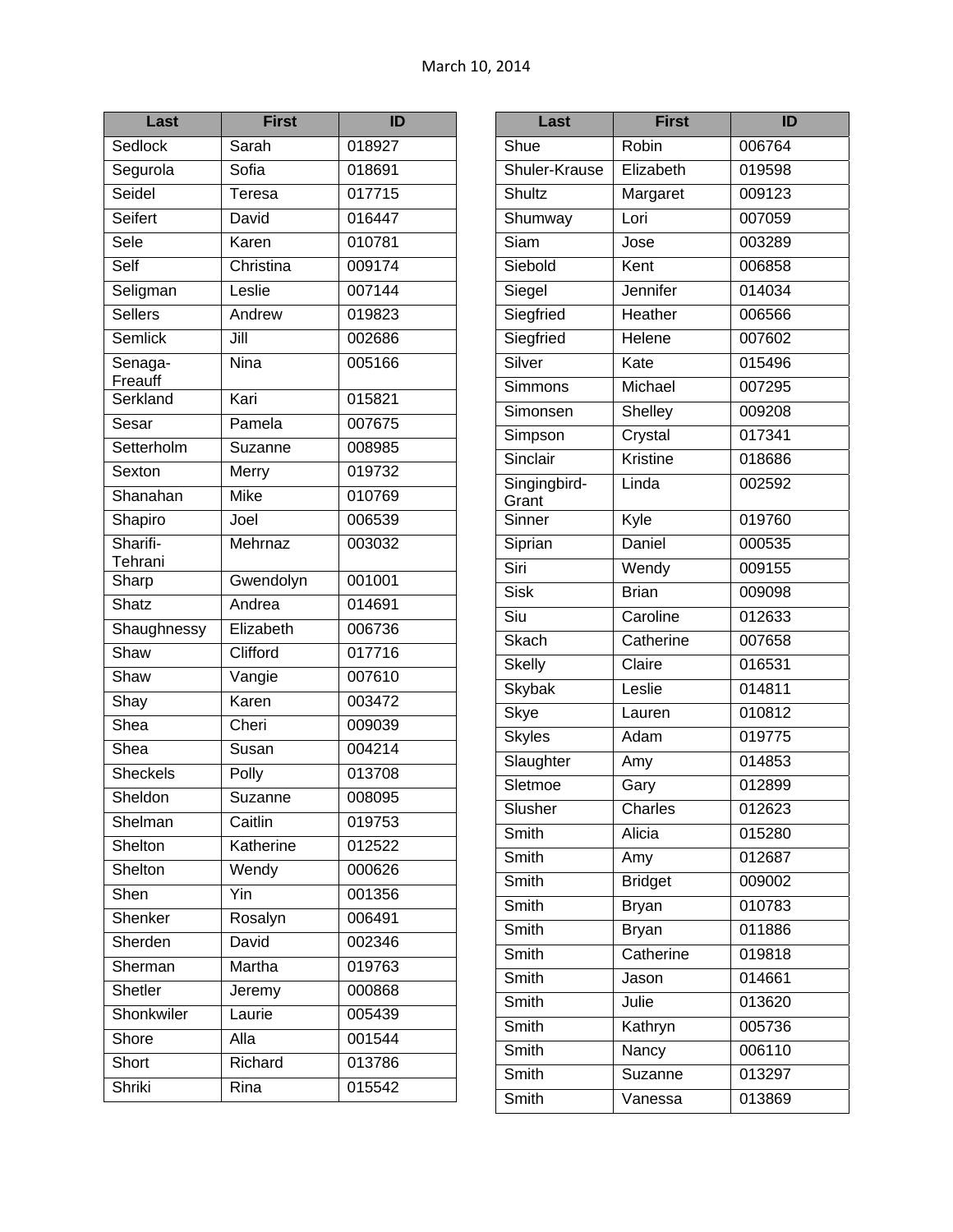| Last                | First          | ID                  |
|---------------------|----------------|---------------------|
| Smith-Wallis        | Tija           | 014675              |
| Snowadski           | Andrea         | 000694              |
| Snyder              | Susan          | 003556              |
| SnyderBrown         | Christopher    | 016672              |
| Soderquist          | Dawn           | 005981              |
| Soliz               | Ronald         | 001853              |
| Solomon             | Pylaar         | 019673              |
| Sorensen            | Andrew         | 012589              |
| Sorensen            | Dena           | 006403              |
| Sorg                | Kelly          | 015716              |
| Sorric              | Carrie         | 016806              |
| Sossel              | Richard        | 015902              |
| Soto                | Jacob          | 015745              |
| Sours               | James          | 001874              |
| Souther             | Lisa           | 012753              |
| Sparling            | Julie          | 014226              |
| Spector             | Lesley         | 012698              |
| Speer               | <b>Natalie</b> | 018948              |
| Speerstra           | Jane           | 013498              |
| Speicher            | Julia          | 017304              |
| Spella              | Sarah          | 006627              |
| Spencer-Mylet       | David          | $\overline{012717}$ |
| Spring              | Tanya          | 009005              |
| Springgate          | Liza           | 012595              |
| Spunaugle           | Amy            | 000624              |
| <b>Staab</b>        | <b>Matthew</b> | 009221              |
| Stagner             | Rachel         | 018931              |
| <b>Staley</b>       | Lynn           | 006307              |
| Standish            | Sarah          | 019708              |
| Standley            | Melissa        | 017347              |
| <b>Stanich</b>      | Patricia       | 004429              |
| <b>Stark</b>        | Anita          | 016801              |
| <b>Starr</b>        | Loran          | 002632              |
| <b>Starr</b>        | Mollie         | 008144              |
| Steagall            | Daniel         | 007316              |
| Stearns-<br>Gannett | Janet          | 007835              |
| Steinberg           | Andrea         | 005113              |
| <b>Stelter</b>      | Amanda         | 017112              |
| <b>Stember</b>      | Samuel         | 010567              |
| Sten                | Matthew        | 010331              |

| Last                              | <b>First</b> | ID     |
|-----------------------------------|--------------|--------|
| <b>Stephens</b>                   | Karen        | 005715 |
| Stephens                          | Megan        | 011906 |
| Stephenson                        | Sally        | 008414 |
| <b>Sterry</b>                     | Claudia      | 019718 |
| Stevens                           | Heather      | 008220 |
| <b>Stewart</b>                    | Robert       | 008548 |
| <b>Stewart-Rinier</b>             | Todd         | 008908 |
| Stockstad                         | Kimberly     | 015471 |
| Stoeger                           | Martha       | 007842 |
| Stone                             | Susan        | 012305 |
| Stone Jr                          | Lindell      | 013526 |
| Stonecipher                       | Geoff        | 000127 |
| Stonecypher                       | Barbara      | 000831 |
| <b>Storie</b>                     | Jill         | 016641 |
| Straub                            | Mary         | 007134 |
| <b>Straube</b>                    | Renee        | 015597 |
| Streano                           | Anna         | 009303 |
| <b>Streckert</b>                  | Thomas       | 002880 |
| Stremming                         | Norman       | 018868 |
| <b>Stride</b>                     | Janet        | 006190 |
| <b>Strobel</b>                    | Michelle     | 006785 |
| Stronko                           | Anne         | 003886 |
| <b>Struble</b>                    | Laura        | 004795 |
| <b>Stubbs</b>                     | Roberta      | 000462 |
| Stubenrauch                       | Cynthia      | 007502 |
| <b>Stultz</b>                     | James        | 008470 |
| <b>Sturges</b>                    | Jeffrey      | 014497 |
| $\overline{\mathsf{S}\mathsf{u}}$ | Jianying     | 015467 |
| <b>Suckow</b>                     | RaeAnn       | 013472 |
| Sullivan                          | Gwendolyn    | 008375 |
| Sullivan                          | Kathleen     | 007544 |
| Sullivan                          | Nancy        | 002456 |
| Sullwold                          | Marcy        | 019786 |
| Summerton                         | Lindsay      | 018843 |
| Sumner                            | Vickie       | 008640 |
| Sussman                           | Gabrielle    | 010321 |
| Sutton                            | Amy          | 012201 |
| Sutton                            | Jacqueline   | 011900 |
| Swan                              | <b>Brian</b> | 004215 |
| Swanson-<br>Wright                | Gail         | 007183 |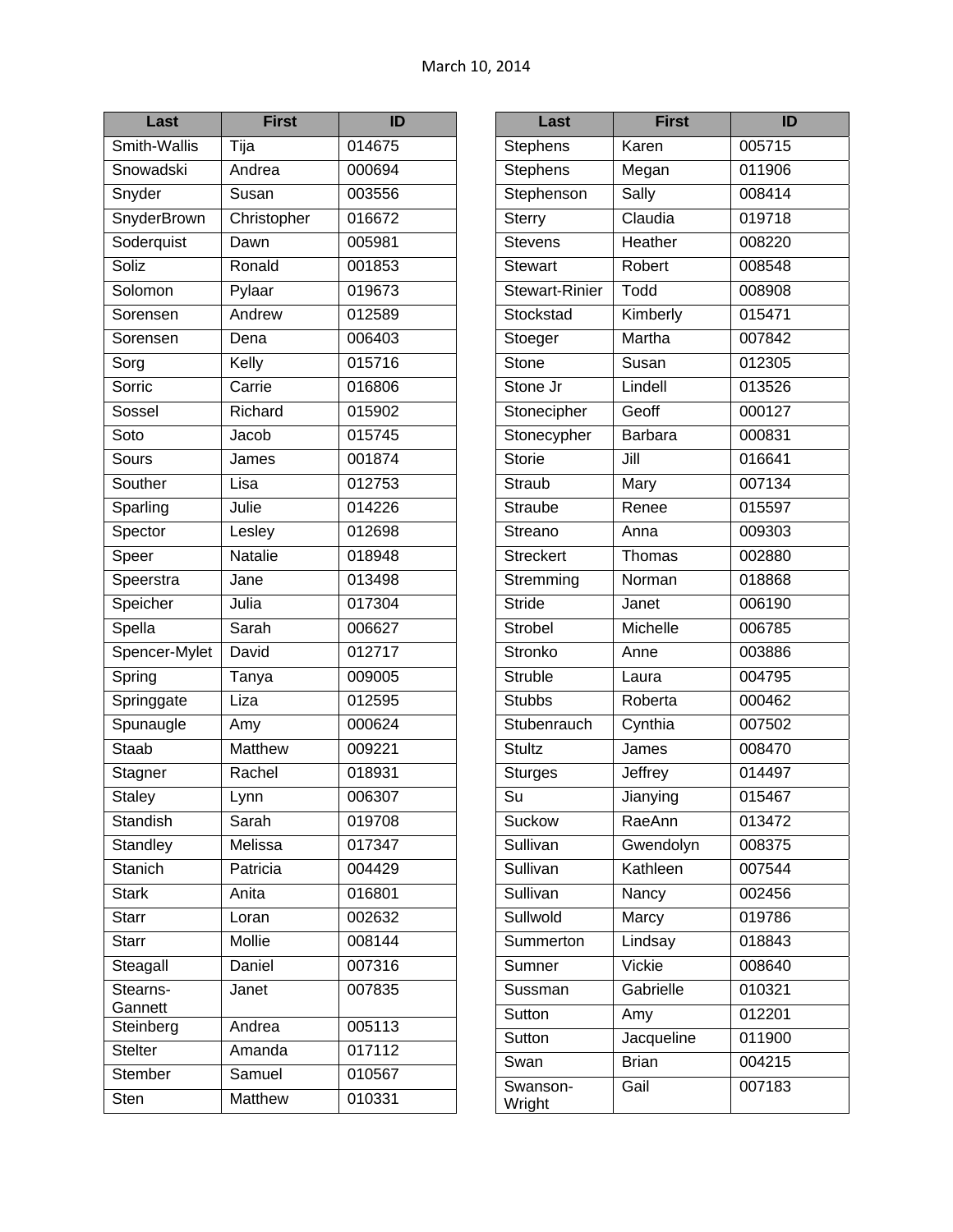| Last                | <b>First</b> | ID     |
|---------------------|--------------|--------|
| Sweeney             | Lisa         | 017884 |
| Sweeney             | Michelle     | 000045 |
| Swehla              | Eric         | 005349 |
| Swinehart           | Timothy      | 017787 |
| Switalla            | Craig        | 004975 |
| Tabor               | Kathleen     | 004054 |
| <b>Talent</b>       | Lynn         | 007448 |
| Tammen              | Stephanie    | 014734 |
| Tanaka              | Yuki         | 017739 |
| Tanner              | Gabrielle    | 012614 |
| Taramasso           | Amy          | 012669 |
| Tarnowski           | Ivan         | 011838 |
| Tate                | Raymond      | 011772 |
| <b>Tate</b>         | Shelley      | 018871 |
| Tautfest            | Claudia      | 015464 |
| Taylor              | Alison       | 012754 |
| Taylor              | Ginger       | 012855 |
| Taylor              | Lorie        | 007438 |
| Taylor              | <b>Marie</b> | 000074 |
| Taylor              | Mary         | 013538 |
| Telles-<br>Ferreira | Henise       | 011473 |
| <b>Tellis</b>       | Jackie       | 003816 |
| Temple              | Tracy        | 005954 |
| <b>Terrones</b>     | Louis        | 016726 |
| Terry               | James        | 014341 |
| <b>Tetzloff</b>     | Sandra       | 006202 |
| <b>Tews</b>         | Nicole       | 017782 |
| Thiel               | Elizabeth    | 012823 |
| Thomas              | Erin         | 018917 |
| Thomas              | Jeremy       | 013769 |
| Thomason            | Marcia       | 002614 |
| Thompson            | David        | 009172 |
| Thompson            | <b>Elsie</b> | 000708 |
| Thompson            | Jeffrey      | 010940 |
| Thompson            | Laura        | 008373 |
| Thompson            | Raeann       | 011122 |
| Thompson            | Rory         | 006150 |
| Thompson            | William      | 009314 |
| <b>Tibbetts</b>     | Daniel       | 008987 |
| <b>Tierney</b>      | Erin         | 015497 |

| Last                | <b>First</b>                | <b>ID</b> |
|---------------------|-----------------------------|-----------|
| <b>Tighe</b>        | <b>Betsy</b>                | 018159    |
| Tillery             | Mary                        | 009316    |
| Timmons             | Peter                       | 018716    |
| Tims                | Margaret                    | 010145    |
| Tinling             | $\overline{\mathsf{James}}$ | 019734    |
| Tischleder          | <b>Bree</b>                 | 000395    |
| Tobey               | Jill                        | 000695    |
| Todd                | Rachel                      | 015814    |
| Todd                | Trisha                      | 008665    |
| <b>Tofel</b>        | Anna                        | 017284    |
| Tolentino           | Heidi                       | 001699    |
| Tomblin             | Ana                         | 015356    |
| Toole               | Suzanne                     | 007765    |
| <b>Toren Hrin</b>   | Melissa                     | 016671    |
| <b>Torres</b>       | Julana                      | 018934    |
| <b>Tovar Valdes</b> | <b>Nayibe</b>               | 019360    |
| Trad                | Kristin                     | 017781    |
| Tran                | Ailien                      | 010854    |
| Tran                | Hoang                       | 013807    |
| Trinchero           | Nadine                      | 012661    |
| Trinh               | Hung                        | 013511    |
| <b>Triplett</b>     | $\overline{\mathsf{T}}$ ara | 010772    |
| <b>Triplett</b>     | Tearale                     | 000510    |
| Troehler            | Keri                        | 011714    |
| Trosko              | Thomas                      | 005665    |
| <b>Trotter</b>      | David                       | 008491    |
| Trump               | Patricia                    | 009086    |
| Truong              | Veronique-<br>Thu           | 008904    |
| Truong              | Yen                         | 001414    |
| <b>Tucker</b>       | Roslyn                      | 016608    |
| <b>Tucker II</b>    | James                       | 006548    |
| Tuggle              | <b>Brooke</b>               | 000303    |
| Turley              | <b>Danielle</b>             | 012922    |
| Turley              | Janine                      | 013914    |
| Turner              | Maryanne                    | 008229    |
| Turner              | <b>Theresa</b>              | 000513    |
| Turner              | Valerie                     | 015459    |
| <b>Tuttle</b>       | Denise                      | 006508    |
| <b>Tyeskey</b>      | Phoebe                      | 010977    |
| Uchida              | Sumiko                      | 002018    |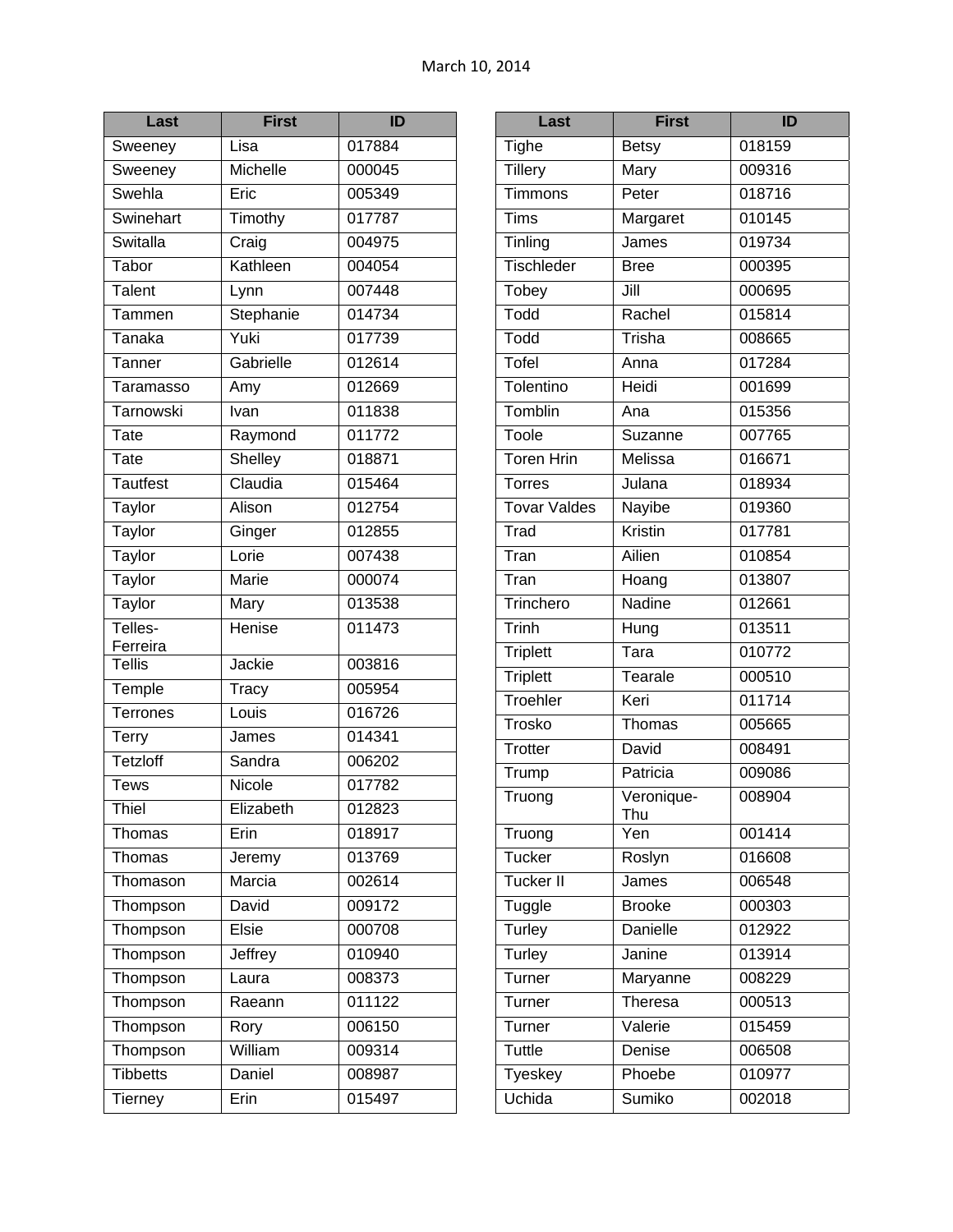| Last                  | <b>First</b>    | ID     |
|-----------------------|-----------------|--------|
| Underhill             | Rebecca         | 006674 |
| Underwood             | <b>Barbara</b>  | 004964 |
| Uppendahl             | Jennifer        | 015491 |
| Urbano-<br>Neilson    | Diane           | 004849 |
| Urke                  | Eric            | 007890 |
| Ustach                | Thomas          | 001460 |
| Vala                  | <b>Kristine</b> | 010925 |
| Valenti               | Michael         | 007474 |
| Valeske               | Juli            | 008165 |
| Valley                | <b>Brian</b>    | 007276 |
| Van Clock             | Lisa            | 012920 |
| Van Dam               | Jane            | 000018 |
| Van Farowe            | Vonda           | 009139 |
| Van Kopp              | Jennifer        | 012441 |
| Van<br>Witzenburg     | Melanie         | 000608 |
| VanEngel              | Elizabeth       | 007415 |
| VanLehman             | Gayle           | 015362 |
| VanMarter-<br>Sanders | Richard         | 013944 |
| Vancleve              | Madonna         | 006860 |
| Vandenburgh           | Lauren          | 019483 |
| Vandervelde           | D               | 010903 |
| Vann-<br>Tessmer      | Jonquil         | 017682 |
| Vasquez               | Luis            | 006551 |
| Vaughn                | Peter           | 015575 |
| Vaughn-<br>Edmonds    | Holly           | 001925 |
| Veen                  | Isobel          | 015612 |
| Velazquez             | Alma            | 018719 |
| Ventura               | Mary            | 011597 |
| Vercher               | Jonalee         | 015307 |
| Vestal                | Zachary         | 013718 |
| Victorine             | Lisa            | 018969 |
| Vigna                 | Debra           | 008648 |
| Vinegar               | Whitney         | 019705 |
| Vineyard<br>Stahl     | Renee           | 010900 |
| Vinger                | Dana            | 000208 |
| Vo                    | Patricia        | 016538 |
| Vogel                 | Michael         | 003042 |

| Last                 | <b>First</b> | ID     |
|----------------------|--------------|--------|
| Vogl                 | Clifton      | 017902 |
| Vorasai              | Kim          | 000554 |
| Vossen               | Michael      | 017814 |
| Wade                 | David        | 012653 |
| Wadkins              | JoAnn        | 012302 |
| Wager                | Wendy        | 008681 |
| Wagner               | Rebecca      | 000291 |
| Wagner-<br>Matsunaga | Robyn        | 006374 |
| Wagner-West          | Kathryn      | 017706 |
| Wahl-<br>Stephens    | Helen        | 011123 |
| Wahl-<br>Stephens    | Lauren       | 013826 |
| Waldron              | Teresa       | 012622 |
| Walker               | Derrell      | 015841 |
| Walker               | Jennifer     | 016883 |
| Walker               | Jerrine      | 008493 |
| Walker               | Joseph       | 008760 |
| Walker               | Lisa         | 008417 |
| Walker               | Molly        | 012824 |
| Walker               | Phillip      | 008347 |
| Walker               | Susanna      | 016906 |
| Walker-Byrne         | Margaret     | 007981 |
| Wall                 | Gregory      | 016544 |
| Wall                 | Helen        | 014985 |
| Wall                 | <b>Scott</b> | 008680 |
| Wallace              | Kristin      | 015376 |
| <b>Wallace Sosa</b>  | Jacquelyn    | 018189 |
| Walmer               | Steven       | 008807 |
| Walrod               | John         | 014048 |
| Walrod               | Julianne     | 016532 |
| Walsh                | Nicole       | 014508 |
| Walterbach           | Sandra       | 002317 |
| Walters              | Douglas      | 008198 |
| Walters              | Rhonda       | 010432 |
| Warden               | Jenna        | 017648 |
| Warfield             | Virginia     | 001173 |
| Washington           | Andre        | 019788 |
| Washington           | Kenneth      | 010777 |
| Wasserman            | Debra        | 012758 |
| Wasson               | Shannon      | 000263 |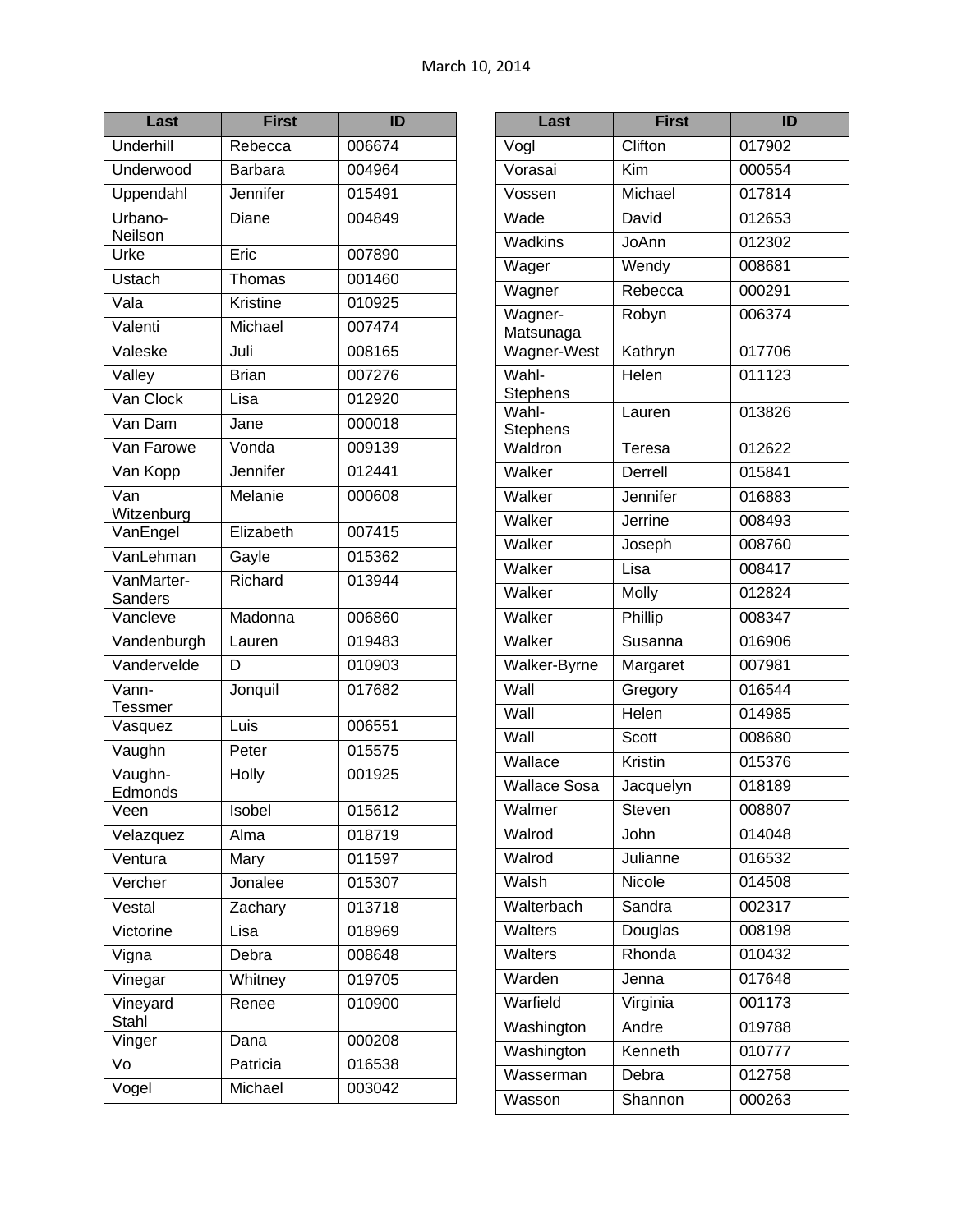| Last           | <b>First</b>                | ID               |
|----------------|-----------------------------|------------------|
| Waters         | <b>Bradley</b>              | 016628           |
| Watkins        | Lily                        | 012119           |
| <b>Watkins</b> | Mary                        | 012997           |
| <b>Watkins</b> | <b>Terresa</b>              | 008086           |
| Watson         | Nathan                      | 019668           |
| Watson         | Nicole                      | 019787           |
| Waymire        | Kerrie                      | 013825           |
| Weatheroy      | Lisa                        | 006240           |
| Webb           | Susan                       | 007029           |
| Weber          | Richard                     | 006867           |
| Webster        | Clark                       | 008249           |
| Webster        | Randall                     | 010919           |
| Weesner        | Lurena                      | 016674           |
| Weidner        | Paula                       | 000006           |
| Weil           | $\overline{\mathsf{T}}$ oni | 003743           |
| Weimer         | Laurie                      | 005990           |
| Weinberg       | Kenneth                     | 012721           |
| Weiner         | Joshua                      | 002692           |
| Weinstein      | Alice                       | 009233           |
| Weis-          | Ann                         | 007196           |
| Swanson        | Tina                        |                  |
| Weitman        |                             | 017822           |
| Wellington     | Cory                        | 013476           |
| Wendel         | Kara<br>Melissa             | 019797           |
| Wenger         |                             | 015680           |
| Werner         | Ellen                       | 013179           |
| Werts          | Kristin                     | 017923<br>012765 |
| Wessinger      | Anna                        |                  |
| West           | Kerri                       | 009258           |
| West           | Tammy                       | 008806           |
| West           | Tara                        | 011258           |
| Westfall       | Annie                       | 008886           |
| Wethington     | Amy                         | 013727           |
| Whatmore       | Ellen                       | 018998           |
| Wheeler        | Christen                    | 016517           |
| Whisnand       | Megan                       | 007865           |
| Whitaker       | Jennifer                    | 015715           |
| White          | Rosa                        | 014666           |
| White          | Steven                      | 018758           |
| Whitehurst     | Mitchell                    | 002167           |
| Whitmore       | Carole                      | 006776           |

| Last              | <b>First</b> | ID     |
|-------------------|--------------|--------|
| Wickham           | Jennifer     | 007184 |
| Wieneke           | Marilynn     | 002864 |
| Wierth            | David        | 009232 |
| Wiesner           | William      | 000399 |
| Wilcox            | Sheila       | 000398 |
| Wilcox            | Susan        | 006823 |
| Wilde             | Rose         | 008361 |
| Wilebski          | Katy         | 018717 |
| Wilken            | <b>Huck</b>  | 018723 |
| <b>Wilkins</b>    | Laurel       | 005610 |
| <b>Wilkins</b>    | Lisa         | 008503 |
| Williams          | Anne         | 012598 |
| Williams          | Diane        | 010668 |
| Williams          | Jane         | 008913 |
| Williams          | Kathleen     | 002975 |
| Williams          | Kathryn      | 009290 |
| Williams          | Kenneth      | 020019 |
| Williams          | Lori         | 017775 |
| <b>Williams</b>   | Michael      | 000776 |
| Williams          | Takiyah      | 007022 |
| Williamson        | Anne         | 016598 |
| Wilson            | Cassandra    | 007233 |
| Wilson            | Courtney     | 017596 |
| Wilson            | Daniel       | 017041 |
| Wilson            | <b>Holly</b> | 017770 |
| Wilson            | John         | 011993 |
| Wilson            | Jon          | 007551 |
| Wilson            | Kimberlee    | 012523 |
| Wilson            | Laura        | 015596 |
| Wilson            | William      | 007397 |
| <b>Wilson III</b> | Curtis       | 000981 |
| Windham           | Stephanie    | 001473 |
| Windle            | Lilly F      | 002654 |
| Winn              | Elaine       | 014808 |
| Wisdom            | Larisa       | 001006 |
| Witherspoon       | Elliot       | 018842 |
| Wixon             | Benjamin     | 012597 |
| Wojack            | Cynthia      | 002920 |
| Wolf              | James        | 007123 |
| Wolf              | Margarita    | 001553 |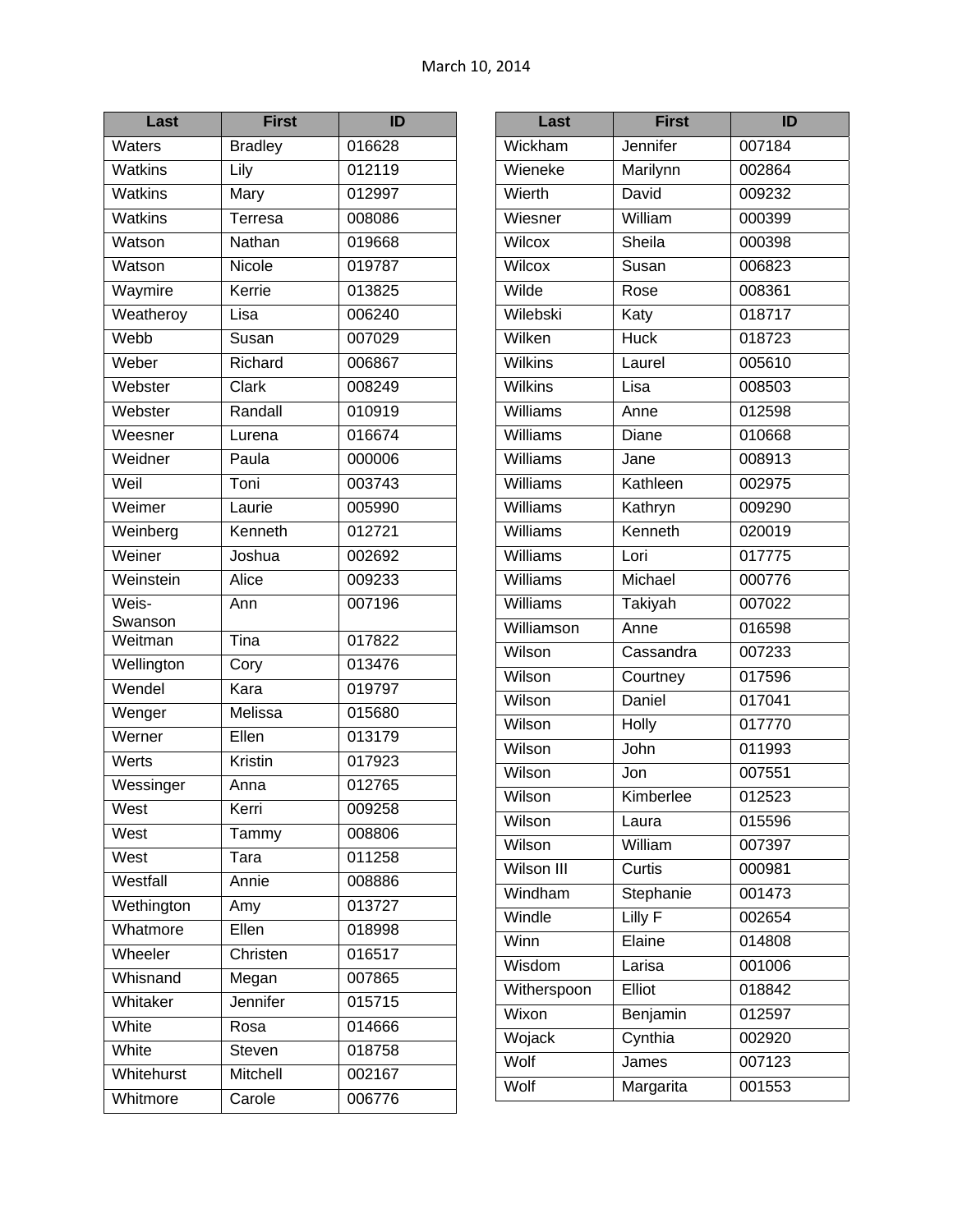| Last         | <b>First</b>   | ID     |
|--------------|----------------|--------|
| Wolfe        | Marsha         | 006000 |
| Wolfer       | Stephanie      | 016357 |
| Wolff        | Kathryn        | 016521 |
| Wolff-Myren  | <b>Desiree</b> | 016712 |
| Wong         | Elisa          | 001082 |
| Wood         | Amy            | 007852 |
| Wood         | Cynthia        | 003256 |
| Wood         | Daphne         | 008334 |
| Woodhouse    | Leslie         | 014418 |
| Woods        | Kenneth        | 008350 |
| Woods        | Tanan          | 016944 |
| Woodsworth   | David          | 008141 |
| Wooten       | Lauren         | 014495 |
| Wortham      | Cecile         | 008067 |
| Wren         | Steven         | 006008 |
| Wrenn        | Theodore       | 013928 |
| Wright       | Emily          | 017418 |
| Wright       | Robert         | 005753 |
| Yago         | Ernest         | 008583 |
| Yampolsky    | Amanda         | 004962 |
| Yang         | Xiaonan        | 018915 |
| Yarlott      | Katherine      | 013842 |
| Yates        | Nancy          | 014631 |
| Yoder-Corvi  | Stephanie      | 013043 |
| York         | Anna-Sophia    | 013797 |
| York         | Michelle       | 000044 |
| York         | Sydney         | 008823 |
| Yoshida      | Lainie         | 000989 |
| Yoshida      | Reiko          | 003914 |
| Yoshiwara    | Mariko         | 014592 |
| Young        | Gerald         | 011859 |
| Young        | Megan          | 008867 |
| Young        | Richard        | 008234 |
| Yu           | Chiung-Chen    | 015305 |
| Zabo         | Christina      | 011130 |
| Zadoff       | Dina           | 014352 |
| Zakharchenko | Yuliya         | 016502 |
| Zakoura      | Kent           | 007583 |
| Zartler      | James          | 003080 |
| Zelazek      | Daniel         | 015561 |

| Last     | <b>First</b>   | ID     |
|----------|----------------|--------|
| Zeller   | Joshua         | 011877 |
| Zerba    | Jeffrey        | 009141 |
| Ziady    | Joshua         | 012586 |
| Zimmer   | Sarah          | 009164 |
| Zimtbaum | Mark           | 010336 |
| Zipp     | Kathleen       | 000420 |
| Zogas    | <b>Brianne</b> | 018362 |
| Zook     | Daren          | 019235 |
| Zrinyi   | Cynthia        | 005178 |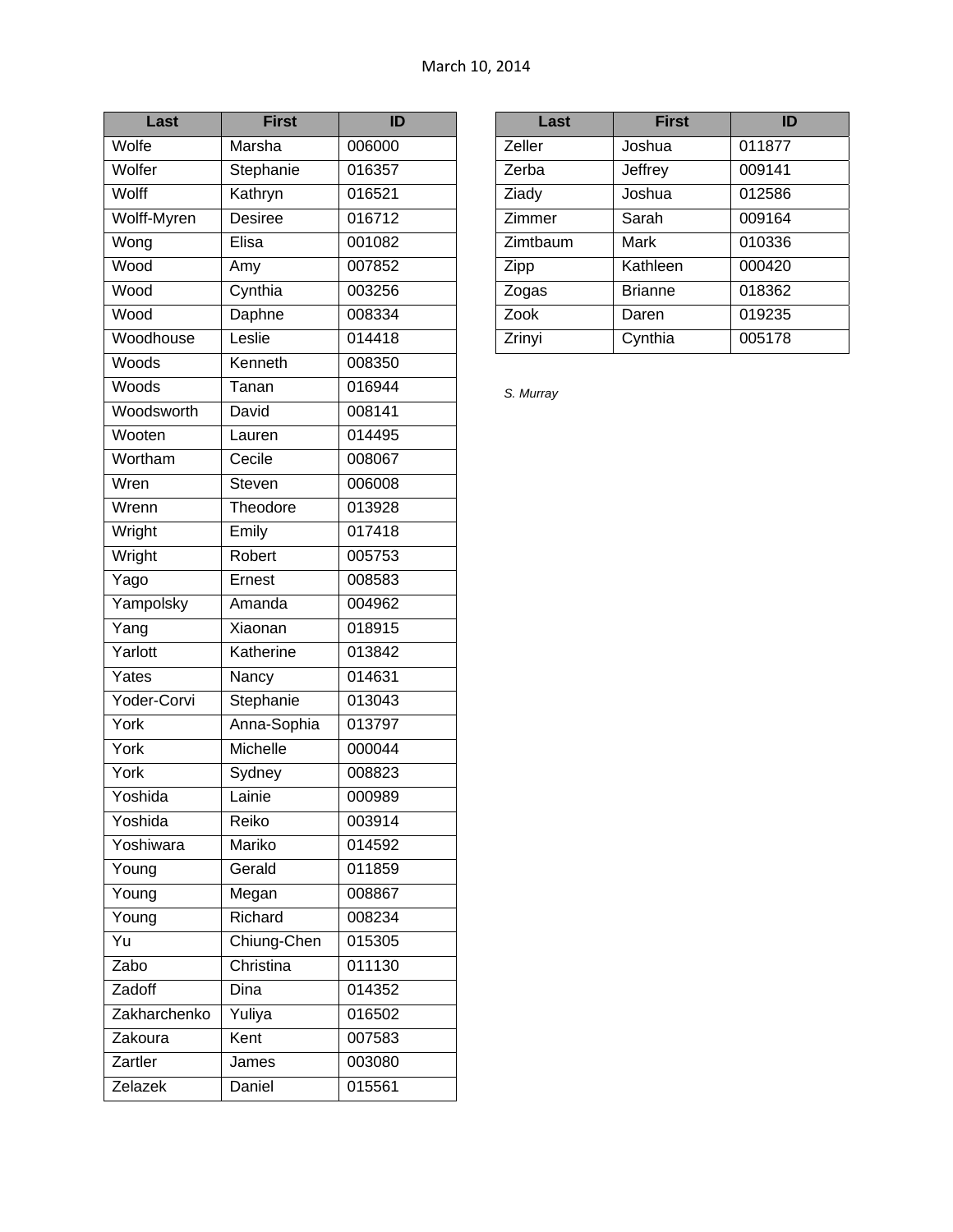# Election of Second Year Probationary Administrators

# **RECITAL**

On the advice of the Chief Human Resources Officer, the Superintendent recommends the following persons serving in administrative positions are elected as Second Year Probationary Administrators.

### **RESOLUTION**

The Board of Education accepts the Superintendent's recommendation and by this resolution hereby elects as Second Year Probationary Administrators for the school year 2014-15 the following persons, according to the employment terms and conditions set out in the standard District contract.

| Last                         | <b>First</b> | ID     |
|------------------------------|--------------|--------|
| Bacon                        | Michael      | 000978 |
| Canler<br>Acevedo            | Rene         | 021777 |
| Collins                      | Lisa         | 020412 |
| <b>Fast Buffalo</b><br>Horse | Lorna        | 005354 |
| Flamoe                       | Sabrina      | 021754 |
| Gerber                       | Amber        | 000946 |
| Glasgow                      | Emily        | 021744 |
| <b>Hubbs</b>                 | Jeb          | 021748 |
| <b>Hubbs</b>                 | Angela       | 021807 |
| James                        | Cheryl       | 000049 |
| Joule                        | Dennis       | 011116 |
| Keller                       | Benjamin     | 000916 |
| <b>Markle</b>                | Michelle     | 021749 |
| McMillen                     | Alicia       | 021745 |
| <b>Neves</b>                 | Rui          | 021830 |
| Payne                        | Susan        | 021905 |
| Ramos-Tetz                   | Claudia      | 021956 |
| Sackrider                    | Regina       | 010377 |
| Schachner                    | Melissa      | 000449 |
| Schlag                       | Gretchen     | 021850 |
| Taylor                       | Jeffrey      | 021771 |
| Tucker                       | Ruth         | 014615 |
| Williams                     | Reiko        | 017220 |
| Zabel                        | Sarah        | 021970 |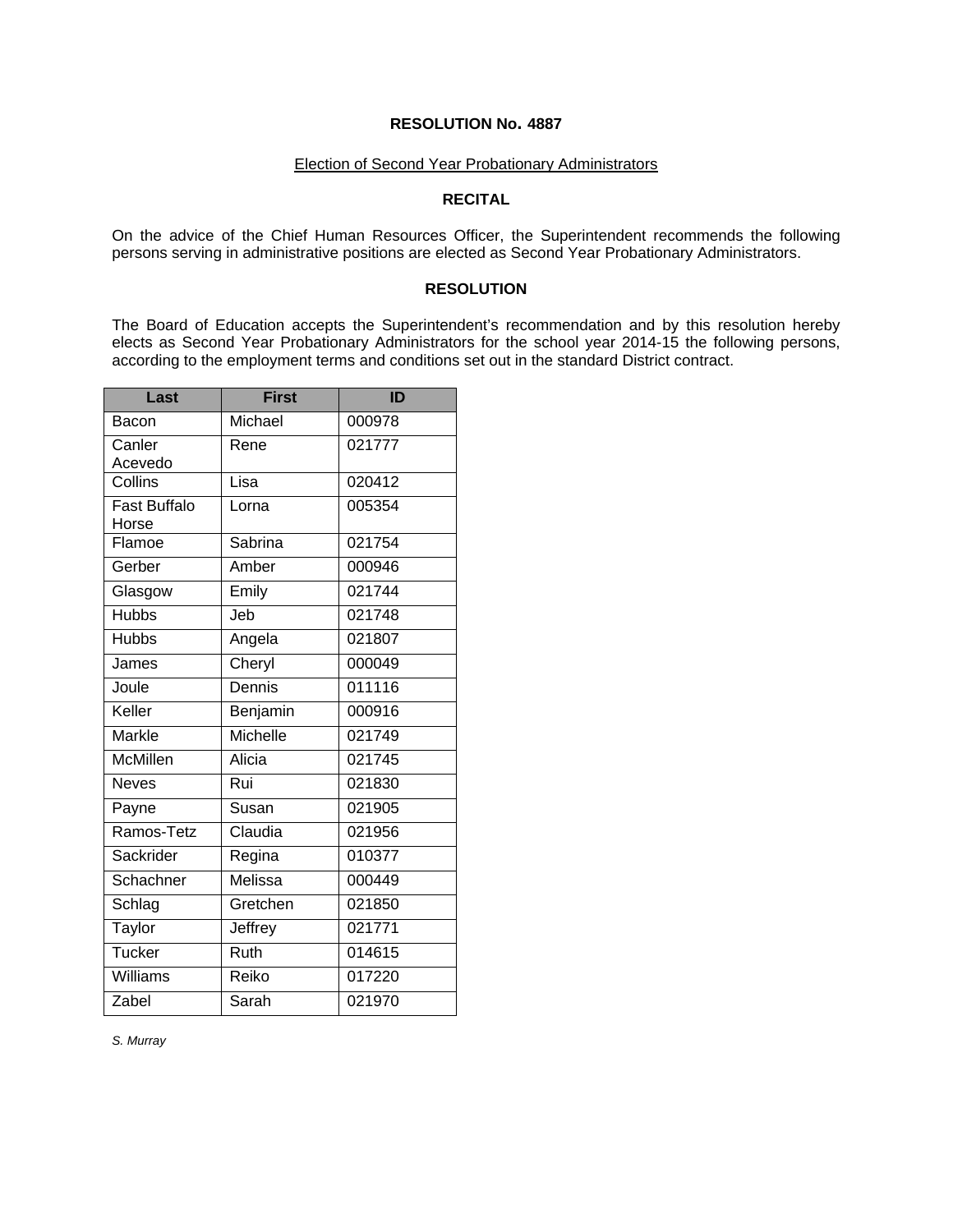#### Election of Third Year Probationary Administrators

# **RECITAL**

On the advice of the Chief Human Resources Officer, the Superintendent recommends the following persons serving in administrative positions are elected as Third Year Probationary Administrators.

### **RESOLUTION**

The Board of Education accepts the Superintendent's recommendation and by this resolution hereby elects as Third Year Probationary Administrators for the 2014-2015 school year the following persons, according to the employment terms and conditions set out in the standard District contract.

| Last                   | <b>First</b> | ID     |
|------------------------|--------------|--------|
| Berthoin-<br>Hernandez | Diane        | 021119 |
| <b>Broadous</b>        | Lajena       | 010509 |
| Freeman                | Ayesha       | 021029 |
| Krankowski             | Edward       | 011066 |
| LaFountaine            | Joseph       | 020999 |
| Lizaola                | David        | 019564 |
| <b>McCalley</b>        | Jennifer     | 000893 |
| Polizos                | Katherine    | 007833 |
| Poole                  | Lydia        | 016349 |
| Taylor                 | Ginger       | 010293 |
| Watros                 | Chrystal     | 002195 |
| Whitney                | Amy          | 015845 |
| Wolfe                  | Korinna      | 017743 |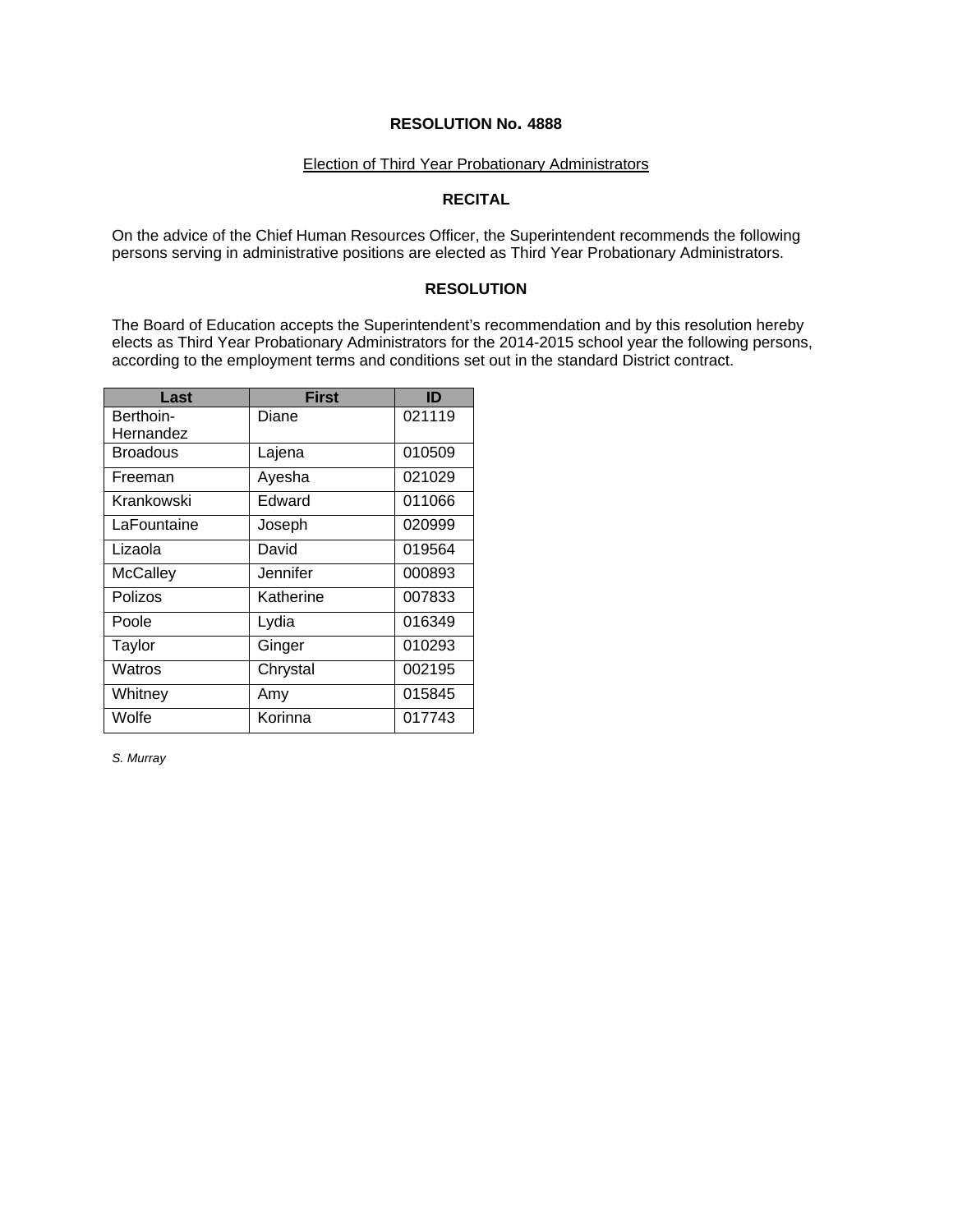#### Election of Contract Administrators

#### **RECITAL**

On the advice of the Chief Human Resources Officer, the Superintendent recommends the following probationary administrators who have been employed as regularly appointed administrators for three successive school years are elected as Contract Administrators.

### **RESOLUTION**

The Board of Education accepts the Superintendent's recommendation and by this resolution hereby elects the following persons as Contract Administrators and extends the employment contracts of the following persons until June 2017, subject, according to the employment terms and conditions set out in the standard District contract.

| Last            | <b>First</b>  | ID     |
|-----------------|---------------|--------|
| Asson           | Silvia        | 020372 |
| <b>Bailey</b>   | Karen         | 020371 |
| Campbell        | Carol         | 006359 |
| Ellwood         | Kathleen      | 019983 |
| <b>Flowers</b>  | Evelyn        | 006010 |
| Gilson          | Oscar         | 000863 |
| Herms           | Nalota        | 000857 |
| <b>Hristic</b>  | Filip         | 020334 |
| Jackson         | Tammy         | 004723 |
| Jones           | Sarah         | 000157 |
| Kinnersley      | Cherie        | 020369 |
| Kosmala         | Susan         | 013974 |
| Martinez        | Vanessa       | 020525 |
| Ndubisi         | Sandra        | 008332 |
| Newlyn          | Lisa          | 000527 |
| Roletto         | Gina Elisa    | 020370 |
| <b>Streeter</b> | <b>Brandi</b> | 007887 |
| Taylor          | Kevin         | 013594 |
| Van Der Wolf    | Pamela        | 000336 |
| Westphal        | Kristyn       | 020503 |
| Williams        | Joy           | 004916 |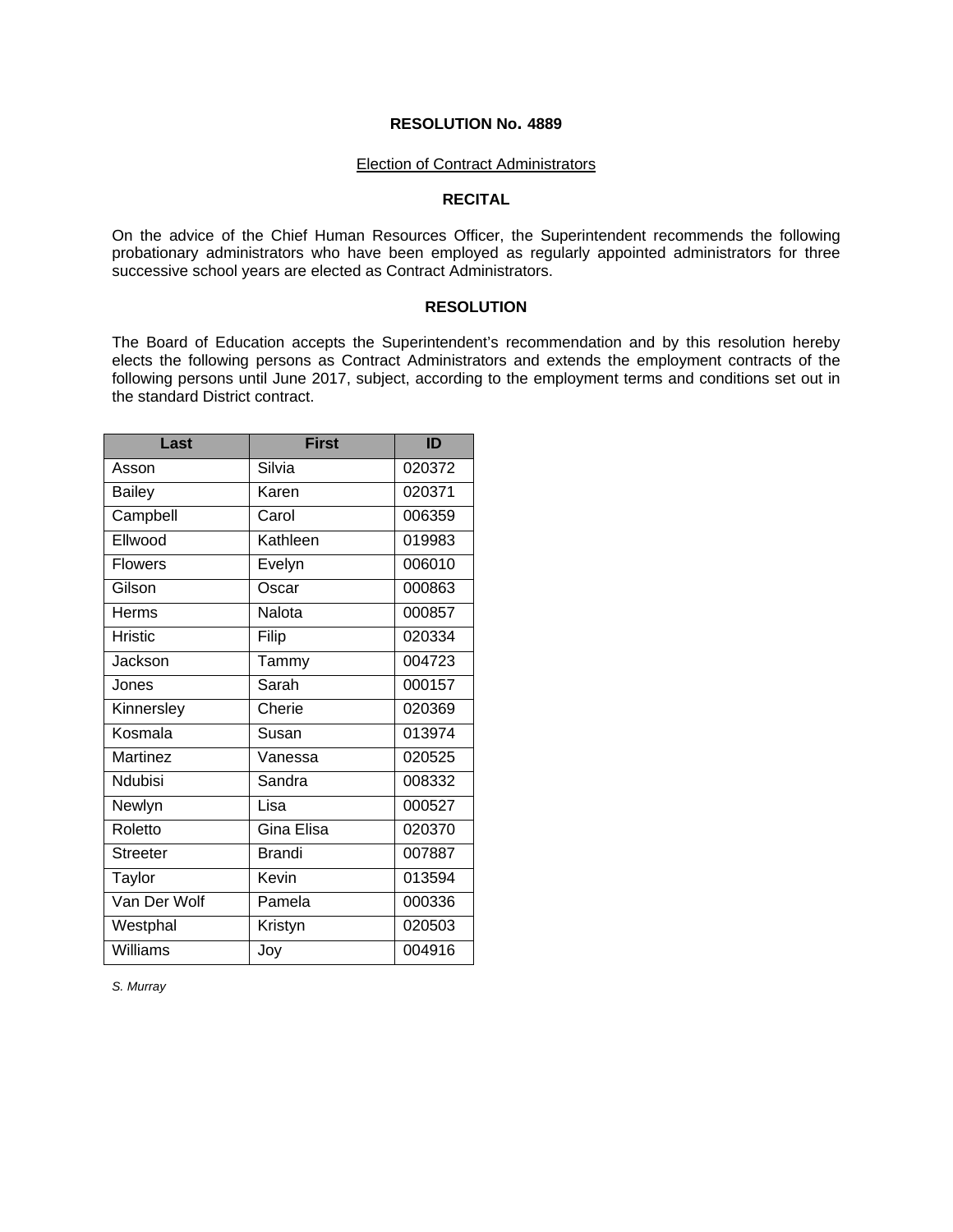#### Contract Extension for Administrators

# **RECITAL**

On the advice of the Chief Human Resources Officer, the Superintendent recommends that the employment contracts of the contract administrators listed below be extended.

#### **RESOLUTION**

The Board of Education accepts the Superintendent's recommendation and by this resolution hereby extends the employment contracts of the following persons until June 2017, subject to the employment terms and conditions contained in the standard form contract approved by the legal counsel for the District.

| Last              | <b>First</b>   | ID     |
|-------------------|----------------|--------|
| Bacon             | Kevin          | 002717 |
| <b>Bagby</b>      | Eryn           | 019826 |
| Berry             | Deborah        | 005377 |
| <b>Brawley</b>    | Ewan           | 019595 |
| Carbone           | Jeandre        | 015531 |
| Casson-<br>Taylor | Elizabeth      | 000060 |
| Choate            | Gerald         | 016441 |
| Crabtree          | Gregory        | 006061 |
| Diaz              | Martha         | 016654 |
| <b>Dibblee</b>    | Ivonne         | 019636 |
| Fox               | <b>Brenda</b>  | 011362 |
| Froehlich         | Deanne         | 005212 |
| Fuller            | Edmund         | 015558 |
| Galati            | Joseph         | 006599 |
| Garnett           | Shawn          | 009218 |
| Garrido           | Celina         | 013725 |
| Gay               | Carla          | 016065 |
| Goldstein         | <b>Matthew</b> | 016647 |
| Gutierrez         | Verenice       | 016479 |
| Hahn              | Sara           | 008460 |
| Harris            | Lorraine       | 004695 |
| Hull              | Heather        | 005370 |
| Jeans             | Jonathan       | 012713 |
| John              | Marylyn        | 012719 |
| Jones             | Seth           | 015457 |
| Keefer            | Benjamin       | 012644 |
| Kitchen           | Karen          | 005681 |
| Kleiner           | Amy            | 016480 |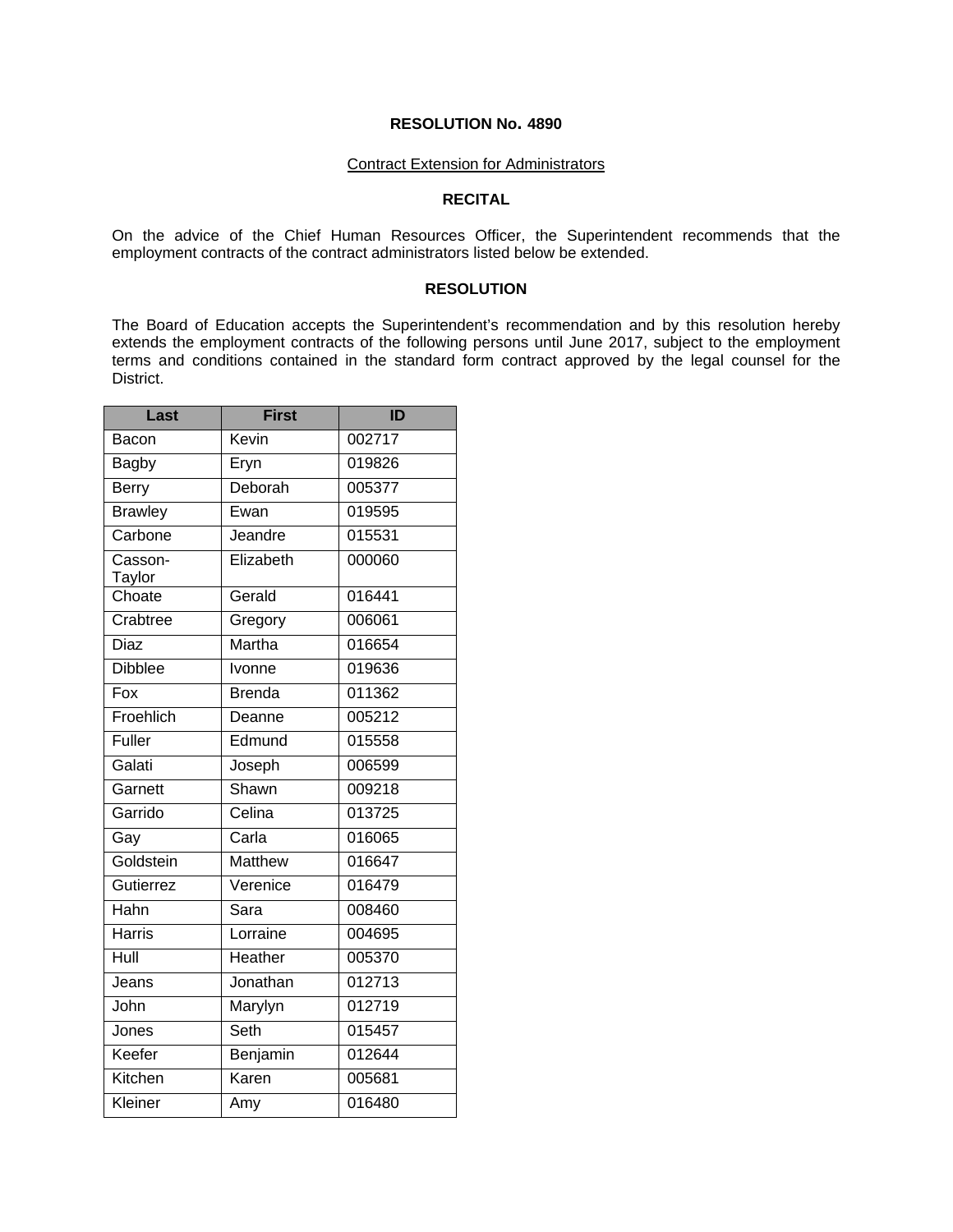| Last               | <b>First</b>   | ID     |
|--------------------|----------------|--------|
| LaFramboise        | Michael        | 008048 |
| Lauer              | Timothy        | 005234 |
| Lee                | LaShawn        | 015532 |
| Lindholm           | Kristie        | 016418 |
| <b>Matier</b>      | Kimberly       | 000615 |
| Morrison           | Robin          | 009212 |
| Neuman             | Gregory        | 000796 |
| O'Neill            | Tammy          | 000389 |
| Osborn             | Robi           | 008732 |
| Pearson            | <b>Bradley</b> | 000495 |
| Pinder             | Karen          | 006152 |
| <b>Robbins</b>     | Gayle          | 013603 |
| Sandilands         | <b>Mark</b>    | 016542 |
| Sandino            | Angela         | 009045 |
| Schorr             | Elisa          | 012652 |
| Torres-<br>Wilhelm | Rebecca        | 019658 |
| Valder             | Juanita        | 007985 |
| Vimegnon           | Harriette      | 008382 |
| Williams           | Charlene       | 018676 |
| Wilson             | Pamela         | 006122 |
| Wilson             | Elizabeth      | 018682 |
| Wood               | David          | 016213 |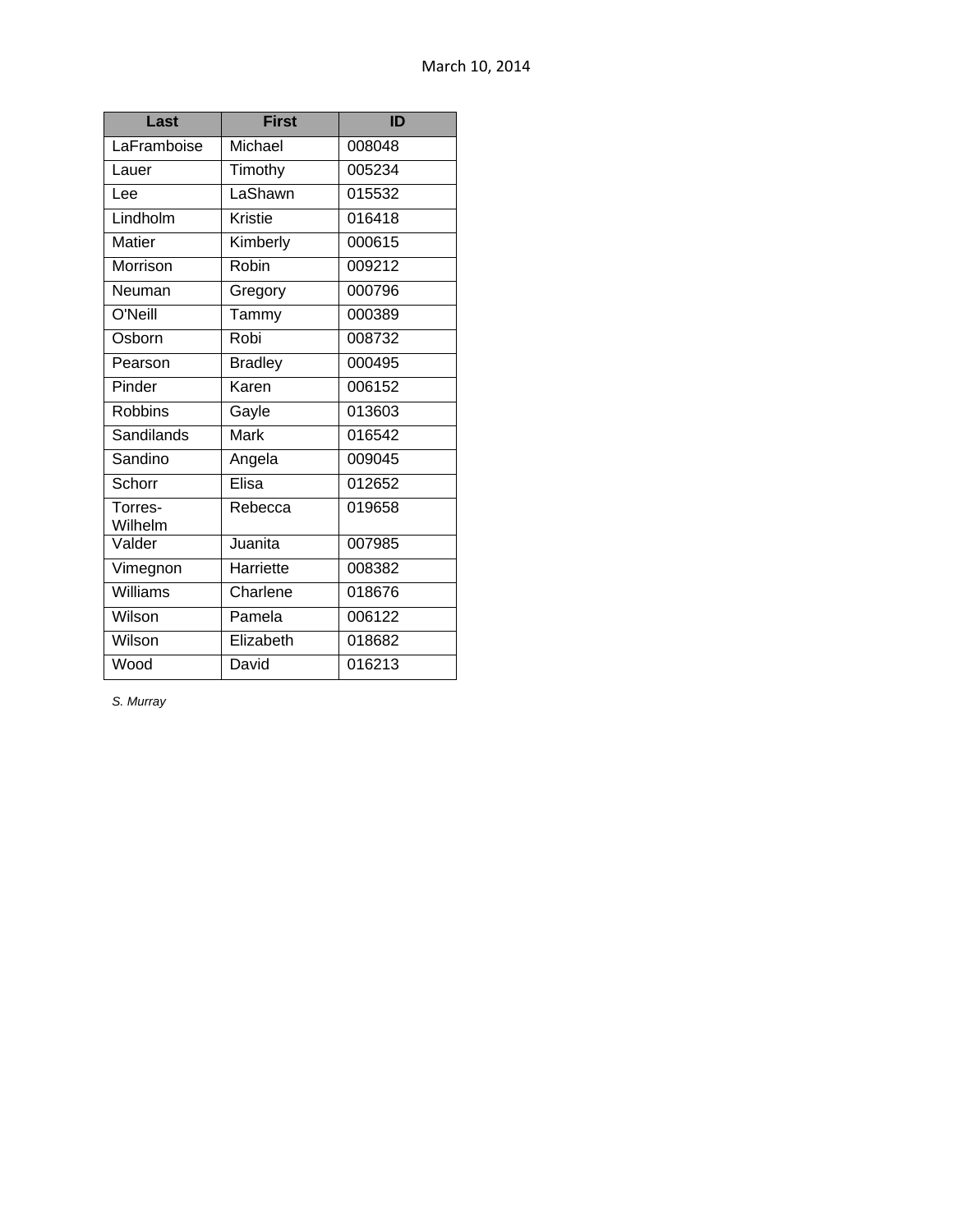# **RESOLUTION No. 4891**

WITHDDRAWN

### **RESOLUTION No. 4892**

#### Notice of First Time Non-Extension Contract Teachers

# **RECITAL**

On the advice of the Chief Human Resources Officer, the Superintendent recommends that the teachers listed below not be re-employed.

## **RESOLUTION**

The Board of Education accepts the Superintendent's recommendation and by this resolution hereby does not extend the contracts of the contract teachers listed below. The Human Resources Department is instructed to notify such teachers that their employment is not extended for the 2015-2016 school year and that their contracts will terminate June 30, 2014.

| <b>Employee ID</b> |
|--------------------|
| 013873             |
| 016665             |
| 003674             |
| 011903             |
|                    |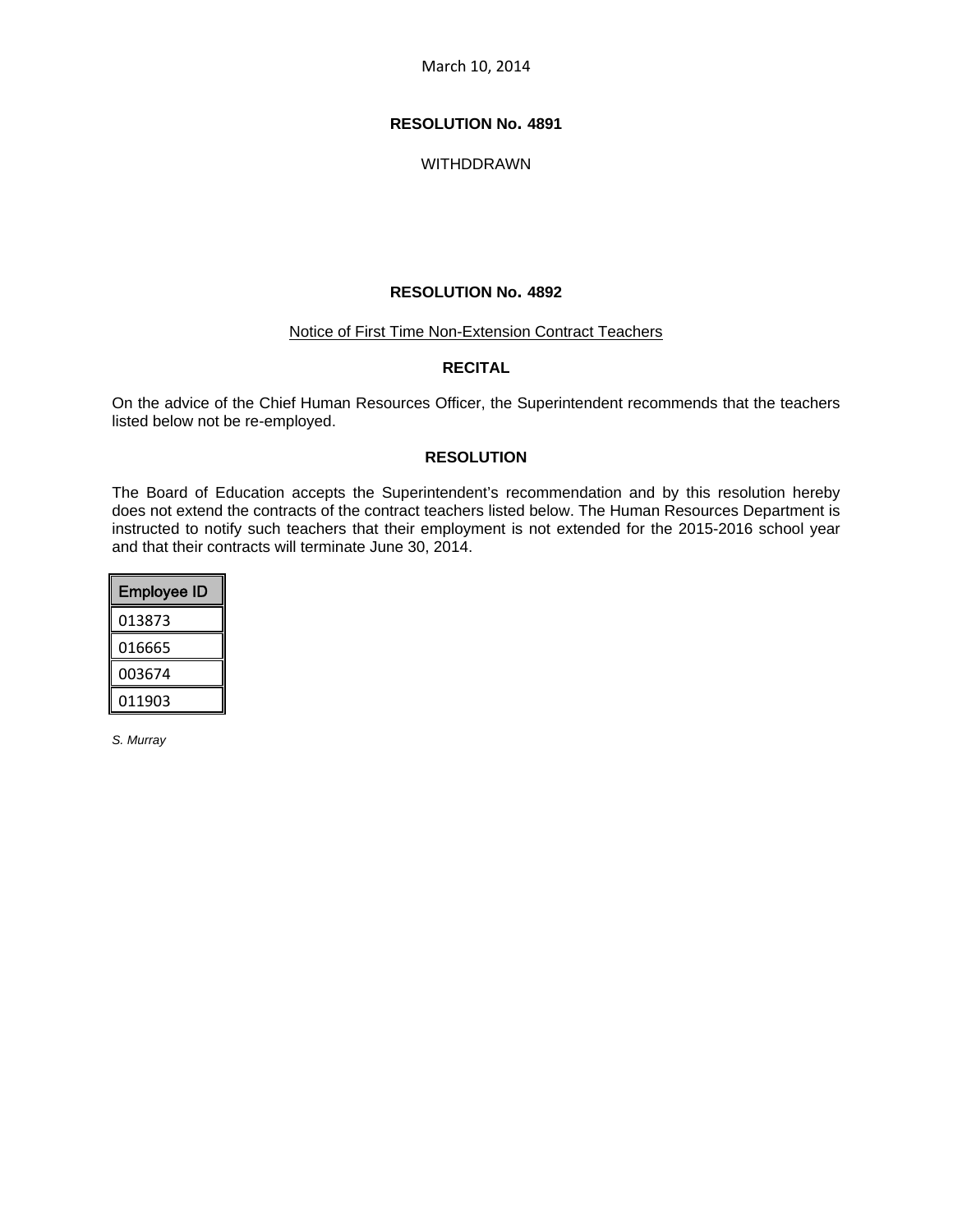# **Other Items Requiring Board Action**

The Superintendent RECOMMENDED adoption of the following item:

## Number 4893

Director Adkins moved and Director Regan seconded the motion to adopt the above numbered item. The motion was put to a voice vote and passed unanimously (yes-7, no-0; with Student Representative Davidson voting yes, unofficial).